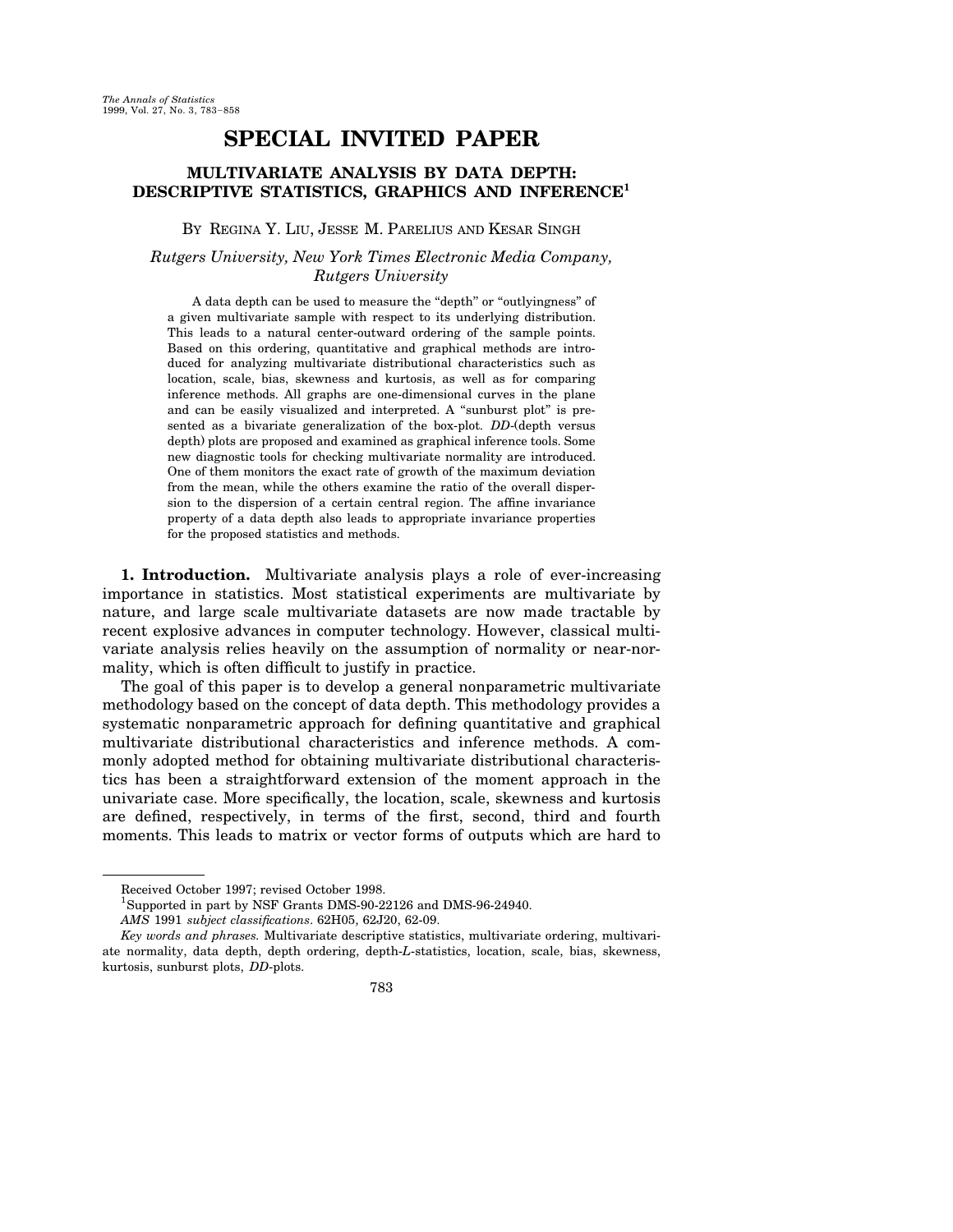grasp conceptually and graphically. Worse still, this approach would not even be applicable if the moments do not exist. In our approach, these characteristics and their corresponding descriptive statistics are defined as functionals of data depth. They can be displayed as simple graphs on the plane and be easily visualized. Since these graphs are all based on an analysis of the contours derived from the data depth used, they convey a more intuitive picture of the distributional properties. Furthermore, our approach is *moment*-*free* if the underlying data depth is, which in fact is the case for almost all data depths we consider in this paper (cf. Section 2).

Our depth-based methodology may be viewed in part as a multivariate generalization of standard univariate rank methods, in the sense that they are both based on the idea of *ranks*. In the univariate setting, our methodology reduces to the standard univariate rank method, albeit without the distinction between positive and negative directions. There is, however, a marked difference in the two ways of ranking: the ranking in the univariate case is a *linear ranking* from the smallest to the largest, while our multivariate one is a *center*-*outward ranking* induced by depth. In this context, we note that the subject of multivariate ordering has attracted considerable interest over the years. For a survey of work in the area up to 1976 we refer to Barnett (1976). We should also point out that there exist many nonparametric multivariate approaches which in essence apply univariate nonparametric methods to analyze the multivariate observations componentwise [see, for example, Chapter 6 of Hettmansperger (1984)]. However, they often have difficulties in cases of dependence between component variates.

The paper is organized as follows. In Section 2 we present some background material and basic definitions, beginning with the general concept and examples of data depth. The notion of ordering according to depth, its affine invariance, and the resulting quantiles are then discussed at length. We introduce a bivariate generalization of the boxplot, which we call the sunburst plot [cf. Figure 5(a, b)]. We also review the Lorenz curve, which will serve later to interpret the descriptive statistics proposed in the paper. In Sections 3 through 6, we define several parameters according to depth, which can characterize a multivariate distribution in terms of its location, scale, skewness and kurtosis. In each section, graphs based on simulated data corresponding to the relevant descriptive statistics are displayed. Regardless of the dimension of the underlying distribution, the graphs are always one-dimensional curves in the plane and can be easily visualized and interpreted. We also show how the affine invariance property of a data depth leads to a corresponding invariance property for each proposed method. In Section 7, we introduce the *DD*-plot as a simple graphical tool for comparing two given samples or their underlying distributions. Different patterns of the *DD*-plot are associated with differences in location, scale, skewness or kurtosis between the two distributions. In Section 8, we establish some properties of multivariate normal distributions, and explain how to use them as diagnostic tools for checking normality. These properties include an almost surely asymptotic bound for the maximum of a multivariate normal sample (Theo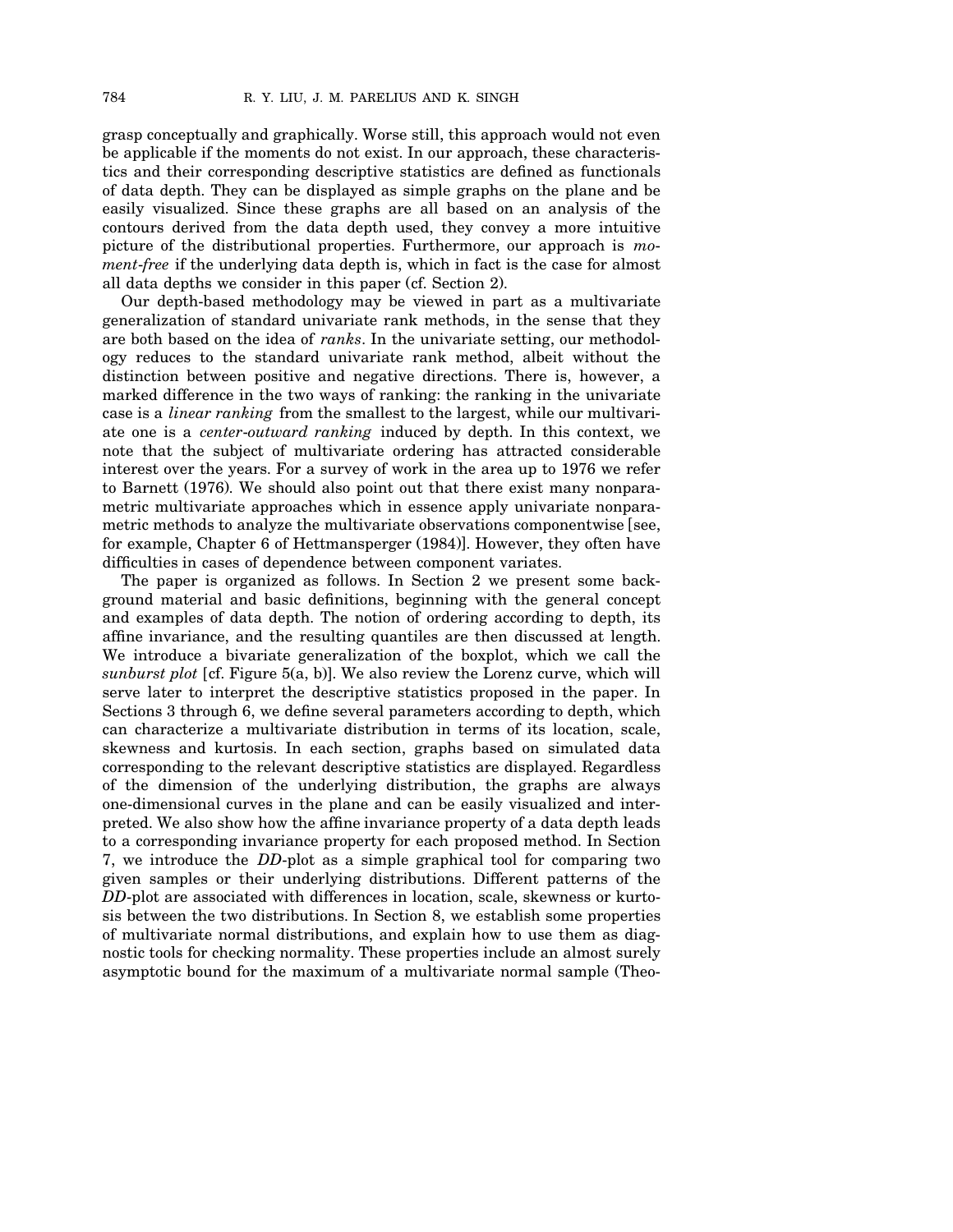rem 8.2), and a fixed constant multiplier (Theorem 8.1) between the overall dispersion matrix and the dispersion matrix derived from a central region (Definition 2.3). Finally, in Section 9, we discuss aspects of our methodology such as computational feasibility, graphical presentability, conceptual and theoretical tractabilities and other ramifications of data depth. Most proofs are deferred to the Appendix.

One immediate application of the proposed scale parameter in Section 4 is the comparison of estimation errors of different estimators when they are used to estimate the same parameter. In the context of accounting for estimation error, we also introduce several definitions of bias in Section 4 and view the combination of the newly defined sale and bias as a generalization of the univariate mean-square-error. In the situation where only a sample is available for computing the estimators, we may use the bootstrap procedure to approximate the sampling distributions of the estimators, and then derive from these distributions the scale and bias for the estimators. Specific examples are graphically illustrated in Figure 9. Again, the comparison there can be easily interpreted visually.

In view of the vast literature on multivariate analysis, we cannot describe adequately in this paper all the important developments on the subject. Only the most closely related methods have been mentioned in each section. We refer to Anderson (1984) for a general reference on classical multivariate analysis and the Gnanadesikan (1997) (and references therein) for surveys of multivariate data analysis tools. We would also like to call the reader's attention to the systematic and insightful treatment of univariate descriptive statistics for nonparametric models in Bickel and Lehmann (1975a, b, 1976, 1979..

**2. Data depth and background material.** Let *F* be a probability distribution in  $\mathbb{R}^d$ ,  $d \geq 1$ . Throughout the paper, unless stated otherwise, we assume that *F* is absolutely continuous and also that  $\{X_1, \ldots, X_n\}$  is a random sample from *F*. Each sample point  $X_i$  is viewed as a  $d \times 1$  column vector.

2.1. *Data depth and orderingranking multivariate observations*. A data depth is a way of measuring how deep (or central) a given point  $x \in \mathbb{R}^d$  is w.r.t. *F* or w.r.t. a given data cloud  $\{X_1, \ldots, X_n\}$ . Some useful examples of data depth are:

1. The *Mahalanobis depth*  $(M_h D)$  [Mahalanobis (1936)] at x w.r.t. *F* is defined to be

$$
M_h D(F; x) = [1 + (x - \mu_F) \Sigma_F^{-1} (x - \mu_F)]^{-1},
$$

where  $\mu_F$  and  $\Sigma_F$  are the mean vector and dispersion matrix of *F*, respectively. The sample version of  $M_h D$  is obtained by replacing  $\mu_F$  and  $\Sigma_F$  with their sample estimates.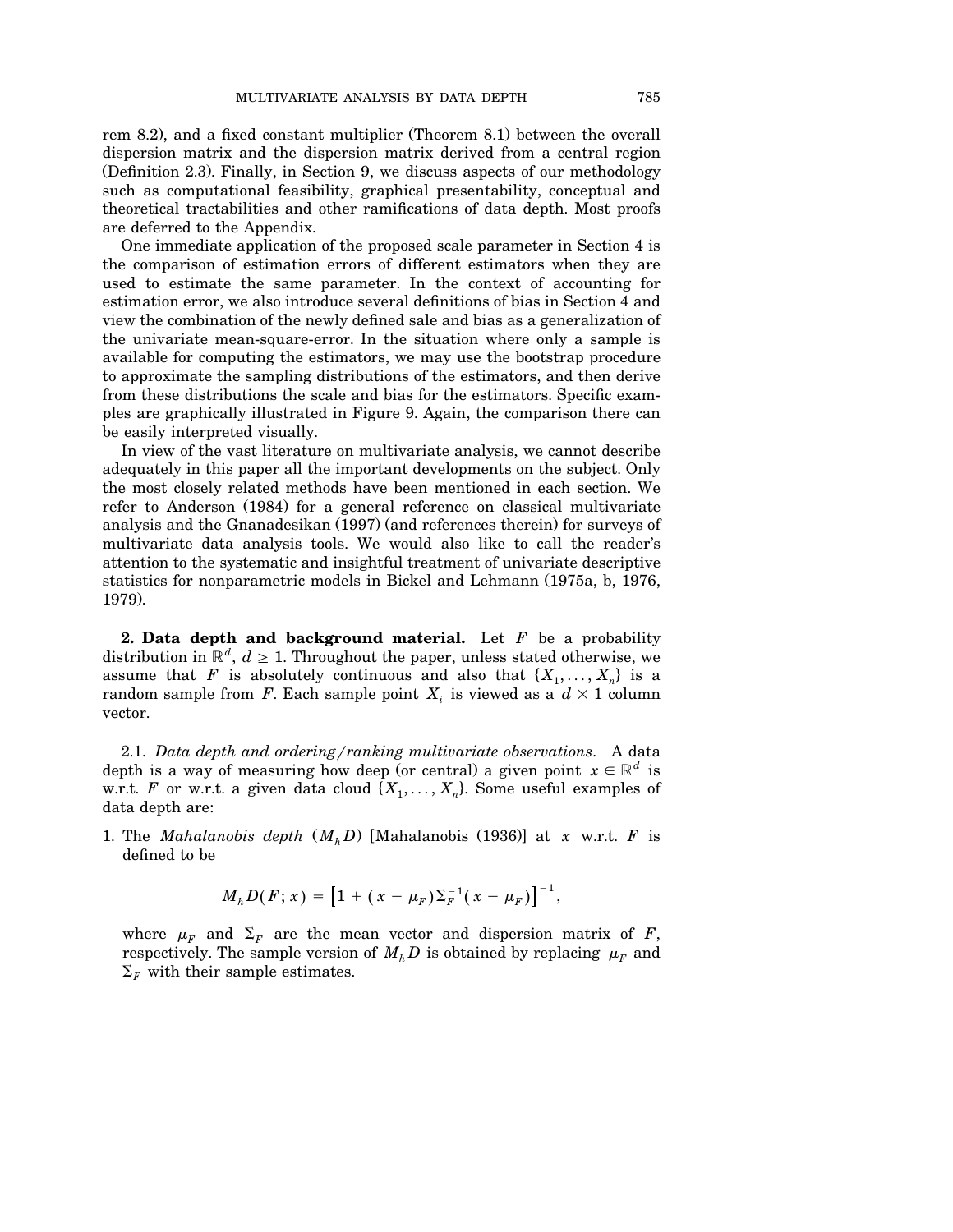2. The *half-space depth*  $(HD)$  [Hodges (1955), Tukey (1975)] at  $x$  w.r.t.  $F$  is defined to be

 $HD(F; x) = \inf_{H} {P(H) : H \text{ is a closed half-space in } \mathbb{R}^d \text{ and } x \in H}.$ 

The sample version of  $HD(F; x)$  is  $HD(F_n; x)$ . Here  $F_n$  denotes the empirical distribution of the sample  $\{X_1, \ldots, X_n\}$ . The half-space depth is sometimes also referred to as the Tukey depth in the literature, for example, Liu and Singh (1993, 1997) and Yeh and Singh (1997).

- 3. The *convex hull peeling depth* (CD) [Barnett (1976)] at the sample point  $X_k$  w.r.t the data set  $\{X_1, \ldots, X_n\}$  is simply the *level of the convex layer*  $X_k$ belongs to. A convex layer is defined as follows. Construct the smallest convex hull which encloses all sample points  $\{X_1, \ldots, X_n\}$ . The sample points on the perimeter are designated the first convex layer and removed. The convex hull of the remaining points is constructed; these points on the perimeter are the second convex layer. The process is repeated, and a sequence of nested convex layers is formed. The higher layer a point belongs to, the deeper the point is within the data cloud. Note that several other versions of "convex peeling" exist; see Eddy (1982) and Tukey's approach described in Huber (1972). Although only the simple convex hull peeling of Barnett (1976) is specified here, the methods we develop in this paper apply to all variations of convex peeling.
- 4. The *Oja depth*  $(OD)$  [Oja (1983)] at x w.r.t.  $\overrightarrow{F}$  is defined to be

$$
OD(F; x) = [1 + E_F[volume(S[x, X_1, ..., X_d])]]^{-1},
$$

where  $S[x, X_1, \ldots, X_d]$  is the closed simplex with vertices *x*, and *d random observations*  $X_1, \ldots, X_d$  from *F*. Obviously  $OD(F_n; x) = {n \choose d}^{-1} [1 +$  $\sum_{i}$ {volume(*S*[*x*, *X*<sub>*i*<sub>1</sub></sub>,..., *X*<sub>*i*<sub>d</sub></sub>])}]<sup>-1</sup> is the sample version of *OD*(*F*; *x*). Here \* indicates all *d*-plets  $(i_1, \ldots, i_d)$  such that  $1 \le i_1 \le \cdots \le i_d \le n$ .

5. The *simplicial depth*  $(SD)$  [Liu (1990)] at x w.r.t. *F* is defined to be

$$
SD(F; x) = P_F\{x \in S[X_1, \ldots, X_{d+1}]\}.
$$

Here  $S[X_1, \ldots, X_{d+1}]$  is a closed simplex formed by  $(d+1)$  random observations from *F*. The sample version of  $SD(F; x)$  is obtained by replacing *F* in *SD(F; x)* by  $F_n$ , or alternatively, by computing the fraction of the sample random simplices containing the point *x*. In other words,

$$
SD(F_n; x) = {n \choose d+1}^{-1} \sum_{*} I_{(x \in S[X_{i_1},...,X_{i_{d+1}}])},
$$

where  $I_{(.)}$  is the indicator function.

6. The *majority depth*  $(M_j D)$  [Singh (1991)] of x w.r.t. *F* is defined to be

 $M_i D(F; x) = P_F\{x \text{ is in a major side determined by } (X_1, \ldots, X_d)\}.$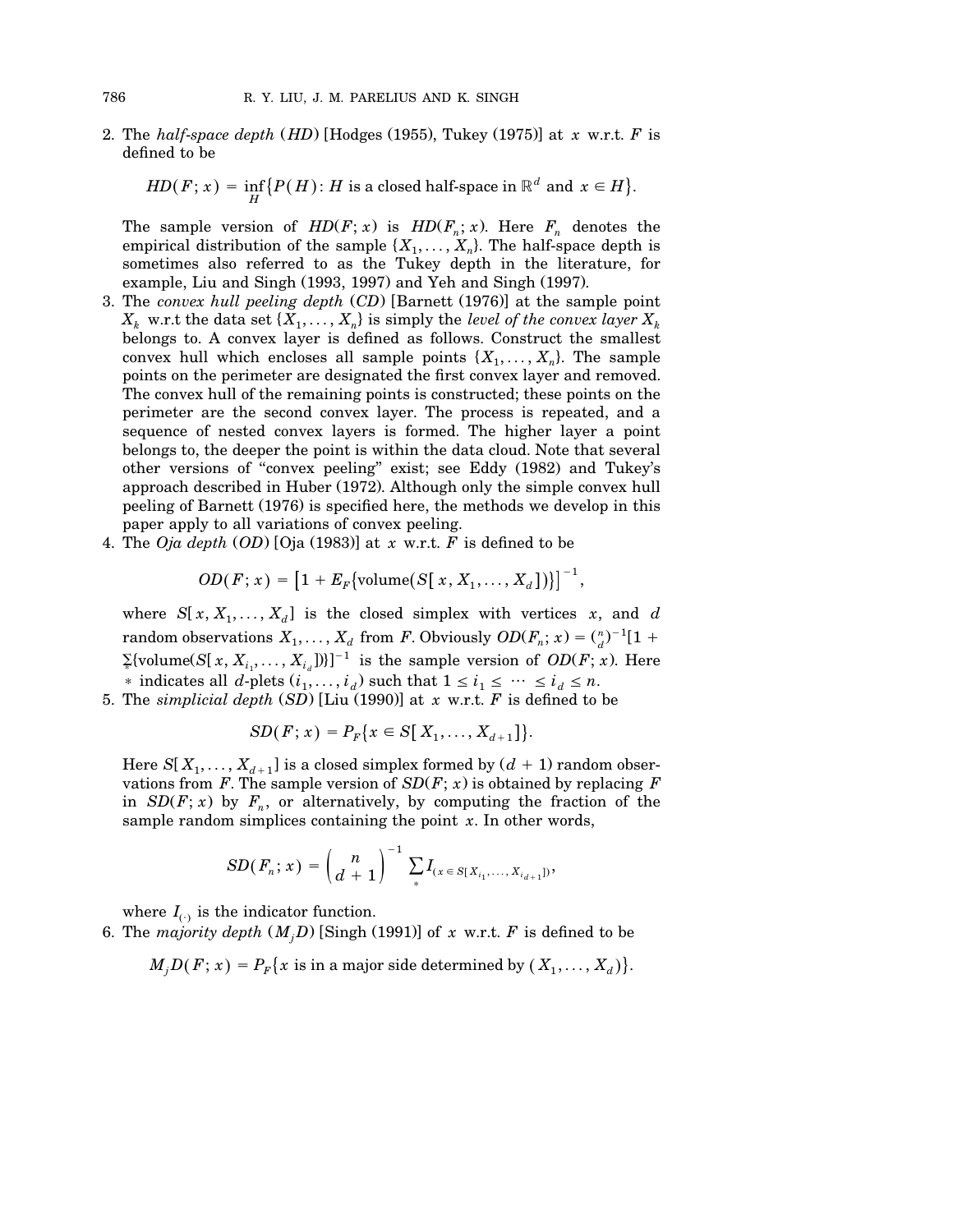Here a *major side* is the half-space bounded by the hyperplane containing  $(X_1, \ldots, X_d)$  which has probability  $\geq 0.5$ . The sample version of  $M_jD(F; x)$ is  $M_i D(F_n; x)$ .

7. The *likelihood depth*  $(LD)$  [Fraiman and Meloche (1996)] of x w.r.t.  $F$  is simply its probability density, that is,  $LD(F; x) = f(x)$ , and the empirical version can be any consistent density estimate at *x*, for example, the kernel density estimate.

Henceforth,  $D(\cdot; \cdot)$  or  $D_F(\cdot)$  will be used to indicate any of the above-mentioned depths unless specified otherwise. The value of  $D(F; x)$  may vary with the notion of data depth, but for each notion of depth, a larger value of  $D(F; x)$  always implies a deeper (or more central) x w.r.t. F. When there is no possibility of confusion, we may omit the underlying distribution *F* and simply use  $D(\cdot)$  and  $D_n(\cdot)$  to denote, respectively,  $D(F;\cdot)$  and  $D(F_n;\cdot)$ .

Given a notion of data depth, one can compute the depths of all the sample points  $\{X_1, \ldots, X_n\}$  and order them according to decreasing depth values. This gives a ranking of the sample points from the center outward. Let  $X_{[i]}$  denote the sample point associated with the *i*th highest depth value. We view  $X_{[1]}, \ldots, X_{[n]}$  as the order statistics, with  $X_{[1]}$  being the *deepest* or the *most central* point or simply the *center*, and  $X_{[n]}$  the most outlying point. The implication is that *a larger rank is associated with a more outlying position w*.*r*.*t*. *the data cloud*. These order statistics induced by a data depth are different from the usual order statistics on the real line, since the latter are ordered from the smallest sample point to the largest, while the former start from the *middle* sample point and move outwards in all directions. In this article, only the depth-induced order statistics are studied. They will be referred to as *depth order statistics* (denoted by *DO*-statistics), and their ordering or ranking as *depth ordering* or *depth ranking*. When ties occur in the ordering, the corresponding sample points are viewed as depth-equivalent, and the set of these points is termed a *depth-equivalence class (de-class* for short). In the particular case where there is more than one sample point with the highest depth value, we refer to their average as the deepest point, for convenience. The notation  $\nu_n$  is used to denote the deepest point w.r.t. the sample, and  $\nu_F$  w.r.t. the underlying distribution *F*. For simplicity, the following method is used to assign ranks to points belonging to the same  $de$ -class: if  $x_{i_1}, x_{i_2}, \ldots, x_{i_k}$  all belong to the same  $de$ -class where  $i_1 < i_2 < \cdots$  $\langle i_k \rangle$  and there are exactly *j* sample points with higher depth values, then we  $a$  assign  $x_{i_1}, x_{i_2}, \ldots, x_{i_k}$  to be  $x_{[j+1]}, x_{[j+2]}, \ldots, x_{[j+k]},$  in that order.

Some multivariate rankings which preserve the directions of the data can be derived from the multivariate quantile processes proposed in Einmahl and Mason (1992), Chaudhuri (1996) and Koltchinskii (1997). These rankings certainly retain more information from the original data than the simple center-outward ranking by depth. A comparison study on these different multivariate rankings should be worthwhile. In this paper, our objective is to show that even the simple depth ranking can have far-reaching applications.

To proceed further, we need the following set of notations and definitions.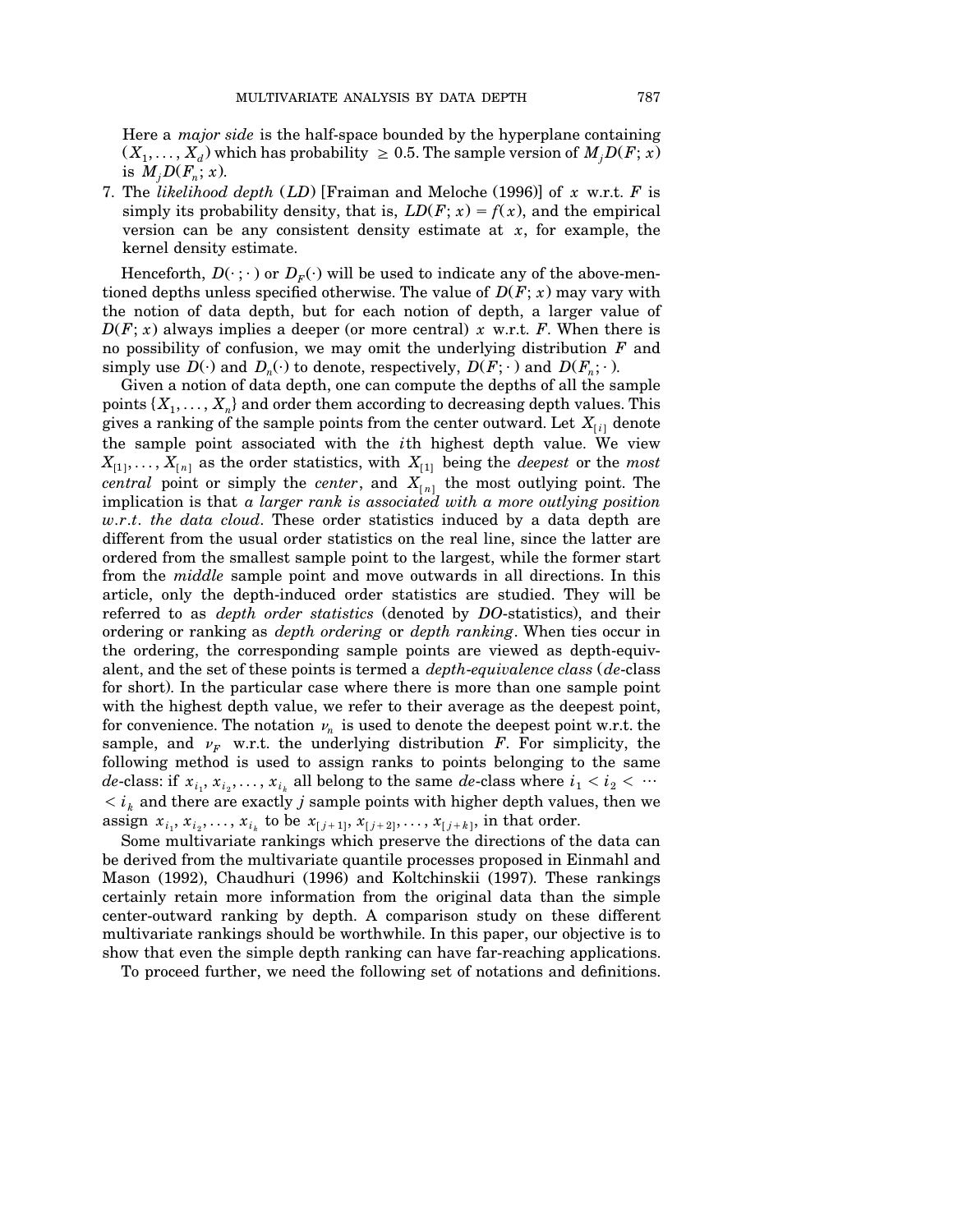**DEFINITION** 2.1. The set  $\{x \in \mathbb{R}^d : D(x) = t\}$  is called the *level set* or *contour* of depth *t*.

**DEFINITION 2.2.** The set  $\{x \in \mathbb{R}^d : D(x) > t\}$  is referred to as the *region enclosed by the contour of depth t*, and denoted by  $R(t)$ .

DEFINITION 2.3. The set

$$
(2.1) \tCp = \bigcap_{t} \{R(t): PF(R(t)) \ge p\}.
$$

is referred to as the *pth central region*. In other words,  $C_p$  is the smallest region enclosed by depth contours to amass probability p. The boundary of  $C_p$ is referred to as the *pth level contour*, and is denoted by  $Q(p)$  or  $Q_F(p)$ . (when we need to stress that  $F$  is the underlying distribution). In fact, if  $f$  is nonzero everywhere,  $Q_F(p)$  is the contour of  $\{x \in \mathbb{R}^d: D(x) = t_p\}$  where  $P(x \in \mathbb{R}^d$ :  $D(x) \ge t_p$  = *p*. To distinguish it from univariate quantiles, we shall refer to  $Q_F(p)$ ,  $0 \le p \le 1$  as the *center-outward quantile surface*.

If *F* is absolutely continuous and its density function *f* is nonzero everywhere, then we have

 $C_p = R(t_p),$ 

where  $R(t_p)$  is characterized by the requirement that  $P_F(R(t_p)) = p$ . In theory, the empirical versions of  $C_p$  and  $Q_F(p)$  should be defined by replacing *F* and  $D(\cdot)$  in (2.1) with  $F_n$  and  $D_n(\cdot)$ , respectively. However, for computational and graphical convenience, we shall focus only on the  $D_n(\cdot)$  values computed on the sample  $\{X_1, \ldots, X_n\}$  and view the convex hull containing the most central fraction  $p$  sample points as the sample estimate of  $C_p$ . More precisely, we set

$$
C_{n, p} = \text{convex hull}\{X_{[1]}, \ldots, X_{[n p]}\},
$$

where  $\lceil np \rceil = np$  if *np* is an integer, and  $(1 + \text{the integer part of } np)$ otherwise. This simplification can also be justified by the fact that  $C_n$  is typically a convex region. In practice, the convexity is not crucial for the interpretation of the methods proposed in this paper. We call  $C_{n,p}$  the *sample pth central hull*, and its boundary, denoted by  $Q_n(p)$ , the *sample pth level contour* or the *empirical pth center-outward quantile surface*. Here,  $Q_n(p)$ may be viewed as an estimate of the quantile  $Q_F(p)$ . It is clear that if there are multiple points in a *de*-class, these points should belong to the same sample *p*th level contour for some *p*. A remark on the breakdown property of the bootstrap version of  $Q_n(\cdot)$  is given in Section 4 of Singh (1998).

Note that, except for (4) and (7), all the above-mentioned depths are *affine invariant*. The affine invariance ensures that the depth value remains the same after the data are transformed by any affine transformation. That is, if a data point *X* is transformed to  $AX + b$ , with a nonsingular  $d \times d$  matrix **A** and a  $d \times 1$  constant vector *b*, and if  $F_X$  and  $F_{AX+b}$  denote, respectively, the c.d.f.'s for the datum before and after the transformation, then

(2.2) 
$$
D(F_{\mathbf{A}X+b};\mathbf{A}x+b)=D(F_X;x).
$$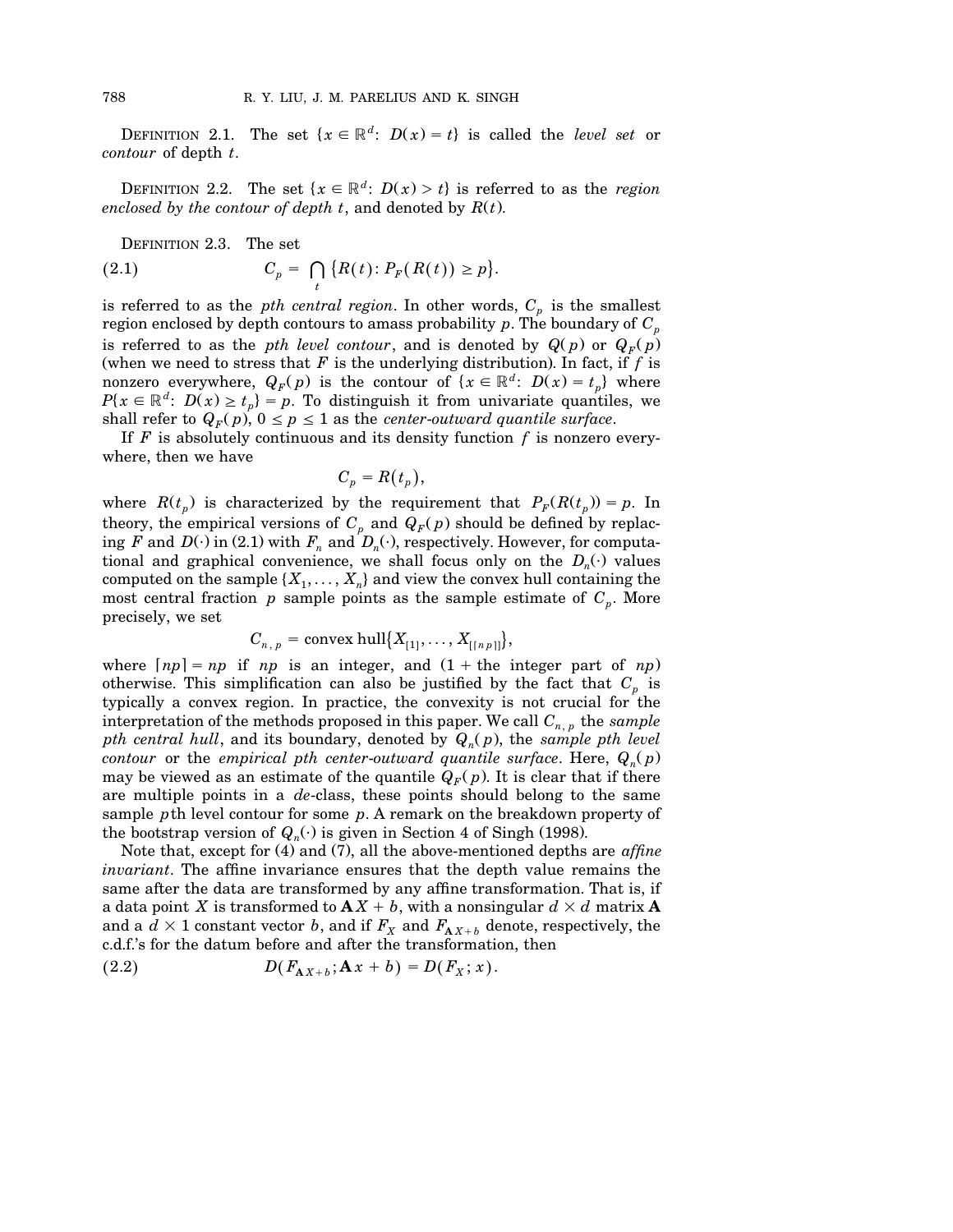Although the depth values defined by  $(4)$  and  $(7)$  change by a factor of the determinant of **A** under the above transformation, the ordering induced by *OD* or *LD* remains affine invariant. Therefore, we conclude that based on any notion of depth in (1) to (7) the deepest point is affine invariant. Some properties related to this observation are discussed further in Proposition 3.1.

Some general properties of several of the above depths can be found in Liu and Singh (1993). The Mahalanobis depth studies the elliptical structure of a multivariate distribution as in classical multivariate analysis, and its properties have been fully developed. Needless to say, the definition of Mahalanobis depth depends on the existence of the second moments, and it is not a moment-free approach. Some asymptotics and properties of the contours of the half-space depth are given in Nolan  $(1992)$  and Donoho and Gasko  $(1992)$ . The convex hull peeling approach is intuitively appealing, but its use is somewhat limited by the lack of an associated distribution theory. A discussion of convex peeling in the context of partial ordering of multivariate observations is given in Barnett (1976), and some asymptotic distribution theory is in Eddy  $(1982)$ . The Oja depth is studied extensively in Oja  $(1983)$ . For simplicial depth, Liu (1990), Dümbgen (1992) and Arcones, Chen and Gine (1994) cover some basic properties and a range of asymptotics, including the strong uniform convergence of  $D(F_n; \cdot)$  to  $D(F; \cdot)$ . This convergence allows us to approximate  $D(F; \cdot)$  by  $D(F_n; \cdot)$  when *F* is unknown, an approximation which we use often to justify our methods (see, e.g., *DD*-plots in Section 7). Rousseeuw and Ruts (1996), Ruts and Rousseeuw (1996), and Rousseeuw and Struyf (1997) address the issues of computing the halfspace and simplicial depths. He and Wang (1997) investigate the convergence of depth contours formed by several notions of depth.

2.2. *Depth contours and sunburst plots*. To illustrate depth ordering and its ramifications, we use the simplicial and Mahalanobis depths to order sample points and graph some representative contours. Applying simplicial depth ordering to a sample of 500 points drawn from the bivariate standard normal distribution, we obtain in Figure 1 the sample *p*th level contours for  $p = 0.25, 0.5, 0.75$  and 0.9. The contours are nested within one another. As the *p*-value increases, the contour expands. The deepest point in the sample is marked by a cross. Figure 2 shows the same set of contours for a sample from the standard bivariate exponential distribution (i.e., with independent margins and with marginal mean 1). Applying Mahalanobis depth ordering to the same normal and exponential samples leads to the contours displayed in Figures 3 and 4, respectively. As the *p*-value increases, the contours there also expand from the center outward. How the contour expands in terms of speed, direction and rate of change actually motivates our definitions of scale (dispersion), skewness and kurtosis in Sections 4 to 6.

There is little difference between the contours plotted in Figures 1 and 3, since the underlying sample is normal and symmetric. However, there is a noticeable difference between the two sets of contours in Figures 2 and 4 for the asymmetric exponential sample. The contours in Figure 2 are fanning out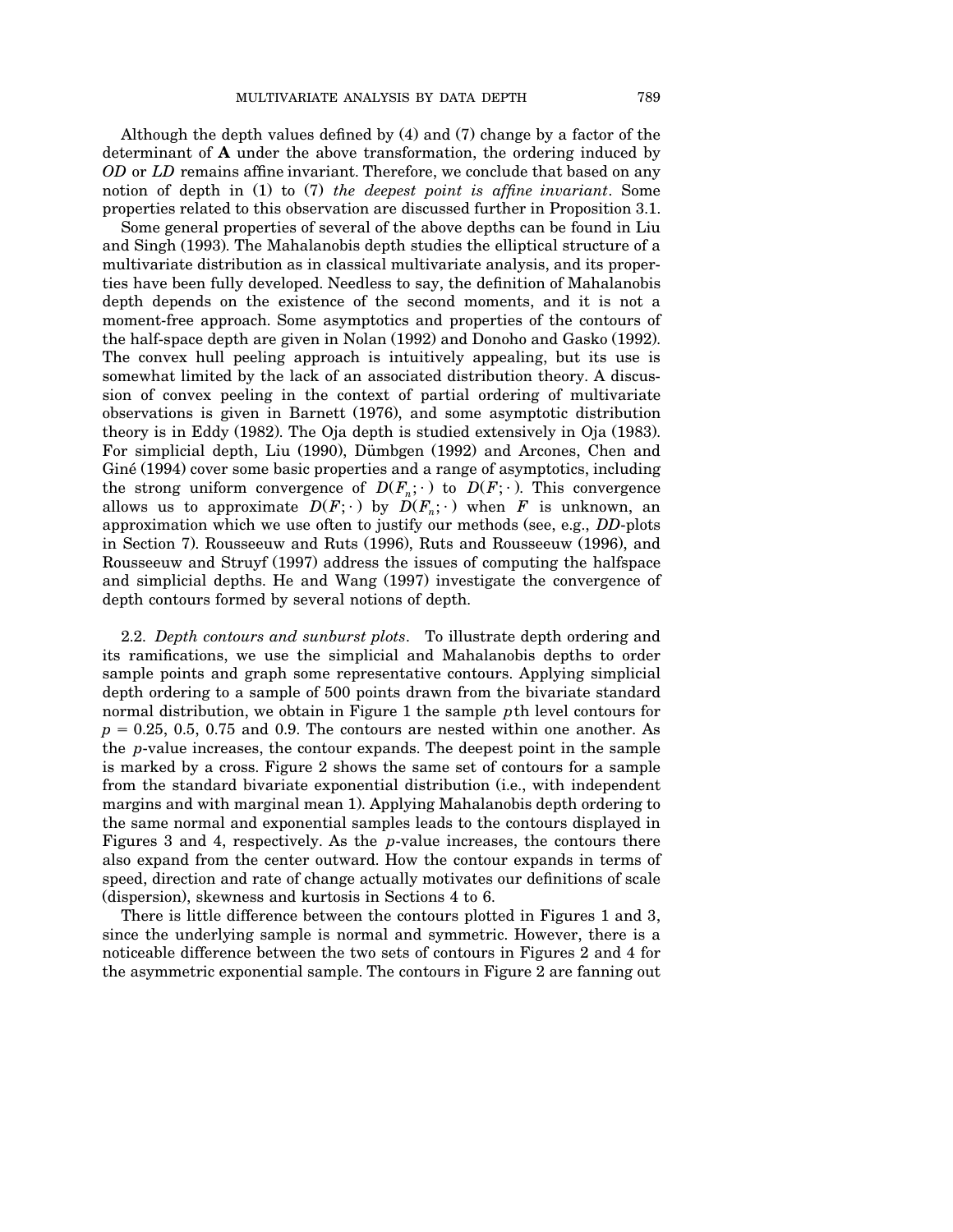

FIG. 1. *Normal contours by SD*.



FIG. 2. *Exponential contours by SD*.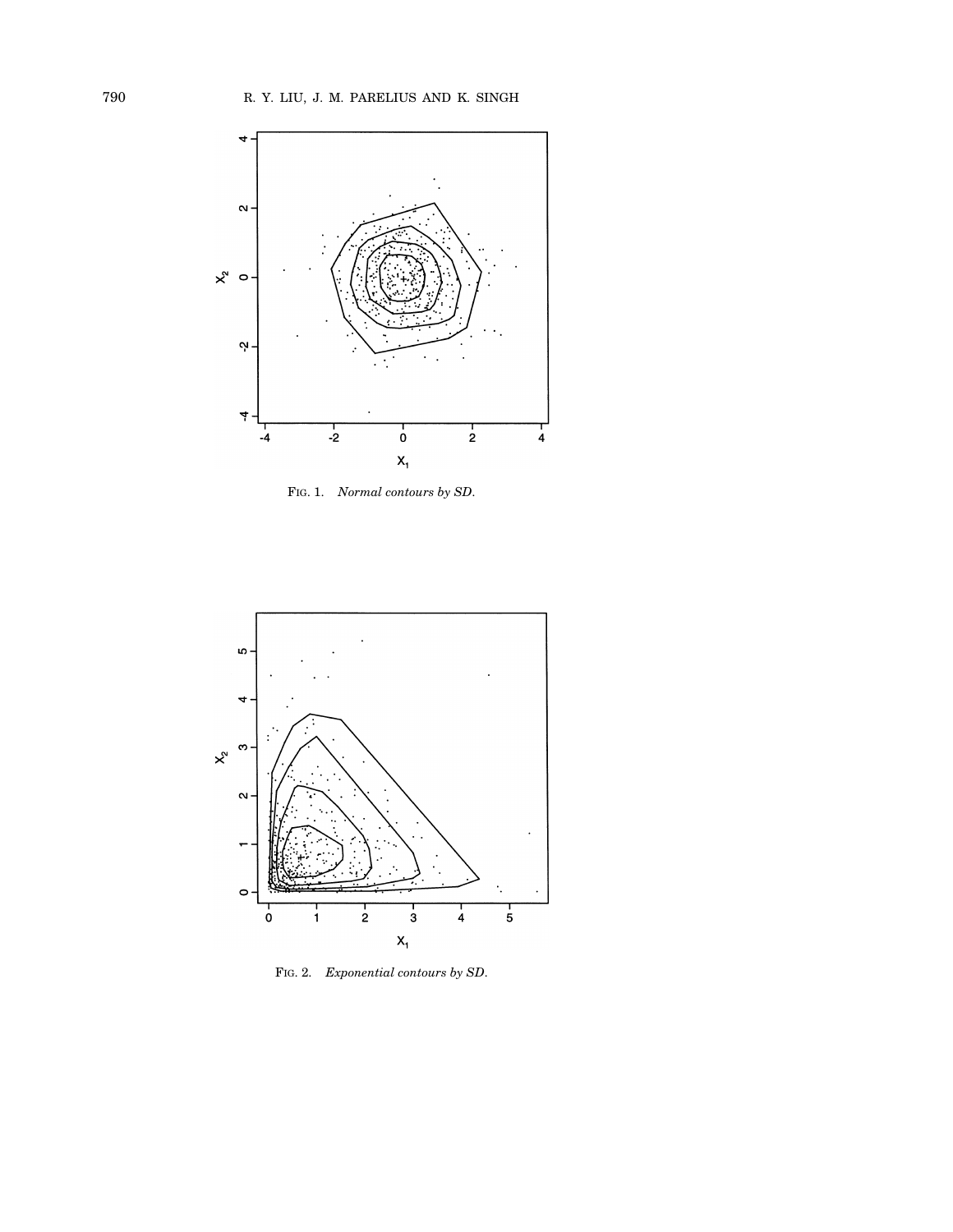

FIG. 3. *Normal contours by MD*.



FIG. 4. *Exponential contours by MD*.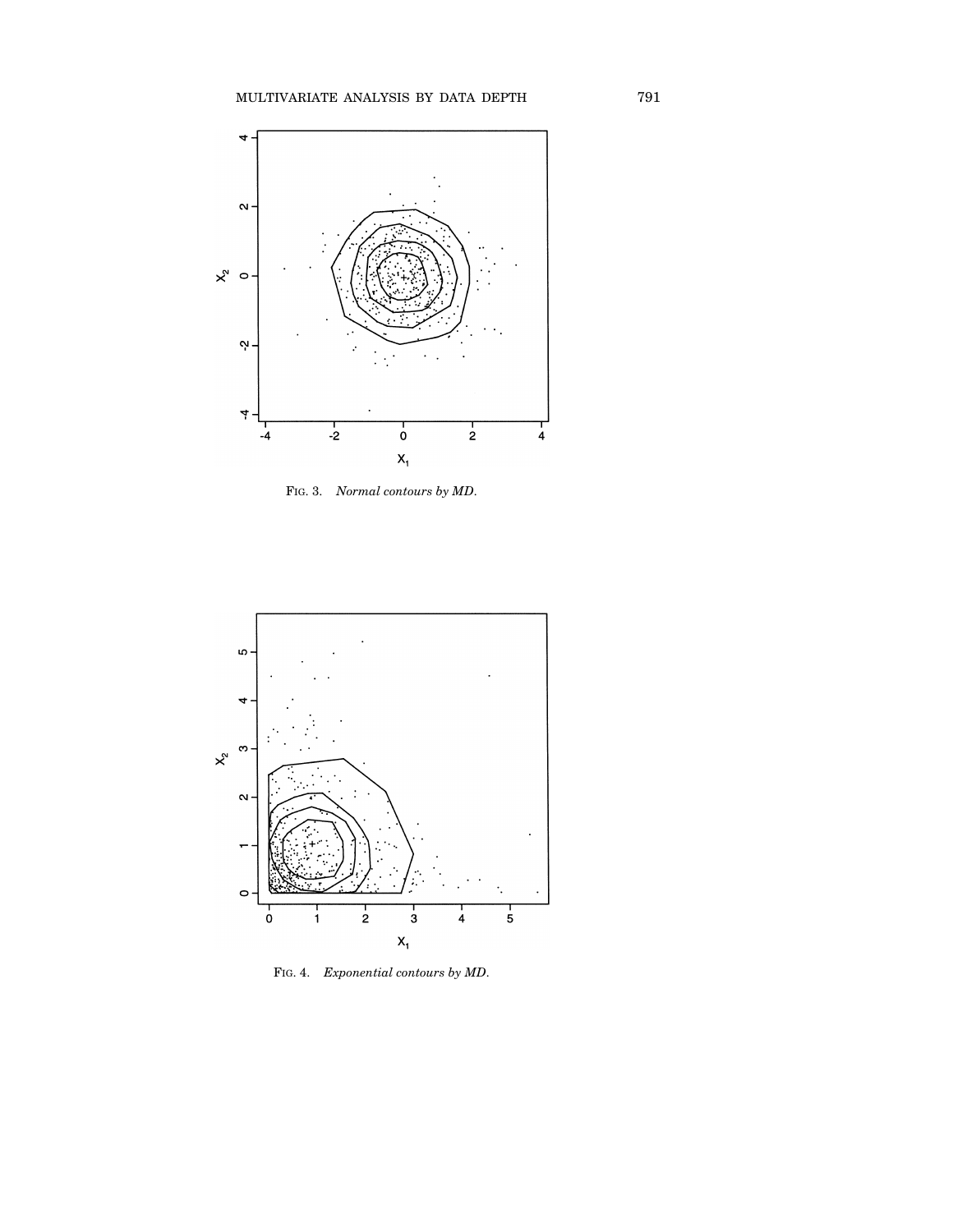up right, reflecting the probabilistic geometry of the exponential distribution, while those in Figure 4 expand in a somewhat symmetric manner. This can be explained by the intrinsic difference between the two depths used. As the Mahalanobis depth measures the quadratic distance from each sample point to the sample mean, the contours expand outward from the sample mean, following only the distance change and ignoring the asymmetric nature of the exponential sample. On the other hand, the simplicial depth is defined to measure the relative position of a point w.r.t. to a distribution and thus to capture the underlying probabilistic geometry. Similar explanations hold for the half-space depth. The graphs of contours formed by the half-space depth are similar to those formed by the simplicial depth, and they are omitted.

The center-outward ordering induced by a data depth immediately gives rise to a simple graphic technique for presenting bivariate data sets. This technique can be viewed as a generalization of the univariate box-plot or box-and-whiskers plot. The plot resembles the sun with its rays radiating in all directions, and is thus named the ''sunburst plot.'' For a given sample, we apply a data depth to identify its center and the central 50% sample points. We mark the center and draw the contour to enclose the 50% central hull. The rays in the plot are obtained by joining the sample points outside of the 50% central hull to the center, keeping only the segments outside the contour. The center, the central region and the rays obtained this way can be regarded as the analogues of the median, the interquartile range and the whiskers in the box-plot. Examples based on the samples used in Figures 1 and 2 are given in Figure  $5(a, b)$ .

The above examples show that both the sunburst plot and the contours plot provide a quick and informative overview of the shape, concentration, spread and skewness of the underlying distribution for a given sample.

The sunburst plot is also investigated independently in Rousseeuw and Ruts (1997), where it is called *bagplot*. The idea of "fence" in the univariate box-plot is also incorporated into the bagplot.

2.3. *The Lorenz curve*. The Lorenz curve, introduced in Lorenz (1905), has been used to measure the inequality or concentration of a wealth distribution. Generally, it is defined to be the plot of  $(F(x), \Omega(x))$ , where F is the c.d.f. and  $\Omega(x) = (1/\mu) \int_{-\infty}^{x} v \, dF(v)$ . Here  $\mu = \int_{-\infty}^{\infty} s \, dF(s)$ . Alternatively [Gastwirth (1971)], the Lorenz curve can be defined in terms of the inverse of the probability distribution function, that is,

(2.3) 
$$
L(p) = \frac{1}{\mu} \int_0^p F^{-1}(t) dt, \quad 0 \le p \le 1,
$$

where  $F^{-1}(t) = \inf_{v} \{v \in \mathbb{R} : F(v) \geq t\}$ . The area between the Lorenz curve and the line  $L(p) = p$  is called the area of concentration, or the degree of inequality in the context of quantifying wealth distribution. The Lorenz curve will be used in later sections as a way to standardize properly a proposed descriptive statistic for specific interpretations. As such, it is more appropri-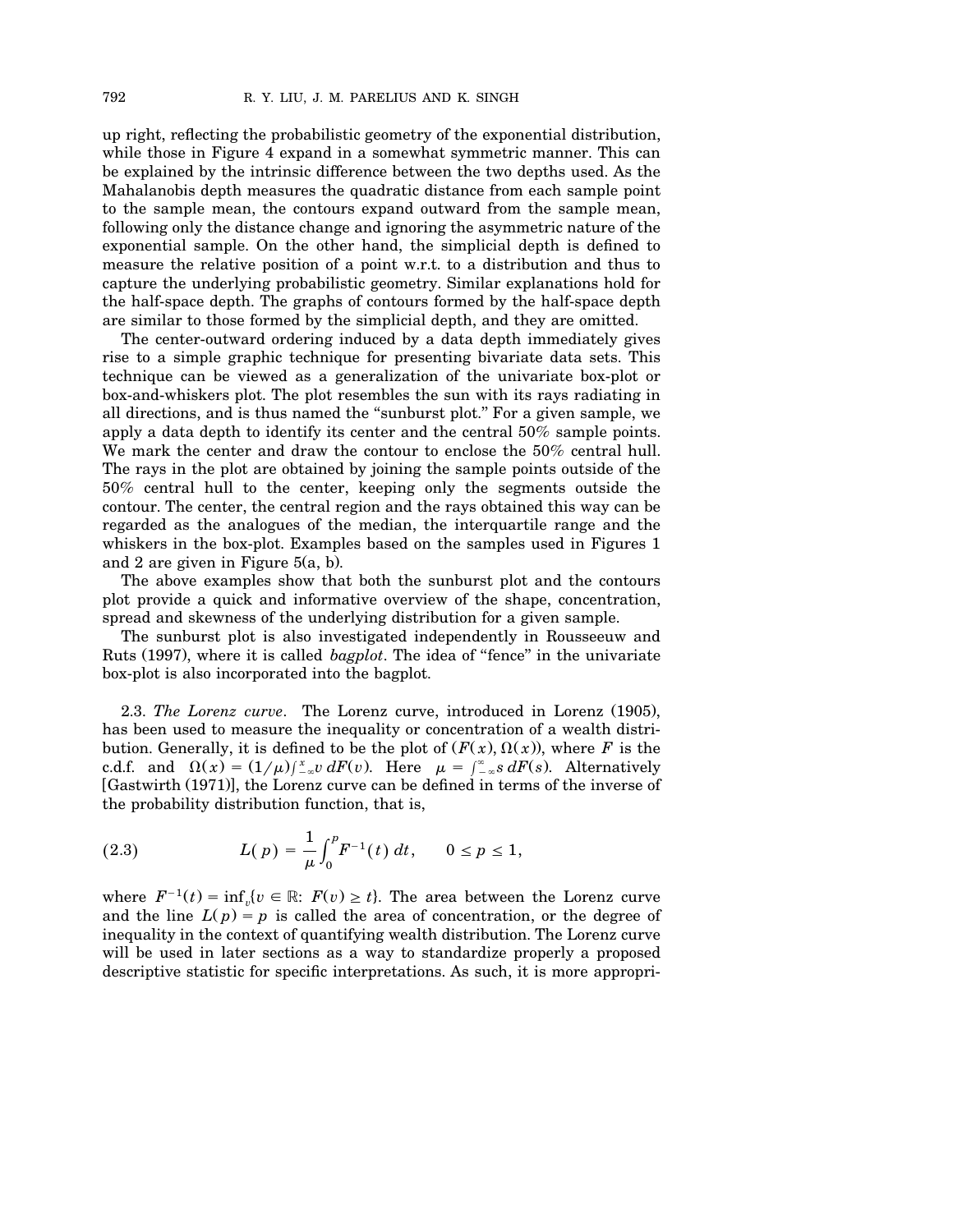

FIG. 5. *Sunburst plot.* (a) *Normal sample.* (b) *Exponential sample.*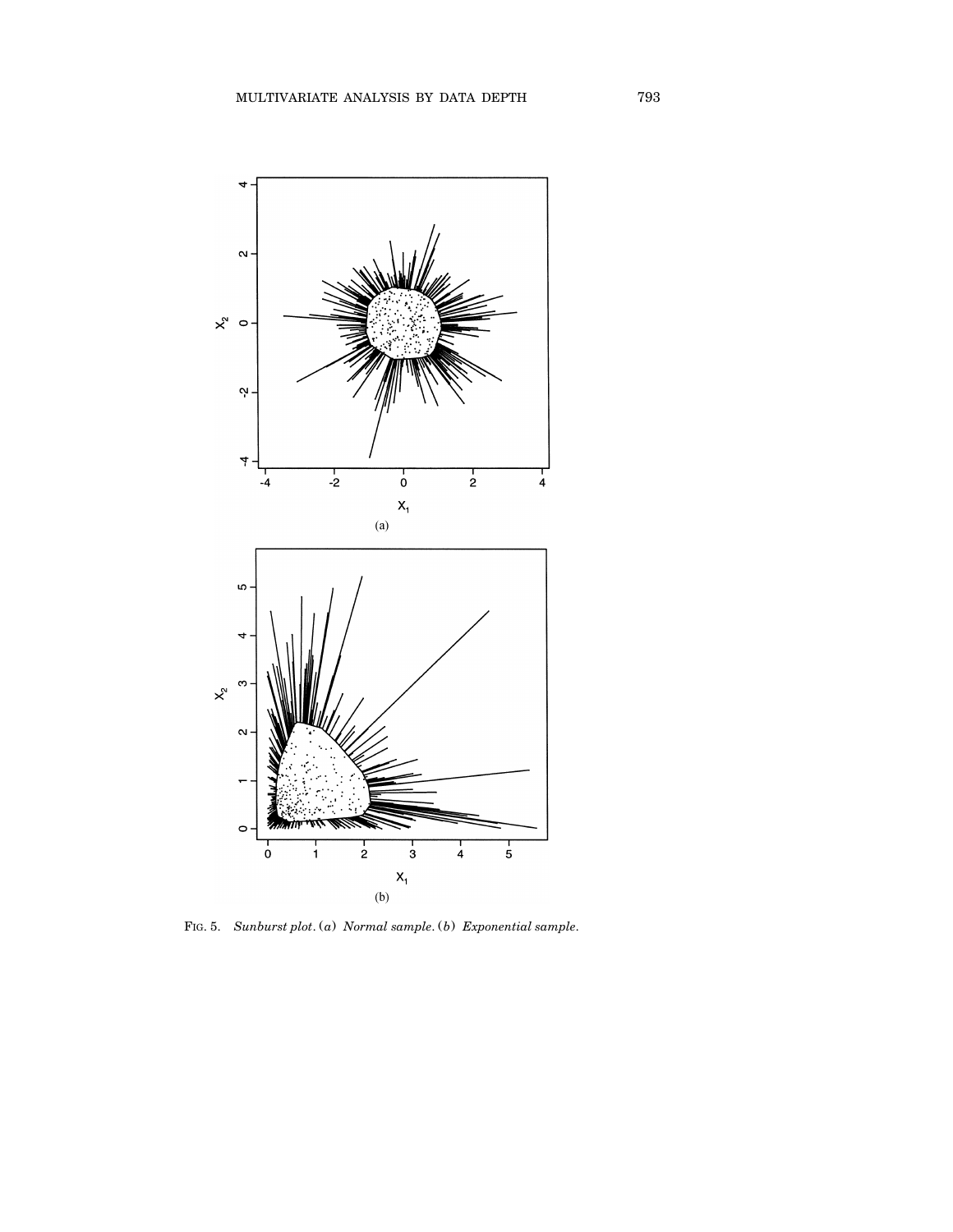ately defined as follows. Let  $X$  be a nonnegative random variable in  $\mathbb{R}$ . Then the Lorenz curve is

(2.4) 
$$
L(p) = p \times \frac{E(X|X \leq F^{-1}(p))}{E(X)}.
$$

It has the following properties:

- 1.  $L(p)$  is nondecreasing in *p*;
- 2.  $L(p) \leq p$ ;
- 3. And  $L(p) = p$  if  $F(\cdot)$  is degenerate.

## **3. Location.**

3.1. *MedianCenter*. Given a notion of data depth, there is a natural choice of location parameter for the underlying distribution, namely the deepest point or the average of the deepest points if there is more than one. For the same distribution, different notions of depth may lead to different deepest points, which can all be reasonable candidates for *multivariate medians*, as they are generally referred to [see, for example, Rousseeuw and Leroy (1987)]. They may, however, be quite different if the underlying distribution is asymmetric. An illustrative example is given later at the end of this section.

Viewing the deepest point as the sample median, we state below a general property regarding its distributional symmetry and unbiasedness.

PROPOSITION 3.1. *If the population distribution is symmetric*, *then the distribution of any affine invariant sample median (the deepest point) is also symmetric about the population center of symmetry*.

PROOF. Without loss of generality, we assume the population distribution is symmetric about the origin **0**. Let **X** denote the given random sample from this distribution, that is,  $\mathbf{X} = \{X_1, \ldots, X_n\}$ . Let  $\hat{\theta}_n(\mathbf{X})$  denote the sample median derived from the sample **X**. The affine invariance property of the median [cf. (2.2)] immediately implies that  $\hat{\theta}_n(-\mathbf{X}) = -\hat{\theta}_n(\mathbf{X})$ , where  $-\mathbf{X} \equiv$  $\{-X_1, \ldots, -X_n\}$ . Following the symmetry of the population distribution, we know that **X** and  $-X$  are identically distributed. This in turn implies that  $\hat{\boldsymbol{\theta}}_n(\mathbf{X})$  is symmetric about **0**.

REMARK 3.1. Note that Proposition 3.1 holds even for symmetric distributions which have no moments, such as the Cauchy distribution. Pushing from the above result of symmetry of  $\hat{\theta}_n$  further to claim its unbiasedness in the sense of moment, namely showing  $E\hat{\theta}_n = \theta$ , we would need to require the existence of  $E \hat{\theta}_n$ . This expectation exists whenever the underlying population has the first moment, following the arguments below. Note that the sample medians derived from all the depths described in Section 2 lie in the convex hull formed by the data cloud  $\tilde{\mathbf{X}}$ . This means that the sample median  $\hat{\boldsymbol{\theta}}_n$  can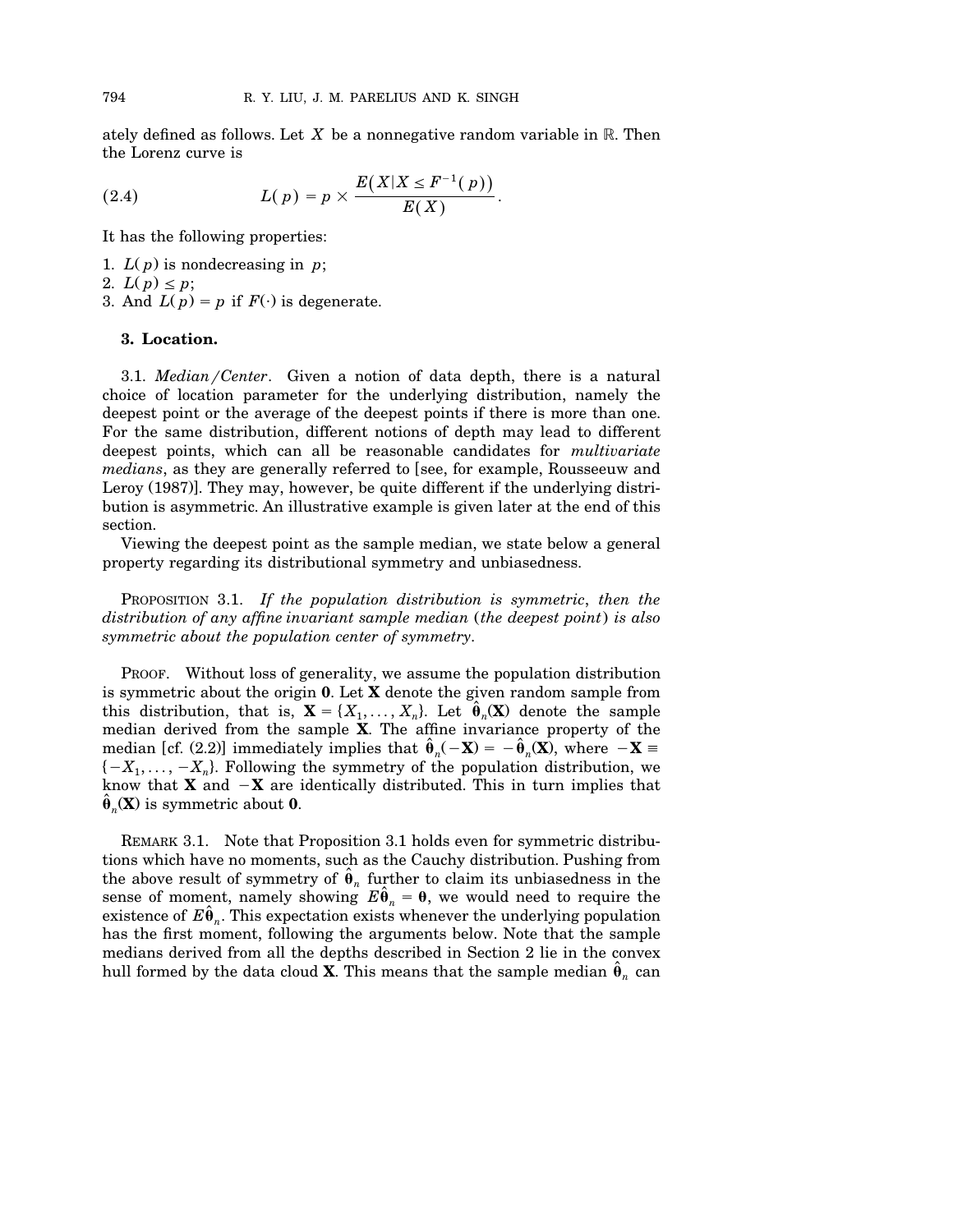be expressed as a convex combination of the sample points in **X**. Consequently,

$$
|\hat{\theta}_{n,j}| \leq \Sigma_i |X_{ij}|,
$$

where  $\hat{\theta}_{n,j}$  indicate the *j*th component of the vector  $\hat{\theta}$  and  $X_{ij}$  the *j*th component of the *i*th sample point.

The remark here immediately implies that *the half*-*space median*, *the simplicial median and all deepest points derived from the depths listed in Section* 2.1 *are unbiased estimators for the mean of a multivariate normal distribution*.

3.2. *Depth L*-*statistics*. As in the univariate case, most of the data points do not directly influence any of the medians described earlier, except for the Mahalanobis depth with respect to which the deepest point turns out to be the mean. This suggests concepts of location which are intermediate between the mean and the median, such as the trimmed means. In analogy with the concept of univariate *L*-statistics, that is, linear combinations of order statistics, we define here *depth-L*-statistics, (*DL*-statistics). The *DL*-statistics are robust location statistics which are designed to reduce or eliminate the weights of data at outlying positions. All the location parameters we define here, be it the median or *DL*-statistics, inherit the affine invariance property of the data depth from which they are derived.

Multivariate data, when ranked according to a data depth, may have a large number of ties. In defining *DL*-statistics, we follow the principle that data points which are in the same *de*-class, assuming the same depth value, must receive equal weights. Let  $\omega(t)$  be a weight function on  $0 \le t \le 1$ , that is,  $\omega(t) \ge 0$  and  $\int_0^1 \omega(t) dt = 1$ . Taking into account robustness, we tacitly assume that  $\omega(t)$  is nonincreasing.

Given the *DO*-statistics  $X_{[1]}, \ldots, X_{[n]}$ , we denote the stochastic process associated with these statistics by

(3.1) 
$$
\xi_n(t) = \begin{cases} X_{[i]}, & \text{for } \frac{i-1}{n} < t \leq \frac{i}{n}, \\ X_{[1]}, & \text{at } t = 0. \end{cases}
$$

Let  $\xi_n(t)$  be the average of  $\xi_n(t)$  over the *de*-class that it belongs to. The *DL*-statistic based on the weight function  $\omega(t)$  is defined as

(3.2) 
$$
DL_n = \int \bar{\xi}_n(t) \omega(t) dt.
$$

The case of  $\alpha$ -depth-trimmed mean uses the weight function  $\omega(t) = (1/(1 \alpha$ ))  $I_{([0 \le t \le 1-\alpha])}$ , that is,  $\omega(t) = (1/(1-\alpha))$  on  $[0, 1-\alpha]$  and 0 otherwise. If there are no ties and if  $n \alpha$  is an integer, then the  $\alpha$ -depth-trimmed mean is  $\sum_{i=1}^{n(1-\alpha)} X_{[i]}(1/[n(1-\alpha)]).$  This is, in the usual form of univariate *L*-statistics,  $\sum_{i=1}^{n} X_{[i]} \omega_i$ , with  $\sum_{i=1}^{n} \omega_i = 1$ . The special case of  $\alpha = 0$  yields the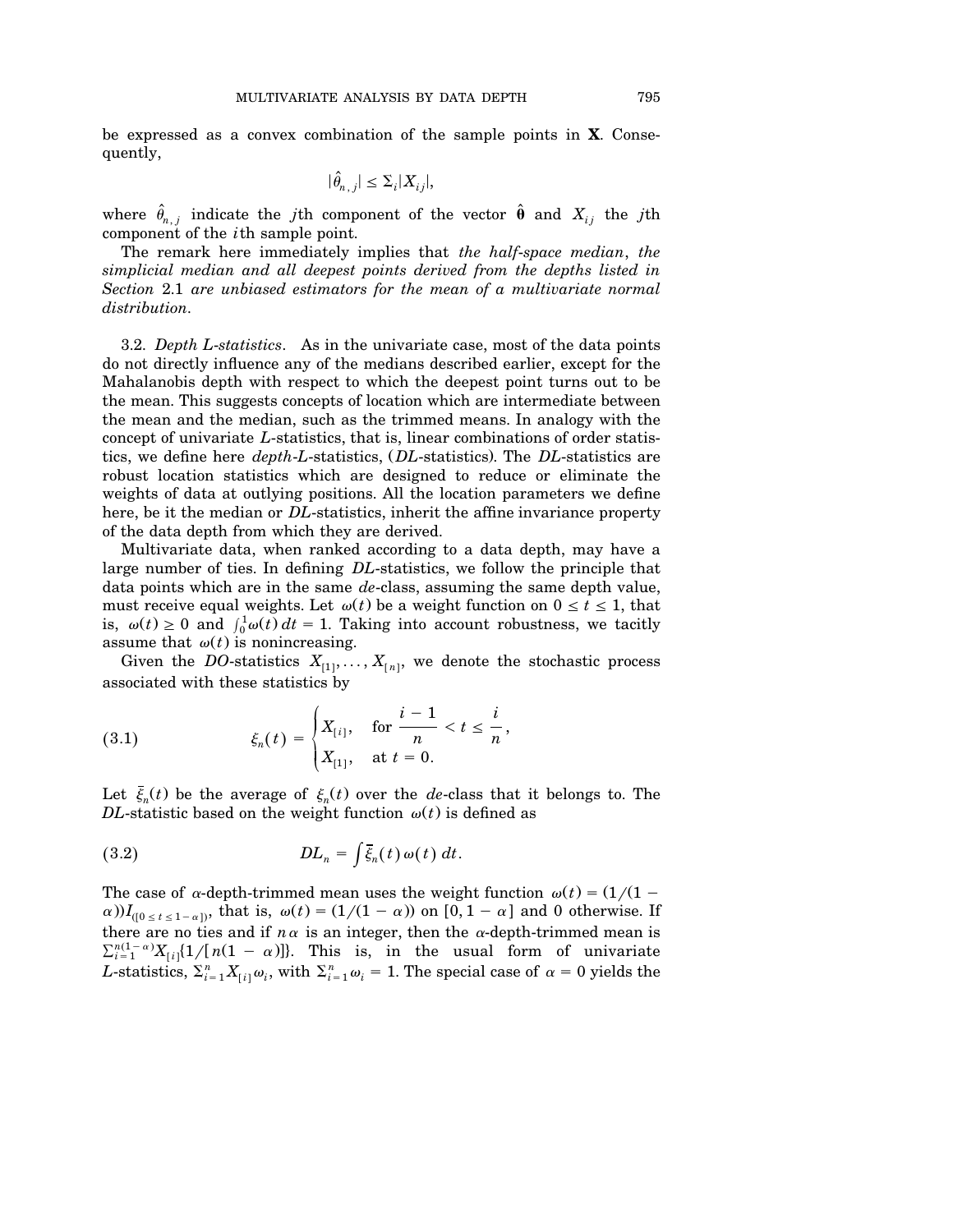mean as the resulting *DL*-statistic, and the limiting case of  $\alpha = 1$  yields the median associated with the particular data depth used in ordering the data.

Before we present an illustrative example, we show in Proposition 3.2 that an alternative definition to the above  $DL_n$  is

(3.3) 
$$
DL_n = \int_0^1 \xi_n(t) \,\overline{\omega}(t) \, dt,
$$

where  $\overline{\omega}(\cdot)$  is defined as follows. Suppose that  $X_{[i+1]},\ldots,X_{[i+\ell]}$  belong to the same *de*-class. Then  $\overline{\omega}(t) = (\ell/n)^{-1} \int_{i/n}^{i+\ell} \omega(s) ds$ , for all  $t \in (i/n, (i +$  $\ell$ )/n]. In other words,  $\overline{\omega}(t)$  is derived by averaging (w.r.t. Lebesgue-measure)  $\omega(t)$  over the range of each *de*-class.

PROPOSITION 3.2.  $\int_0^1 \bar{\xi}_n(t) \omega(t) dt = \int_0^1 \xi_n(t) \overline{\omega}(t) dt$ .

This follows readily from the fact that the weight received by  $X_i$  in either expression is  $(1/\ell)$   $\int_{i/n}^{(i+\ell)/n} w(s) ds$ , if we assume that  $X_i$  belongs to a *de*-class which contains  $\ell$  members, and that the deeper classes contain altogether *j* members.

EXAMPLE 3.1. Assume that the *DO*-statistics for a sample of size  $n = 8$ are  $(X_3)$ ,  $(X_1, X_2, X_7, X_8)$ ,  $(X_4, X_5, X_6)$ . In other words,  $X_{[1]} = X_3$ ,  $X_{[2]} = X_1$ ,  $X_{[3]} = X_2, X_{[4]} = X_7, X_{[5]} = X_8, X_{[6]} = X_4, X_{[7]} = X_5 \text{ and } X_{[8]} = X_6.$  To compute the 10% trimmed mean, we observe that<br> $\begin{pmatrix} X \end{pmatrix}$ 

$$
\bar{\xi}_n(t) = \begin{cases} X_3, & \text{for } 0 \le t \le \frac{1}{8}, \\ \frac{1}{4}(X_1 + X_2 + X_7 + X_8), & \text{for } \frac{1}{8} < t \le \frac{5}{8}, \\ \frac{1}{3}(X_4 + X_5 + X_6), & \text{for } \frac{5}{8} < t \le 1. \end{cases}
$$

In view of (3.2) and (3.3) for  $DL_n$ , the 10% trimmed mean can be expressed as

$$
\left[\frac{1}{8}X_3\frac{1}{0.9} + \frac{4}{8}\frac{1}{4}(X_1 + X_2 + X_7 + X_8)\frac{1}{0.9}\right] + \left(0.9 - \frac{5}{8}\right)\frac{1}{3}(X_4 + X_5 + X_6)\frac{1}{0.9}\right] = \frac{1}{7.2}[X_3] + \frac{1}{7.2}[X_1 + X_2 + X_7 + X_8] + \frac{2.2}{3}\frac{1}{7.2}(X_4 + X_5 + X_6).
$$

Note that

$$
\overline{\omega}(t) = \begin{cases}\n\frac{8}{7.2}, & \text{for } 0 \le t \le \frac{1}{8}, \\
\frac{8}{7.2}, & \text{for } \frac{1}{8} < t \le \frac{5}{8}, \\
\frac{2.2}{3} & \frac{8}{7.2}, & \text{for } \frac{5}{8} < t \le 1.\n\end{cases}
$$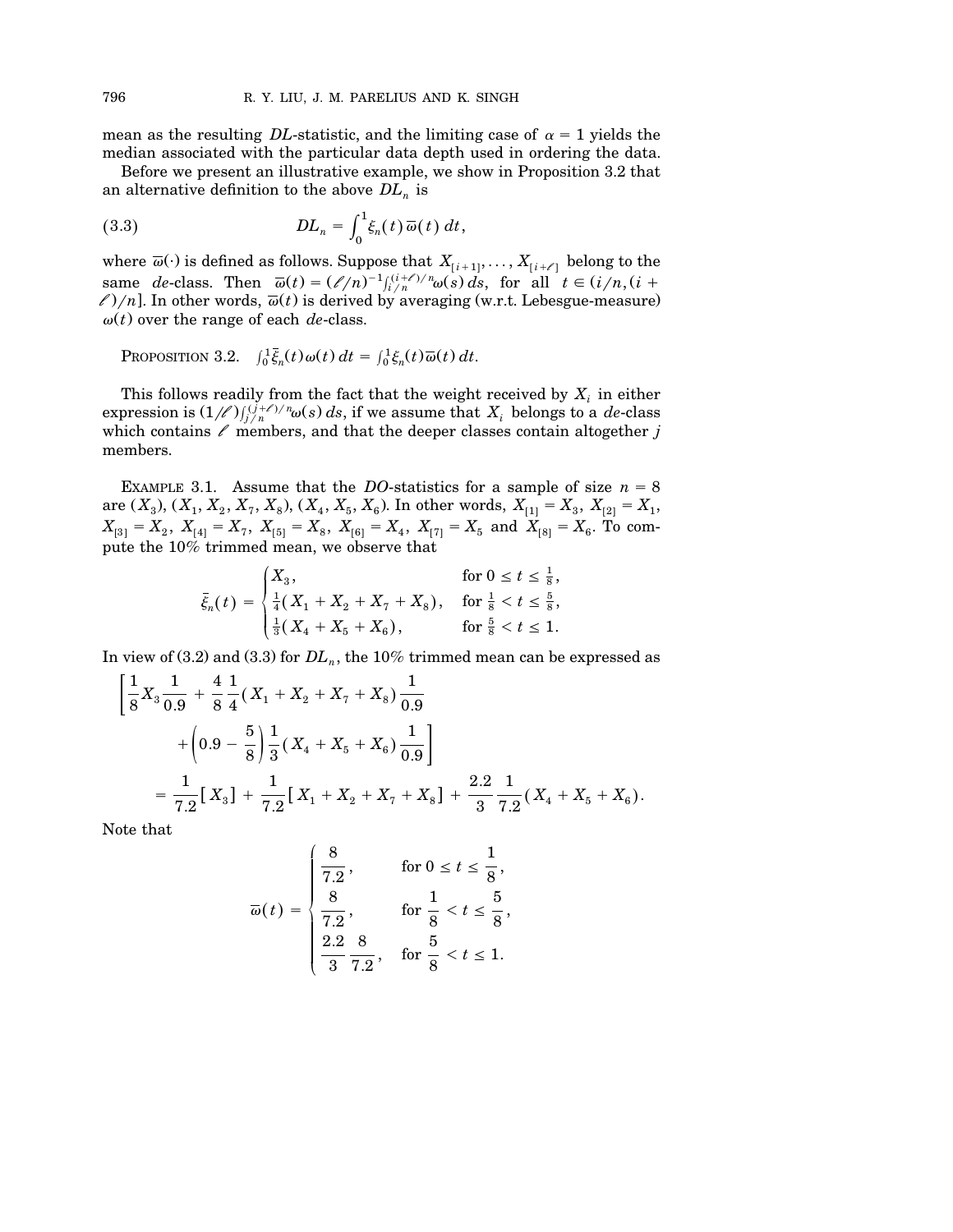The total weight is equal to 1. The outermost three data received reduced weights compared to the five inner data.

There is actually a simple recipe for computing a depth-trimmed mean: let *n* be the sample size and  $\alpha$  be the trimming proportion. Move in decreasing depth order along the *DO*-statistics, and assign weight  $1/n\alpha$  to each data point until the sum of the weights just crosses the threshold 1. Assume that this point belongs to the *j*th *de*-class. Weights can then be reassigned as follows. The weight  $1/n\alpha$  is retained for all the data points belonging to classes up to the  $(j - 1)$ th class, but the remaining weight (so that the total weight adds up to 1) is divided uniformly over all the points in the *j*th class. The points in higher classes are assigned zero weight. The weighted mean based on this weight distribution is the  $\alpha$ -depth-trimmed mean.

We now turn to the population version of  $DL_n$ , which we denote by  $DL_F$ . Clearly,

(3.4) 
$$
DL_F = \int_0^1 \overline{Q}_F(t) \, \omega(t) \, dt,
$$

where  $Q_F(t)$  is the population counterpart of  $\xi_n(t)$ . More specifically,  $Q_F(t)$  is the *t*th center-outward quantile defined in Definition 2.3, and  $Q_F(t)$  is the mean along  $Q_F(t)$ . Alternatively, if the distribution of  $D_F(X)$  is continuous, then

(3.5) 
$$
DL_F = \int_{\mathbb{R}^d} x \, \omega(\tilde{R}(x)) \, dF(x).
$$

Here  $\tilde{R}(x) = P_F\{I_{(D_F(X) \geq D_F(x))}\}\$ , namely the probability of the central region enclosed by the level set to which *x* belongs. Note that if  $D<sub>F</sub>(X)$  is continuous,  $\tilde{R}(X)$  is uniformly distributed [cf. Liu and Singh (1993)]. We can view  $\overline{Q}_F(t)$  as the conditional mean of the population random variable *X*, conditional on  $R(X) = t$ . It can be shown that for a symmetric distribution,  $Q_F(t) = \theta$ , the center of symmetry, and thus  $DL_F = \theta$ . Furthermore, if the chosen data depth is affine invariant, then the linear transformation  $(AX + b)$ on the population *X* transforms  $DL_F$  to  $(A(DL_F) + b)$ .

We conclude this section by observing an odd property of peeling-related trimmed means and in particular, of the convex hull peeling median. Suppose that the bivariate data are on polygonal contours centered at  $\theta$ , and the data to the left of  $\theta$  are much more dense than those to the upper right of  $\theta$ , say with the ratio 9 to 1. Suppose that the convex hull peeling median is  $\theta$  to begin with. Now if we drag the halves of the contours which are to the left of  $\theta$  further left, the peeling median still remains at  $\theta$ . This phenomenon can arise in practice, as in the following example. We begin with a sample of 500 observations from the standard bivariate exponential distribution. The plot of this sample is shown in Figure 6(a). The spots marked (a) to (d) (which lie virtually on top of one another in Figure  $6(a)$ , but  $(a)$  is clearly separated from the rest in Figure  $6(b)$  are, respectively, the medians identified by convex hull peeling, simplicial depth, half-space depth and componentwise medians. All four medians are quite close to each other. Now, if we round all data off to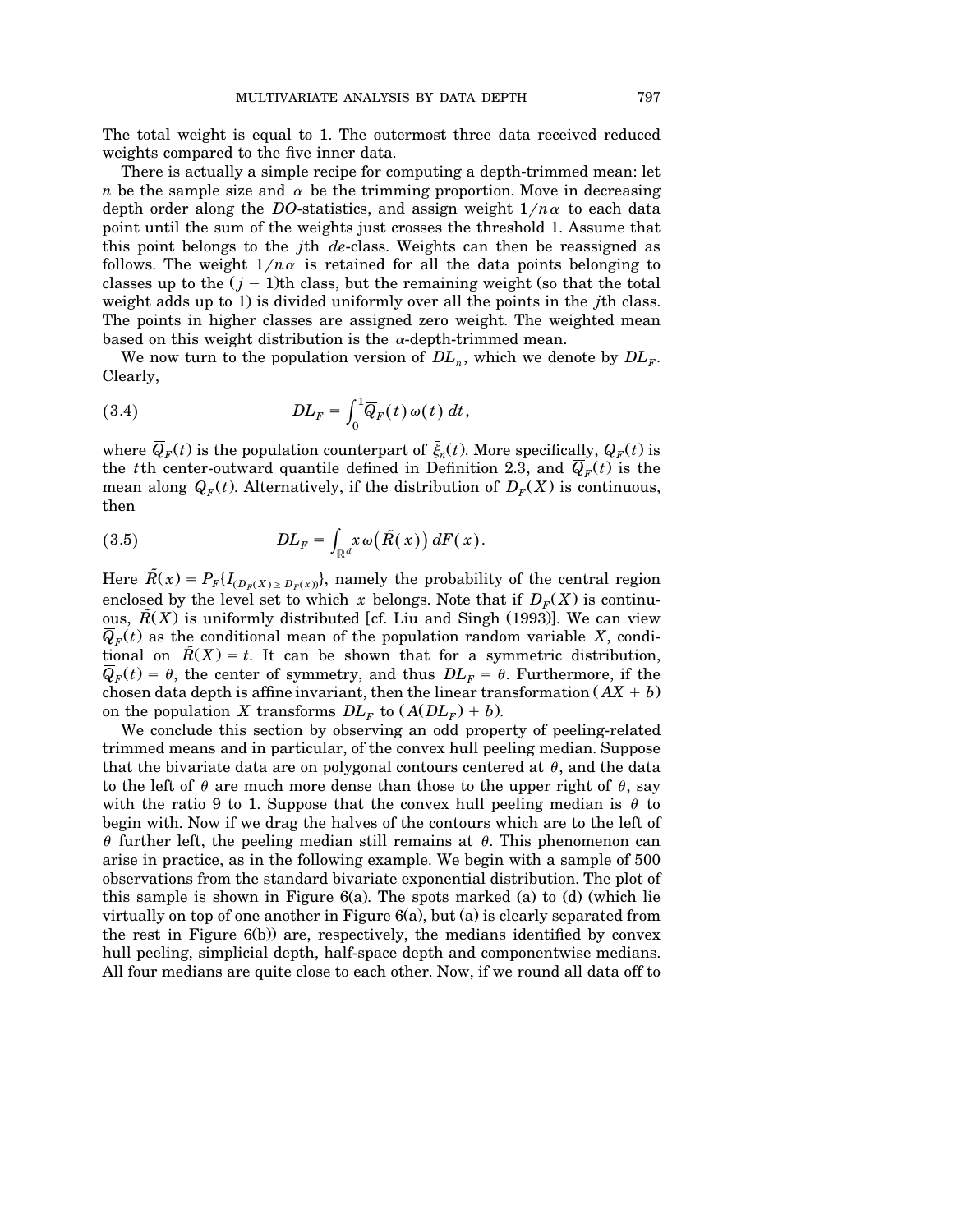

FIG. 6. *Deepest points by four depths.* (a) Before rounding. (b) After rounding.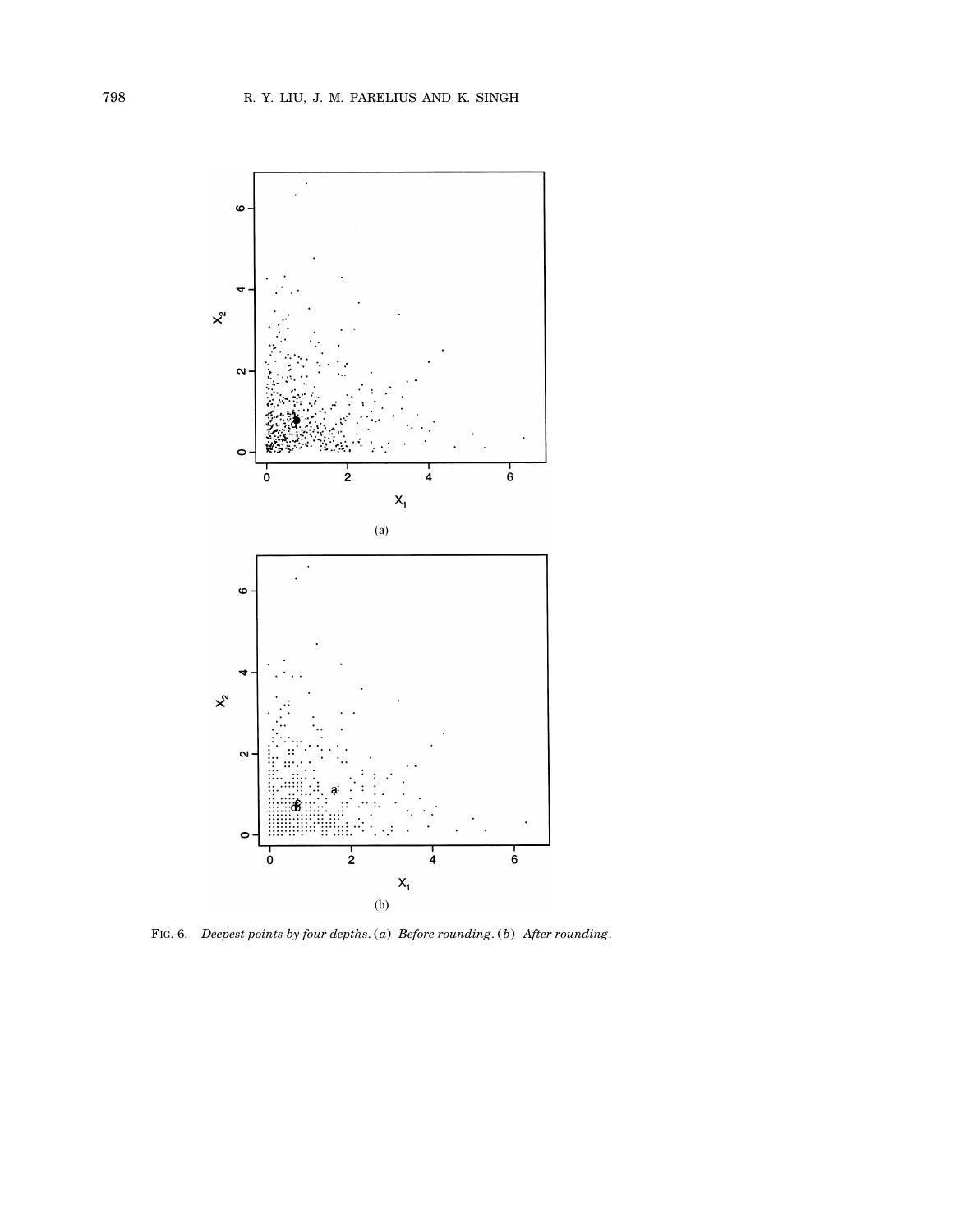their first decimal place, then many points have common coordinate values or become collinear subsets, as seen in Figure 6(b). The rounding yields convex hulls with a larger number of points from the dense side of the data cloud (near the origin), since data which differed sufficiently to be on different hulls before the rounding are now constrained to one. Consequently, this rounding off pushes the convex-hull-peeling median in the up-right direction (see Figure  $6(b)$ , to the extent that the resulting median seems far away from the central mass of the data set. This phenomenon reflects the fact that each round of peeling removes far more points from the dense side of the data cloud than from the sparse side. The plots in Figure  $6(b)$  is also a good example to show that different data depths may yield different deepest points for the same dataset.

**4. Scale or dispersion.** There are two common approaches to quantify the scale or dispersion of a multivariate distribution: as a matrix or as a scalar. Naturally, it is easier to grasp the magnitude of the scale by a scalar than by a matrix. However, as seen in the definition of the covariance matrix in classical multivariate analysis, a matrix scale can reveal other information, such as the orientation of the probability mass distribution and the variations of individual variates or covariates.

4.1. *Matrix form of scale dispersion*. Define

(4.1) 
$$
\mathbf{S}_n(t) = \begin{cases} (X_{[i]} - \nu_n)(X_{[i]} - \nu_n)', & \text{for } \frac{i-1}{n} < t \leq \frac{i}{n}, \\ \mathbf{O}, & \text{for } t = 0. \end{cases}
$$

Here  $\nu_n$  is the deepest sample point, and **O** is the zero matrix. Following the same idea of *DL*-statistics described in Section 3, and we can define a general weighted scale matrix as follows: for a given weight function  $\omega(t)$ ,  $0 \le t \le 1$ ,

(4.2) 
$$
\mathbf{S}_n = \int_0^1 \overline{\mathbf{S}}_n(t) \, \omega(t) \, dt.
$$

We recall that the integral of a matrix is the matrix of the integrals of its entries. The overline " " indicates the averaging over all  $X_{[i]}$ 's which belong to the same *de*-class, as described in Section 2. The proposition below is similar to Proposition 3.1 and provides an alternative definition to  $(4.2)$ .

PROPOSITION 4.1.

(4.3) 
$$
\mathbf{S}_n = \int_0^1 \mathbf{S}_n(t) \, \overline{\omega}(t) \, dt.
$$

Note that if  $\omega(t) = 1$  for  $0 \le t \le 1$ , and if  $\nu_n = \overline{X}_n$ , then  $\mathbf{S}_n$  is the classical sample dispersion matrix. If  $\omega(t) = 1/(1 - \alpha)$  on  $\int_0^{\pi/2} (1 - \alpha) dt$ , then  $S_n$  is the  $\alpha$ -trimmed sample dispersion matrix.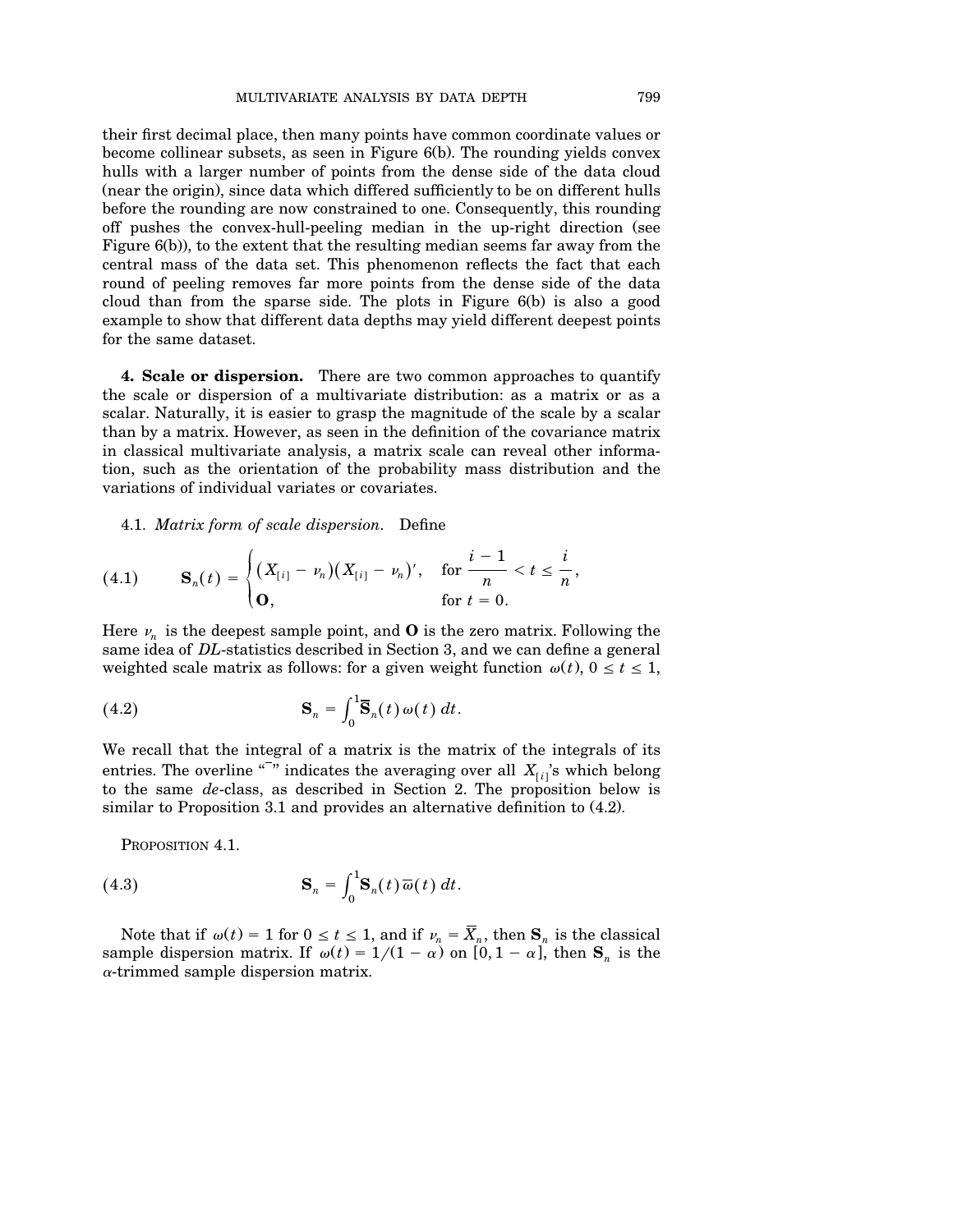As usual, we can interpret loosely the entries of **S***<sup>n</sup>* as variations and covariations, without requiring the existence of the corresponding moments. We can also imitate the definition of the so-called generalized sample variance in classical multivariate analysis by taking the determinant of our sample scale matrix  $S_n$  and using the resulting *single* numerical value to describe the variation expressed by **S***n*. This determinant will be called the *generalized sample scale*.

It is obvious that the scale matrix  $S<sub>n</sub>$  is equivariant under affine transformations. In other words, if  $S<sub>y</sub>$  denotes the sample scale matrix of the transformed data *Y<sub>i</sub>*'s such that  $Y_i = \mathbf{A}X_i + b$ , for  $i = 1, ..., n$ , where **A** is a  $d \times d$  nonsingular matrix and  $b$  is a  $d \times 1$  constant vector, then  $\mathbf{S}_Y = \mathbf{AS}_X \mathbf{A}'$ , where  $S_X$  is the sample scale matrix of the  $X_i$ 's.

4.2. *Scalar form of scaledispersion*. A different measure of scale or dispersion of a distribution can be defined by keeping track of how the *p*th central region  $C_p$  expands as  $p$  increases. This is a distributional property which can be characterized easily by the speed with which the data depth decreases. Recall that, for a given data depth  $D(\cdot;\cdot)$ , the level sets  $\{x:$  $D(F; x) = c$  form nested contours as the level *c* decreases. Thus we can define a scale curve by taking the plot of  $p$  versus  $S(p)$ , where

(4.4) 
$$
S(p) = \text{volume}\{C_p\}.
$$

Here  $C_p$  is the *p*th central region. The sample scale curve,  $S_n(p)$ , is simply the volume of the convex hull containing  $\lfloor np \rfloor$  most central points, that is,

$$
(4.5) \tSn(p) = volume{Cn,p}.
$$

Clearly, the faster growing  $S(p)$  or  $S_n(p)$  is associated with a larger scale of the distribution. To some extent, our definition of scale in terms of  $S(p)$  is in the same spirit as the *spread* defined in Bickel and Lehmann (1979). That is,  $C_p$  is the central region amassing probability  $p$ , which expands as  $p$ grows. For  $p_1 < p_2$ , the difference  $S(p_2) - S(p_1)$  reflects the central probability increment speed relative to the central-region expansion from  $C_p$ , to  $C_{p_{\alpha}}$ . Following this line of interpretation, we may view the distribution *G* as more *spread out* than *F* if for  $p_1 < p_2$ , the volume expansion  $S(p_2) - S(p_1)$ under *G* is larger than that under *F*. In other words, if the scale curve of *G* is consistently above the scale curve of *F*, then *G* has a larger scale than *F*.

Figure  $7(a)$  shows two sample scale curves, each based on a random sample of size  $n = 100$ , from two bivariate distributions, namely the standard bivariate normal and the normal distribution with enlarged covariance matrix  $4I = \begin{pmatrix} 4 & 0 \\ 0 & 4 \end{pmatrix}$ . The standard normal has a smaller scale and should be able to enclose  $\lfloor np \rfloor$  observations by a smaller pth central region. Consequently, its scale curve, plotted as the solid curve in Figure 7(a), is consistently below the dashed scale curve for the distribution with the enlarged covariance matrix. The value of  $S_n(0.5)$  indicates the area of the convex region that amasses the central 50% probability. This value is 4.354 for the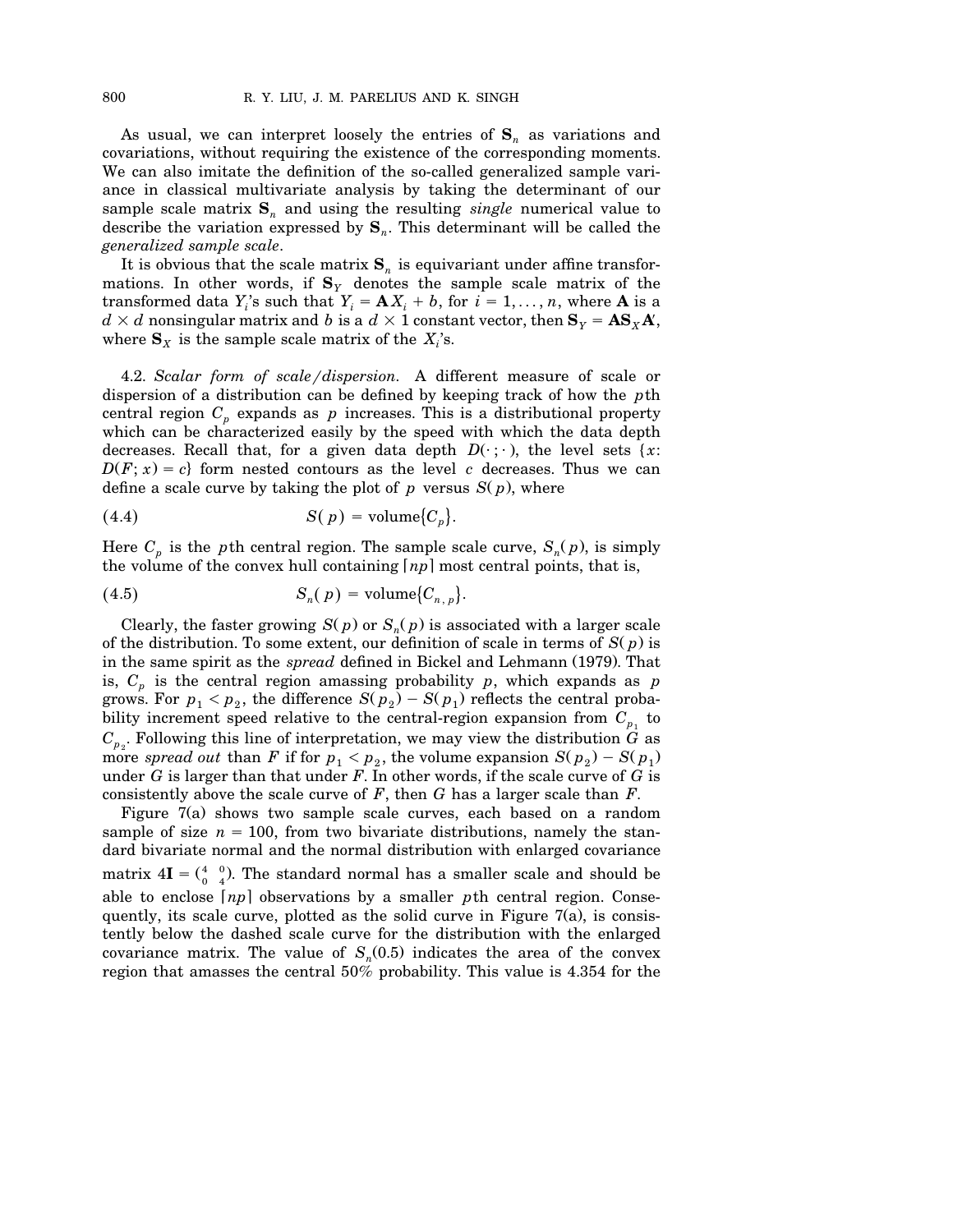

FIG. 7. *Scale curve.* (a) *Normal case.* (b) *Test scores.*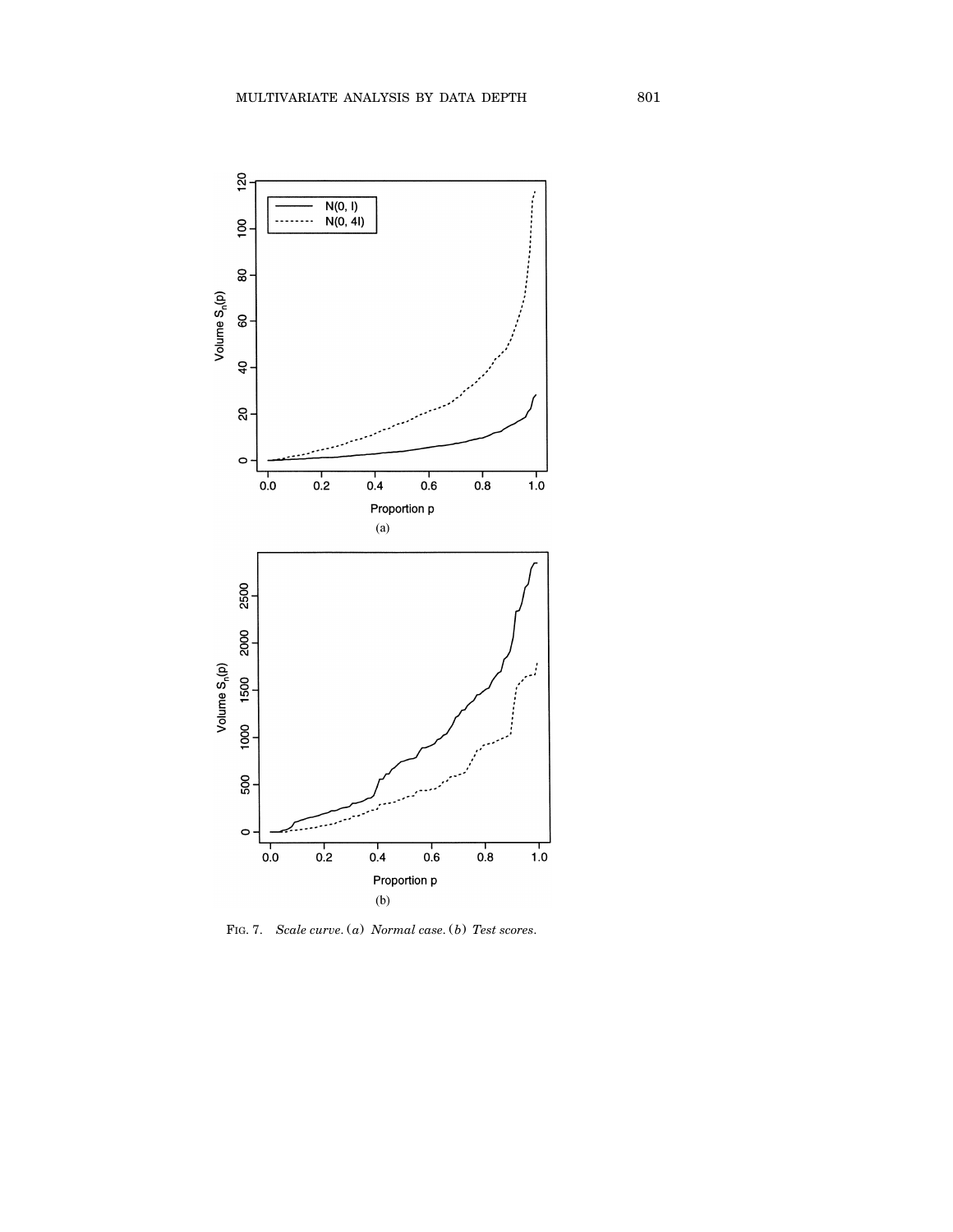standard normal, and 17.416 for the other. This confirms that the central probability of the second distribution is much more dispersed, and that a larger region is needed to collect the same fixed amount of probability.

Two additional scale curves computed from the test data set given on page 3 of Mardia, Kent and Bibby  $(1979)$  are presented in Figure 7(b). The solid one corresponds to the test scores for mechanics and vectors taken in closed book format and the dashed one to algebra and analysis in open book format. The fact that the dashed curve lies below the solid one suggests that there is less variation in open book tests scores.

Not only does the scale curve described above allow us to visualize the scale of a multidimensional distribution via a simple one-dimensional curve, but it also gives us a tool for quantifying the evolution of the scale of a distribution as the distribution spreads out. We will return to this point later.

*An application to comparing different estimators*. One immediate application of scale curves is to compare the efficiencies of alternative estimators for the same parameter. We demonstrate this through the following example. Assume that we are interested in estimating the mean  $\mu$  of a bivariate normal distribution, which happens to be the center as well as the median. Therefore, it is natural to consider the following four estimators: the sample mean  $\bar{X}_n$ , the sample componentwise median  $M_n^c$ , the sample simplicial median  $M_n^s$  and the sample half-space median  $M_n^H$ . The sample mean contains in each component the average of each component, and the sample componentwise median contains the sample median of each component. Both the simplicial and half-space medians are simply the deepest sample points based on the simplicial and half-space depths. If the sampling distribution of each estimator is known, we may generate a random sample from the distribution and plot the sample scale curves for comparison. Equivalently, we may draw *K* samples from the known population distribution to obtain *K consecutions* of each estimator, namely, *K* of  $\overline{X}_n$ , *K* of  $M_n^c$  and so on. For each estimator, we plot its scale curve based on its *K* sample estimates. Figure 8(a) presents a set of simulation results, with  $K = 500$  and sample size  $n = 100$ . The lowest and the second lowest curves correspond to the sample mean and the sample componentwise median. The other two curves, with the simplicial median case indicated by the solid one, are hardly distinguishable. These plots imply that the simplicial and half-space medians are less efficient than the sample mean, which is to be expected. That the componentwise median outperforms the simplicial and half-space medians is probably due to the lack of dependence between the two component variables.

Figure 8(b) displays the exact same set of scale curves as in Figure 8(a), except that each component of the underlying bivariate distribution is now Cauchy with parameter 1. It is worth noting that the sample mean, represented by the dashed curve, is far worse than the other three, since it is so much higher in terms of scale that the other three curves are collapsed into one flat line throughout. To put the other three curves in proper perspective, we plot them on Figure 8(c). Note the sharp difference in the values along the vertical axes in Figure 8 $(b, c)$ . This confirms that the sample mean is defi-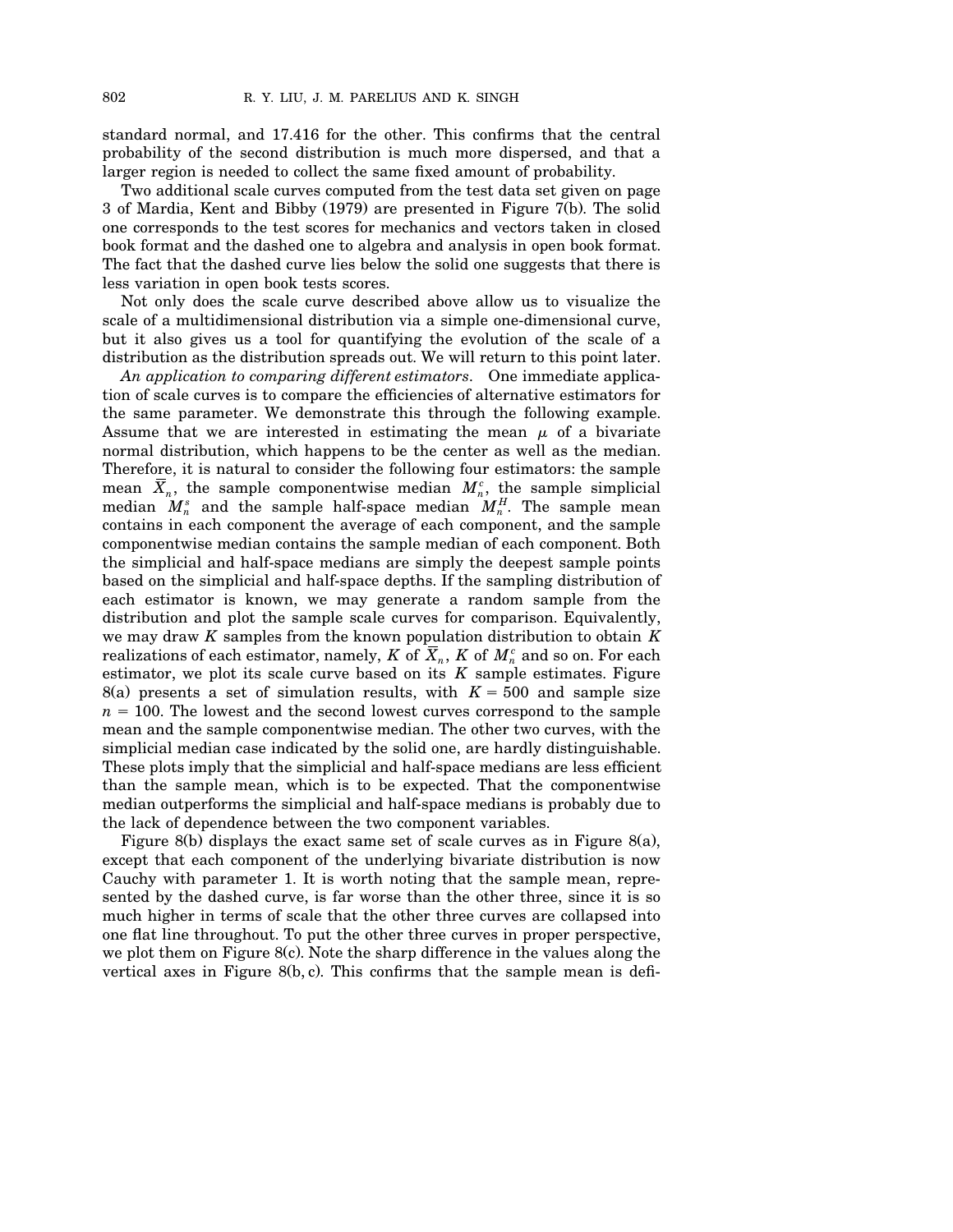

FIG. 8. *Scale curve comparison:* (a) Four estimators of the normal mean. (b) Four estimators of *the Cauchy center*.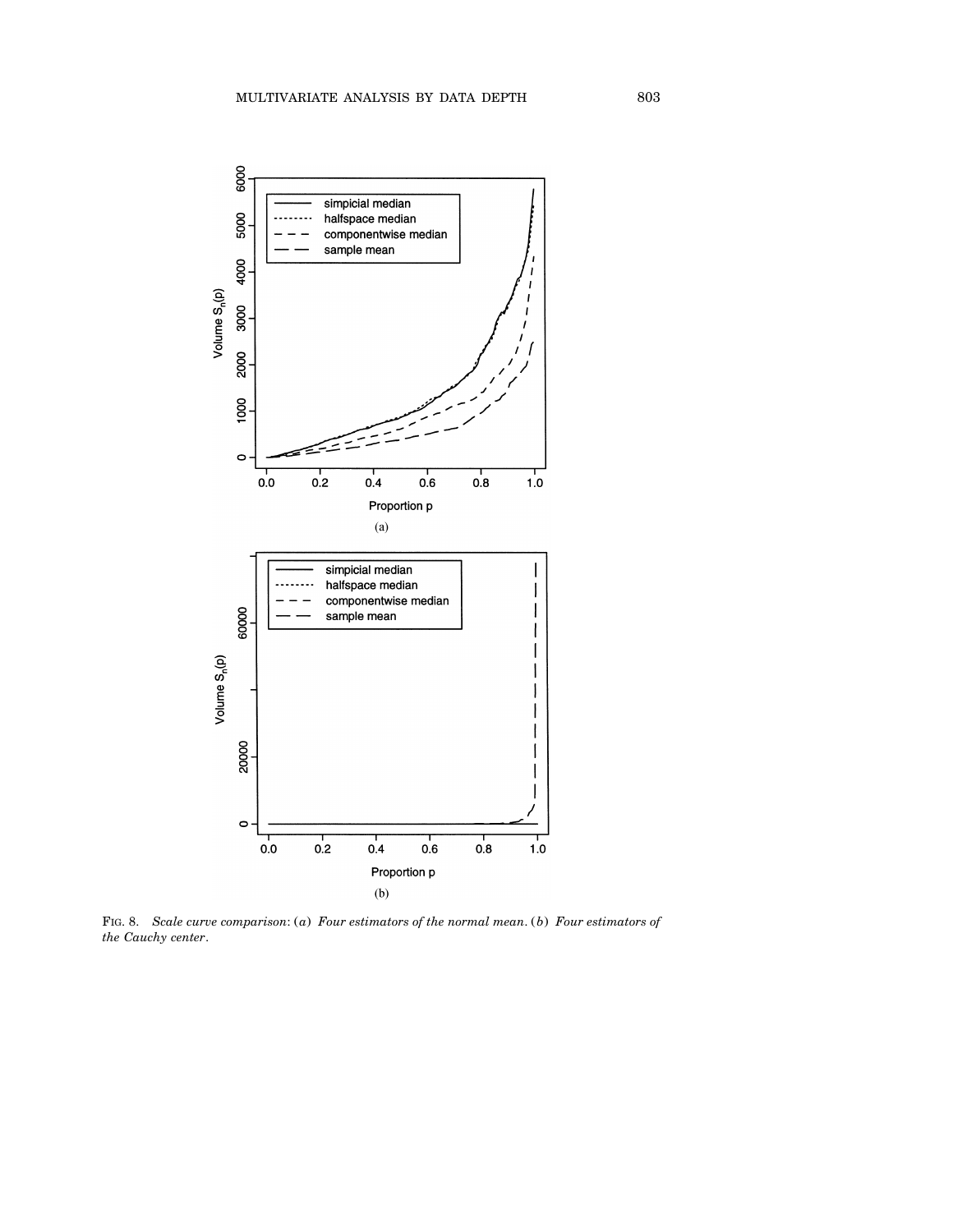

FIG. 8. (Continued). (c) Three estimators (excluding the mean) of the Cauchy center.

nitely not appropriate for estimating the Cauchy location parameter, since the mean does not exist. The interpretation of the three curves in Figure  $8(c)$ is similar to that of the curves in Figure 8(a).

In the above scale comparison of different estimators, if the underlying population distribution is unknown, we may rely on the bootstrap procedure to generate enough samples for each estimator, more specifically, to generate *K* bootstrap samples, each with sample size *n*, by sampling with replacement from  $\{X_1, \ldots, X_n\}$ . From each bootstrap sample, compute the four different estimates. Repeat this procedure on all *K* bootstrap samples to obtain *K* sample points for each estimator. The *K* points are then used to plot the scale curve for its corresponding estimator. Figure 9 is the bootstrap version of the four scale curves in Figure 8(a). The same pattern of behaviors are more or less retained, although the curves now zigzag more due to some replicates stemming from the bootstrap procedure.

It is important to note that in order to have a meaningful comparison, the same notion of data depth should be employed at the last stage for determining the level sets used in plotting all the scale curves. This ensures that the level sets start from the same center point, and thus provides a legitimate ground for comparison. figures 8 and 9 are all carried out with level contours determined by the simplicial depth ordering.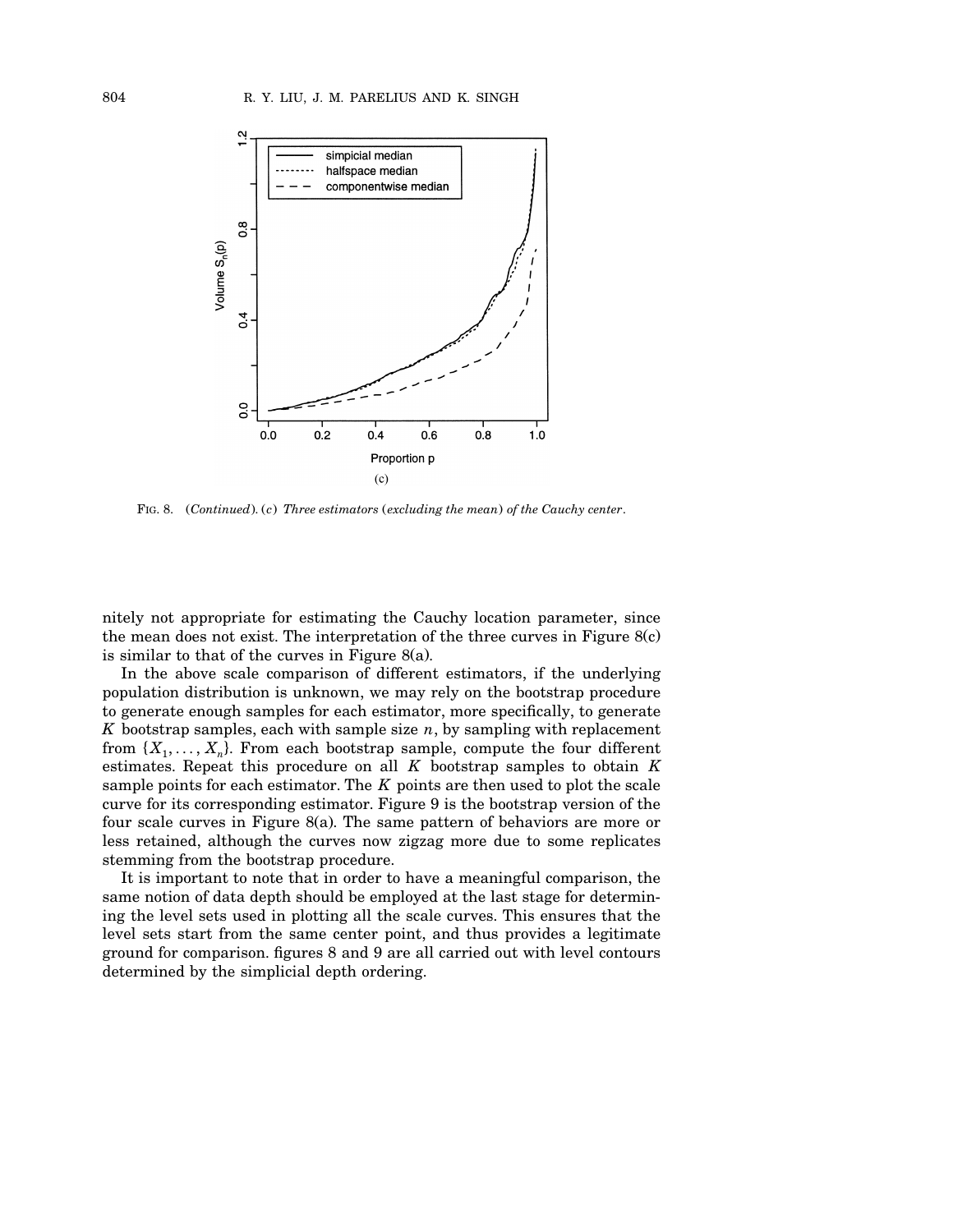

FIG. 9. *Bootstrap scale curve comparison*: *Four estimators of the normal mean*.

4.3. *Measures of bias*. In addition to the scale or the variance of an estimator, the bias is also an important component for measuring estimation error. We outline below some possible approaches to quantify the bias of a multivariate estimator.

The first approach is motivated by the same reasoning behind our definition of scale curve. Let  $\theta_n$  be an estimator of the parameter  $\theta$ . Mimicking the procedure for plotting its scale curve, we first obtain *K* sample estimates from the population distribution, and denote them by  $\theta_n(1), \ldots, \theta_n(K)$ . We apply a specific data depth to these *K* points, and identify the deepest point  $\theta$ . We expand the central region outward from  $\theta$  until it encloses  $\theta$ , and denote this central region by  $C(\theta)$ . Next, we shift the region  $C(\theta)$  along the line connecting  $\theta$  and  $\theta$  until it is centered at  $\theta$ . This shifted region is denoted by  $C(\theta)$ . The *bias* of the estimator  $\theta_n$  is defined to be *the volume of the intersection of*  $C(\theta)$  *and*  $C(\theta)$ . The population version of this bias is defined similarly with the true sampling distribution of  $\theta_n$ . Note that in the univariate case, this notion of bias is in fact the absolute value of the usual bias. Consider the example of estimating the bivariate normal mean by either the simplicial or the half-space median. In either case, the bias computed from a sample of size 100 is nearly zero. This should be expected, since both the simplicial and the half-space medians are unbiased estimators for the bivariate normal mean (cf. Proposition 3.1 and Remark 3.1). Two other examples with more noticeable biases are also considered. The first is on the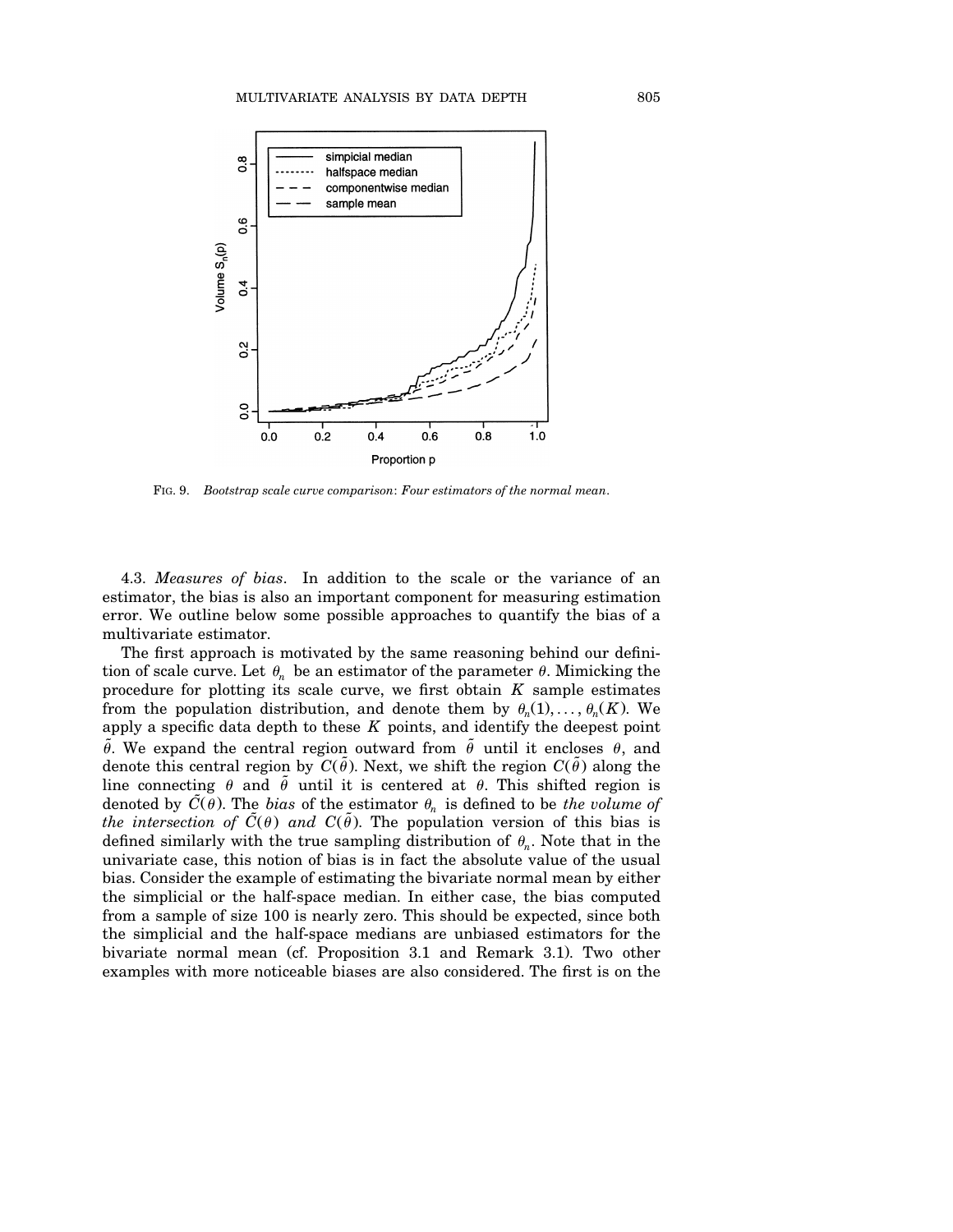estimation of the bivariate mean ratio. Let *W*, *X* and *Y* be independent  $r$  and  $\omega_{\rm w}$  and  $\omega_{\rm w}$  and  $\omega_{\rm w}$  and  $\omega_{\rm w}$  and  $\omega_{\rm w}$  and  $\omega_{\rm w}$  and  $\omega_{\rm w}$  and  $\mu_Y$ , respectively. The parameter of interest is the vector  $(\mu_W/\mu_X, \mu_X/\mu_Y)$ and the proposed estimator is  $(W/X, X/Y)$ , where the bar indicates a sample mean. The sample size *n* here is 5, and all means are assumed to be 1. The obtained bias is 0.0146. The second example is on the estimation of the fourth moment of a bivariate normal random vector. Let  $(Z_1, Z_2)$  be a standard bivariate normal random vector. The parameter of interest is  $(E(Z_1^4), E(Z_2^4))$ , and the estimator is the vector of the componentwise fourth sample moments. The sample size *n* is 5. In this case, the obtained bias is 29.6. The nonzero bias in the last two examples clearly reflects the fact that the two estimators are not unbiased estimators for their population counterparts.

Again, if the underlying population is unknown and only a sample is available which yields the estimate  $\theta_n$ , we may employ the bootstrap procedure to obtain many, say K, estimates based on the given sample. We denote them by  $\theta_n^*(1), \ldots, \theta_n^*(K)$  and repeat the same procedure as above for getting the bias by treating  $\theta_n$  as the true parameter. The role of  $\hat{\theta}$  is then assigned to the center point of  $\theta_n^*(i)$ 's.

Another perfectly legitimate measure of bias is simply the volume of  $C(\theta)$ , defined in the first approach. This generalization of bias reflects better the multidimensional nature of the estimate, since  $\theta$  may be viewed as one realization of a whole class of estimators in the same level contour surrounding  $\theta$ . This definition can be made scale-free by considering the probability content of  $C(\hat{\theta})$  instead of the volume.

One can also try to make this bias measure scale-free by taking the bias as the probability mass contained in  $C(\theta)$ . In fact, this may be viewed as a generalization of the so-called *median bias* [cf. page 6, Lehmann (1991)]. Following this definition, the four simulated samples considered earlier yield the median bias 0, 0, 0.024, and 0.132, respectively.

4.4. *Bias scale*. To account for the estimation error of an estimator, we may consider simultaneously the scale and the bias and view the sum of scale and bias as a multivariate generalization of the *mean*-*square*-*error* in the univariate statistics. Although several definitions of bias have been discussed earlier, the one using the volume of  $C(\theta)$  as a bias measure seems to be more in line with the construction of the scale curve. This would seem to suggest that the bias + scale curve be the plot of  $(volume(C(\theta)) + volume(C_{n,\,p}))$ ,  $0 \leq p \leq 1$ . However, the overlap of the two central regions,  $C(\theta)$  and  $C_{n}$ , is being used to compute both the bias and the scale. As a result the curve will begin at a nonzero level. Removing this overlap leads to the following proposal of a simultaneous measure of scale and bias. We begin the construction of the bias + scale curve for the estimator  $\theta_n$  as if we were to compute the bias in the first approach. We start with many, say *K*, sample estimates, that is,  $\theta_n(1), \ldots, \theta_n(K)$ . We then identify the deepest point and denote it by  $\theta$ . For a given p value,  $0 \leq p \leq 1$ , we obtain the pth central region centered at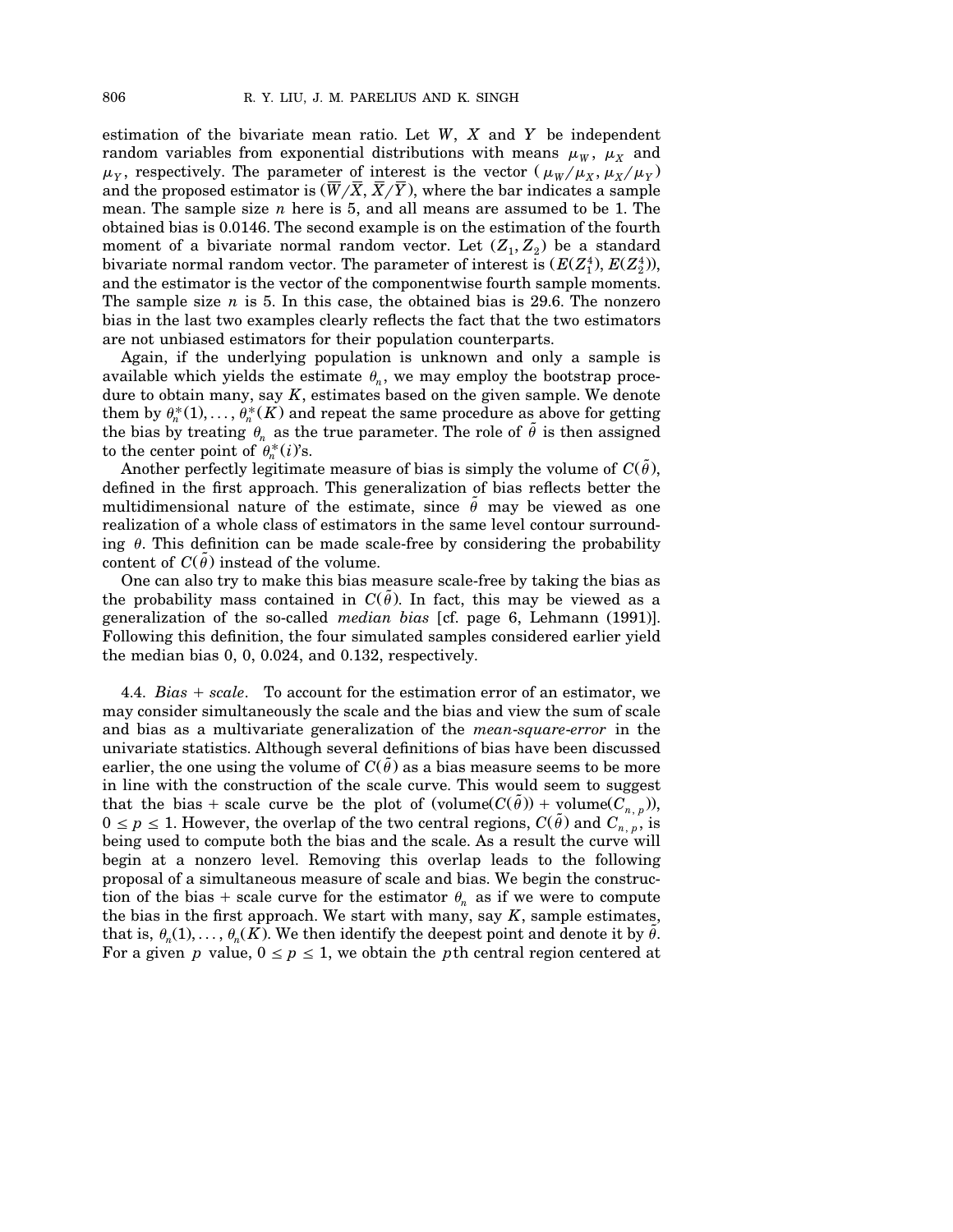$\tilde{\theta}$  which encloses  $[np]$  of  $\theta_n(i)$ 's, and denote this region by  $C_p(\tilde{\theta})$ . We shift  $C_p(\tilde{\theta})$  along the line connecting  $\tilde{\theta}$  and the true parameter  $\theta$  until  $C_p(\tilde{\theta})$  is centered at  $\theta$ . The bias + scale at level p is defined to be the volume of the *smallest convex hull containing the union of*  $C_p(\tilde{\theta})$  *and its shifted region centered at*  $\theta$ . The dashed curve in Figure 10 is the *bias* + *scale* curve for the simplicial median when it is used as an estimator for the bivariate normal mean. Again, as expected, the bias is nearly zero (cf. Proposition 3.1). The *bias scale* curves for the cases of estimating exponential mean ratios and estimating normal fourth moments are shown as dashed curves in Figure  $11(a, b)$ . The bias in either case is clearly not negligible.

REMARK 4.1. Remarkably, our definitions of bias happens to be very well behaved with respect to dimensionality. The bias defined either way quickly becomes insignificant as the dimension of the distribution rises. More pre cisely, we first note that the vector  $(\tilde{\theta} - \theta)$  typically has length  $O(n^{-1})$ . Consequently, the volume of  $C(\hat{\theta})$ , as well as the other bias measures, are all  $O(n^{-d})$ , where *d* is the dimensionality of the distribution. This desirable property is also confirmed by our simulation results with a moderately large sample size, even in the case  $d = 2$ . This observation suggests that more attention be given to the scale in measuring the estimation error of a multivariate estimator.



FIG. 10. *Estimating normal mean by simplicial median*.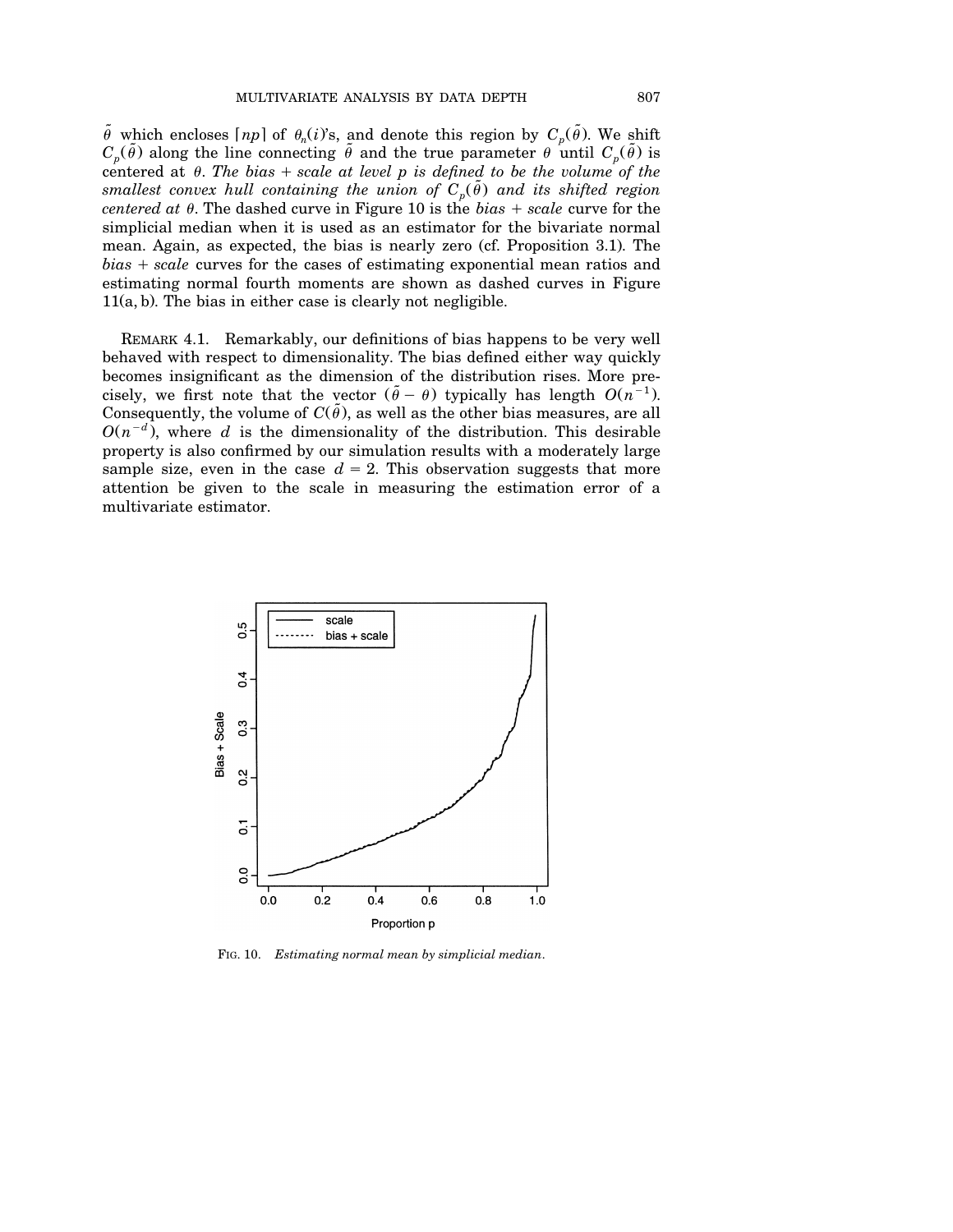

FIG. 11. (a) Estimating exponential mean ratio. (b) Estimating fourth normal moment.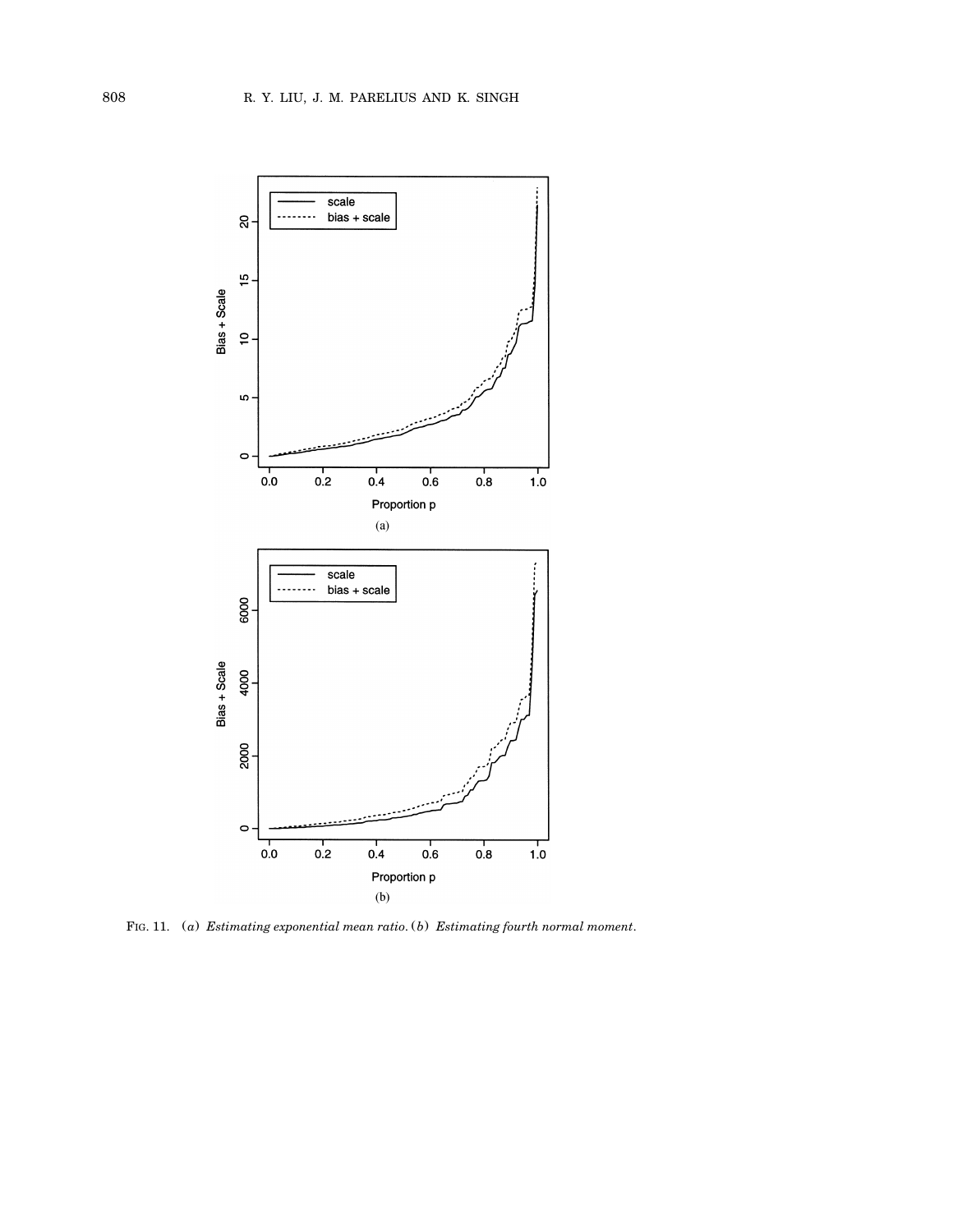**5. Skewness.** Skewness is a measure of deviation from symmetry. For a multidimensional distribution, we consider the following four types of symmetry:

- A. *Spherical symmetry*. The distribution of the random variable *X* is said to be spherically symmetric about the point *c* if the distributions of  $(X - c)$ and  $U(X - c)$  are identical, for any orthonormal matrix U.
- B. *Elliptical symmetry*. The distribution of the random variable *X* is said to be elliptically symmetric about the point *c* if there exists a nonsingular matrix **V** such that **V***X* is spherically symmetric about *c*.
- C. *Antipodal symmetry*. The distribution of the random variable *X* is said to be antipodally symmetric about the point *c* if the distributions of  $(X - c)$ and  $-(X - c)$  are identical.
- D. *Angular symmetry*. The distribution of the random variable *X* is said to be angularly symmetric about the point  $c$  if, conditional on  $X \neq c$ , the distributions of  $(X - c)/\|X - c\|$  and  $-(X - c)/\|X - c\|$  are identical.

The preceding four notions of symmetry are increasingly less restrictive. That is, spherically symmetric distributions are elliptically symmetric, elliptically symmetric distributions are antipodally symmetric and antipodally symmetric distributions are angularly symmetric.

A detailed investigation of elliptical symmetry can be found in Beran  $(1979)$ . The recent paper by Beran and Millar  $(1997)$  contains an extensive study of many multivariate symmetry models (where antipodal symmetry is called *simple symmetry*.. Some qualitative *directional* measure of skewness are explored in Avérous and Meste (1997). Our focus is on an overall *quantitative* measure of skewness of various types, which seems simpler and more practical in comparison.

For each type of symmetry in  $(A)$  to  $(D)$ , we can define a measure of skewness as the deviation from that particular symmetry. Thus, there are four measures of skewness.

*A*. *Skewness as departure from spherical symmetry*. For each *p*th central hull  $C_{n, p}$ ,  $0 \le p \le 1$ , we find the smallest sphere containing  $C_{n, p}$  and determine the fraction of the data within that sphere. This fraction is plotted with respect to its level *p*. In principle, if the underlying distribution is spherically symmetric, the resulting plot should be the diagonal line from  $(0, 0)$  to  $(1, 1)$ . *The area of the gap between the plot and the diagonal line, denoted by*  $\Delta_n$ , *is thus a measure of skewness due to lack of spherical symmetry*.

The zigzag plot in Figure  $12(a)$  is the proposed spherical skewness for a standard bivariate normal distribution based on a sample of size 100. The plot closely follows the diagonal line, and indicates that the standard normal is spherically symmetric. The sample  $\Delta_n$  value in this case is 0.0779, nearly zero. The plot in Figure  $12(b)$  is for a bivariate normal distribution whose first component variable is a standard univariate normal and the second component is the sum of the first component variable and another independent standard univariate normal variable. The plot arches away from the diagonal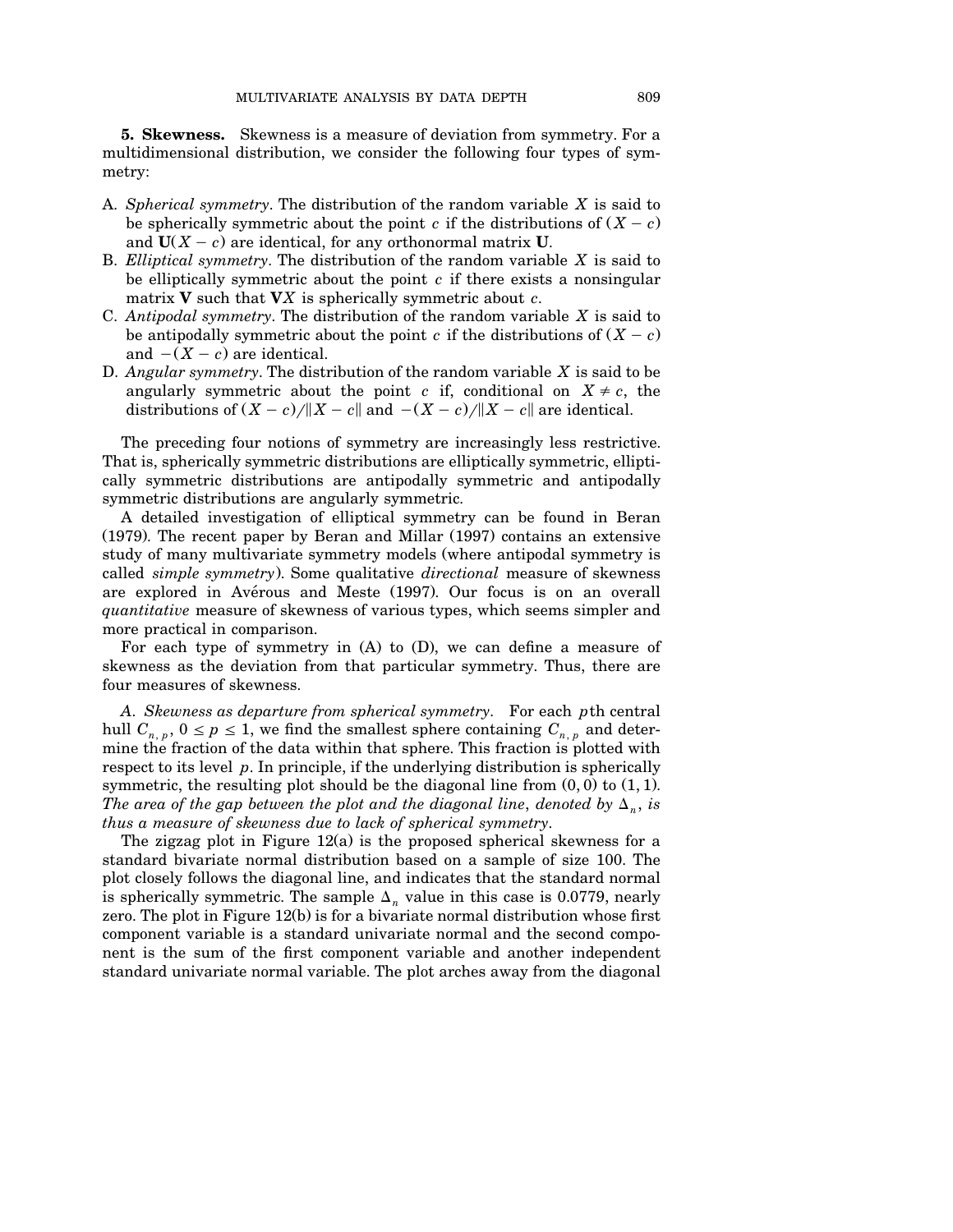

FIG. 12. *Spherical skewness.* (a) *Spherically symmetric case*  $(\Delta_n = 0.0779)$ . (b) *Spherically*  $asymmetric\ case\ (\Delta_n = 0.197).$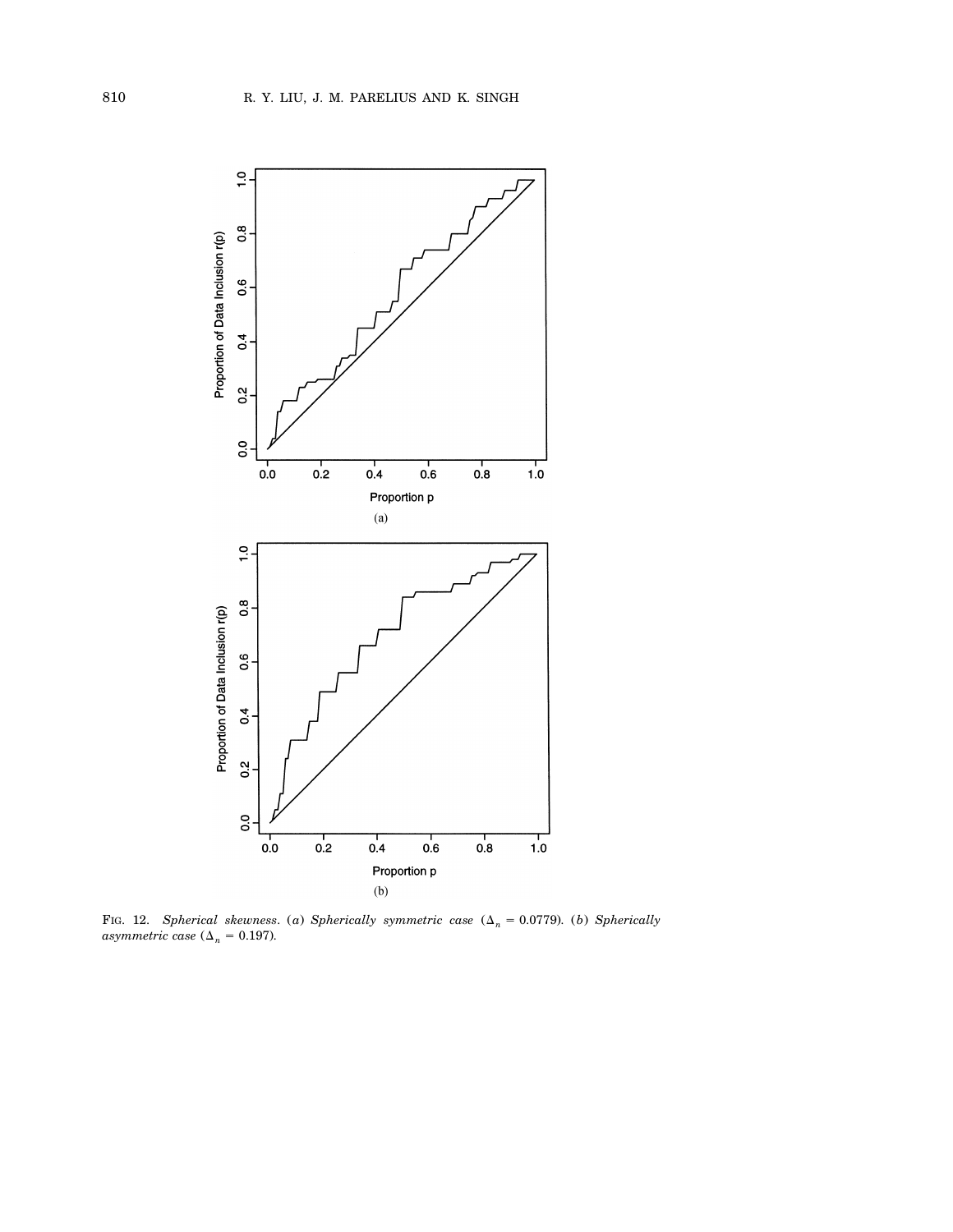in the middle, and suggests a nonspherically symmetric distribution. This is indeed in the case, since the distribution is elliptical but not spherical. The sample  $\Delta_n$  here is 0.197.

*B*. *Skewness as departure from elliptical symmetry*. For each *p*th central hull  $C_{n, p}$ ,  $0 \le p \le 1$ , we first apply the transformation  $S_{n, p}^{-1/2}$  to each data point, where  $S_{n,p}$  is the scale matrix [cf. (4.1)] derived from the data points inside the level set  $C_{n,p}$ . We then proceed as if we were to measure the skewness as the departure from spherical symmetry on the transformed data, namely by plotting the fraction of the transformed data falling inside the smallest sphere containing the transformed level set. Again, we expect the plot to hug the diagonal line closely under elliptical symmetry.

Figure  $13(a)$  is the elliptical skewness plot from the standard bivariate normal sample examined in Figure  $12(a)$ . The plot follows closely and often touches the diagonal, with  $\Delta_n = 0.0852$ . The elliptical skewness plot for the sample in Figure 12(b) shows a similar result with  $\Delta_n = 0.0848$ . These observations confirm that the two underlying distributions are elliptically symmetric. Figure 13(b) presents the plot based on a sample from the standard bivariate exponential distribution. It shows that the exponential distribution is not elliptical, since the plot deviates substantially from the diagonal line, not touching it in the upper two-thirds range of p. The  $\Delta_n$  here is 0.1464.

*C*. *Skewness as departure from antipodal symmetry*. Since antipodal symmetry means that the distribution coincides exactly with its image under reflection about the point of symmetry, we define the corresponding skewness as the degree of nonoverlapping between the central region and its reflection image. That is, for each *p*th central hull  $C_{n,p}$  we calculate *the fraction of the data points falling inside the intersection of*  $C_{n,p}$  *and its reflection.* Under antipodal symmetry, this fraction is exactly the same as the level of the central region since the two regions coincide. The graph of this fraction versus the level  $p$  should therefore be the diagonal line from  $(0, 0)$  to  $(1, 1)$ .

We obtain the plots for the samples drawn from five bivarite distributions whose component variables are independent and have the following marginal distribution: (a) standard normal, (b) Cauchy (1), (c) uniform  $[-0.5, 0.5]$ , (d) exponential  $(1)$  and  $(e)$  gamma  $(5)$   $(5)$  is the shape parameter). The first three distributions are antipodally symmetric, and their plots, as expected, hug the diagonal line closely. Since the three plots are similar, we present only the one from Cauchy distribution in Figure 14(a). The distributions in  $(d)$  and  $(e)$ are antipodally asymmetric and their plots deviate significantly from the diagonal line, especially towards the upper right. Figure  $14(b)$  is the plot based on the sample from the exponential distribution in  $(d)$ .

*D*. *Skewness as departure from angular symmetry*. To obtain a measure of skewness as deviation from angular symmetry, we proceed as follows. We apply a specific data depth to identify the deepest point. We calculate the half-space depth of the deepest point w.r.t. only the data points within each central region  $C_n$ ,  $0 \le p \le 1$ . We then plot the value of  $(\frac{1}{2})$ , the half-space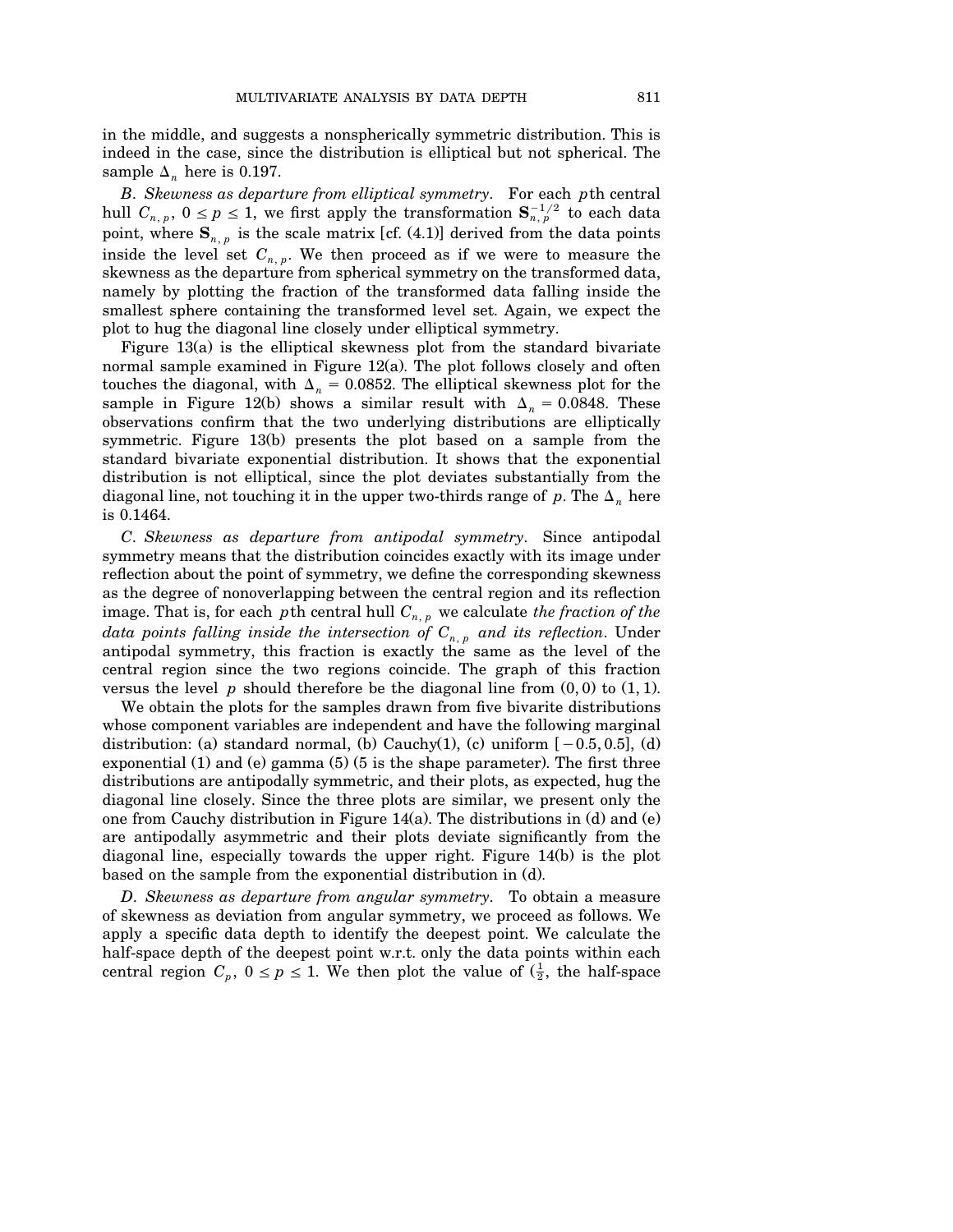

FIG. 13. *Elliptical skewness.* (a) *Elliptically symmetric case*  $(\Delta_n = 0.0852)$ . (b) *Elliptically* asymmetric case  $(\Delta_n = 0.1464)$ .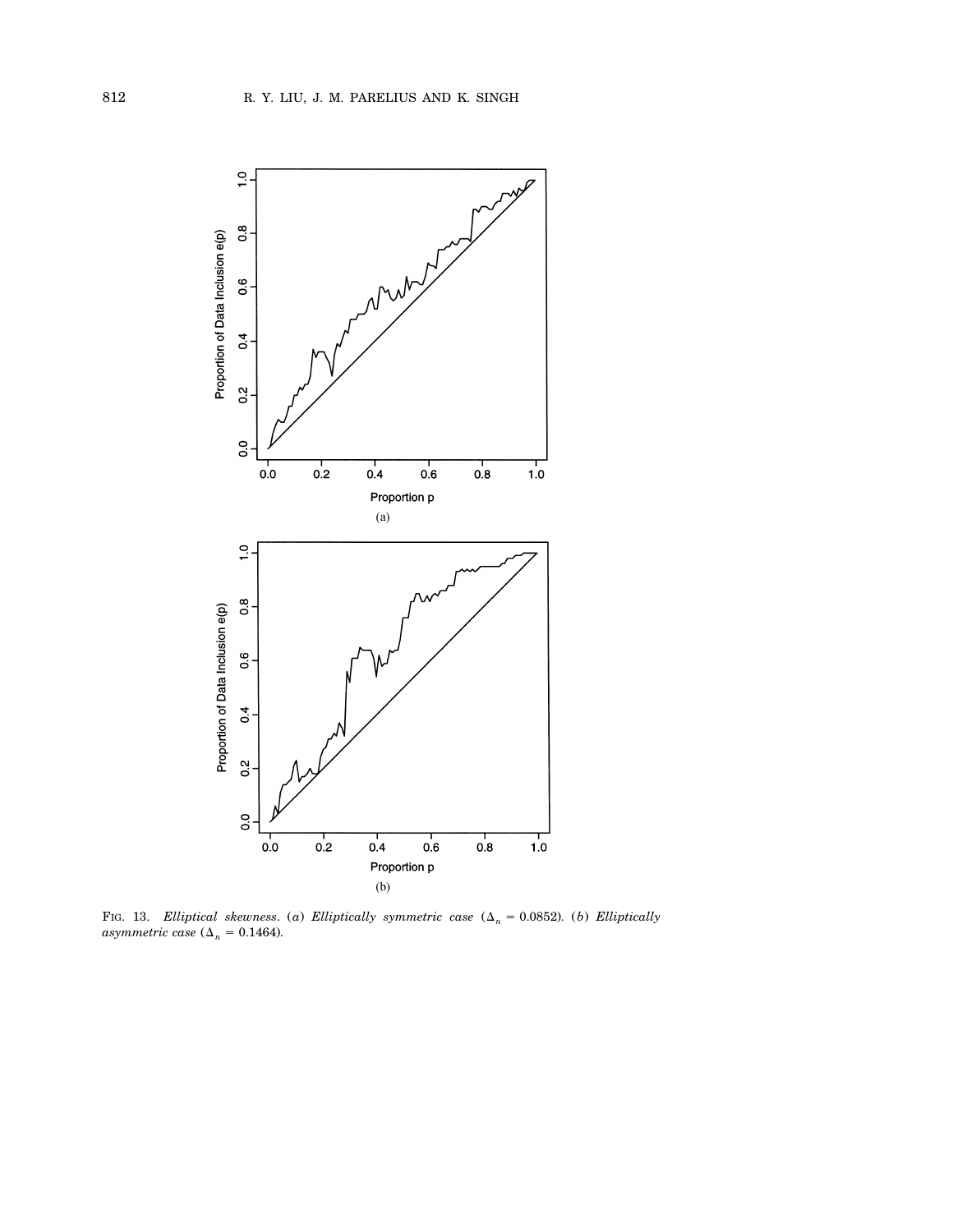

FIG. 14. *Antipodal skewness.* (a) *Antipodally symmetric case.* (b) *Antipodally asymmetric case.*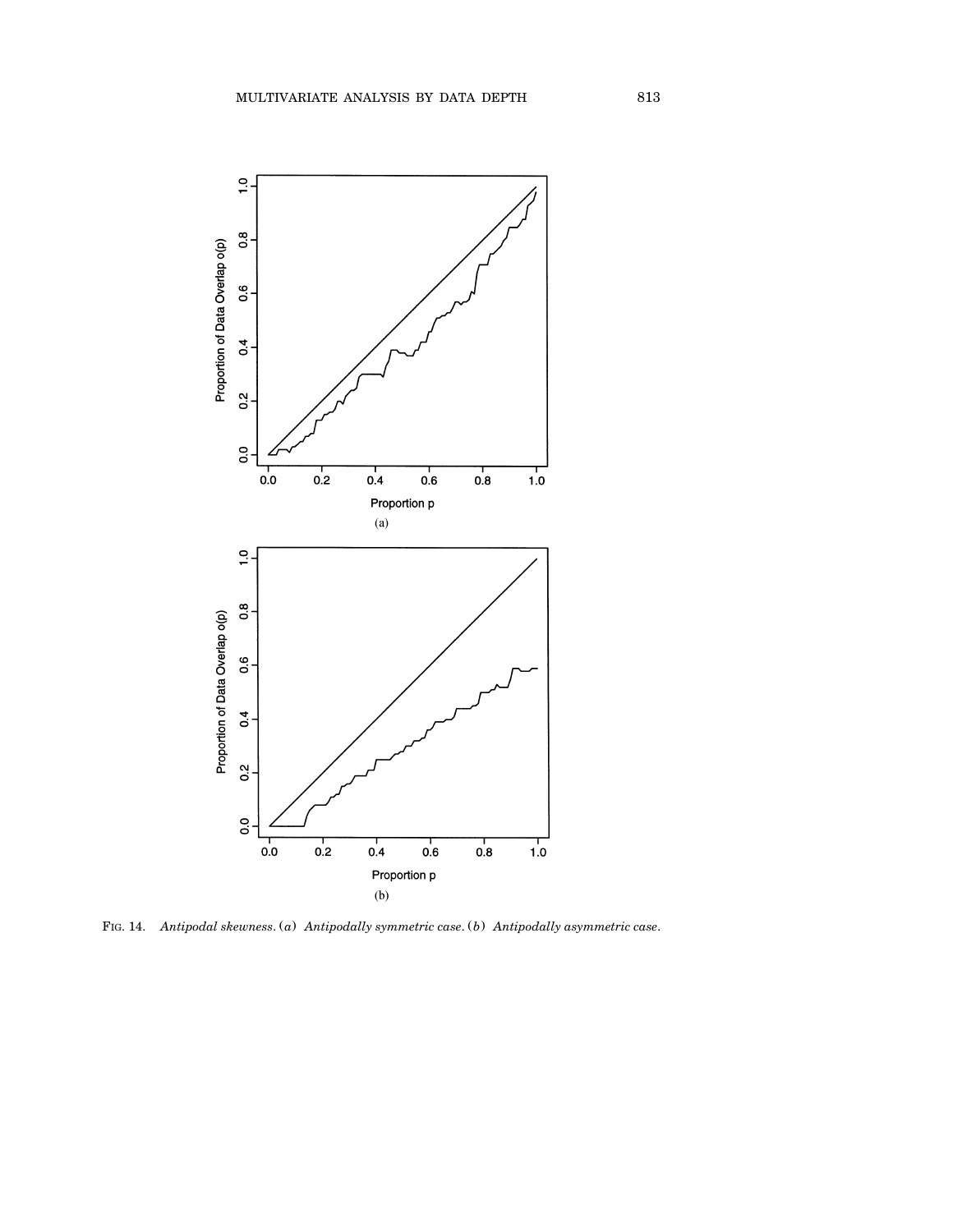depth at the deepest point) w.r.t. level p for  $0 \leq p \leq 1$ . The deviation of the plot from the horizontal line at value zero is the desired measure of skewness due to lack of angular symmetry. To see this, we observe that the half-space depth value in essence identifies the pair of half-spaces whose probability contents differ the most. Under angular symmetry, all pairs of half-spaces<br>joining at the deepest point have equal probability mass  $\frac{1}{2}$ , which implies<br>that the deepest point has the half-space depth value exactly  $\$ depth at the deepest point from the value  $\frac{1}{2}$  is a measure of the departure from angular symmetry of the empirical distribution determined by the sample points within each level set. We obtain angular skewness plots for samples of size 100 from the following distributions: (a) the standard bivariate normal; (b) the standard bivariate normal with its right-hand side compressed to its half, that is, the distribution of  $(X_1, X_2)$  is given by  $X_1 = Y_1/2$  and  $X_2 = Y_2/2$  if  $Y_1 > 0$ , and  $X_1 = Y_1$  and  $X_2 = Y_2$  if  $Y_1 \le 0$ , where  $Y_1$  and  $Y_2$  are two independent univariate standard normal random variables; (c) the two component variables are independent Cauchy  $(1)$ ;  $(d)$ the two component variables are independent exponential with mean 1; and (e) the two component variables are independent chi-square with mean 1. All graphs begin to stabilize after some initial fluctuation in the range of small *p* values. This is expected since the half-space depth there is an estimate based on only a small sample, and thus highly unstable. For practical purposes, we make use only of the graph in the range of  $p \geq 0.4$ . The first three distributions are angularly symmetric. Their graphs stay below 0.1 after  $p > 0.4$  and edge closer to zero if the sample size increases, as shown in Figure 15(a), which is the angular skewness plot from a sample drawn from the compressed normal distribution in  $(b)$ . The distributions  $(d)$  and  $(e)$  are angularly asymmetric, and the plots from their samples maintain a substantial gap throughout, as seen in Figure 15(b), which is the angular skewness plot with the underlying distribution (e).

REMARK 5.1. A careful examination of the graphs in Figure  $15(a, b)$ reveals that their maximum half-space depths never quite reach  $\frac{1}{2}$ , even though the three distributions there are angularly symmetric. This is in part due to the slow convergence of the sample half-space depth, which is particularly acute for a small or medium sample size. It is also a consequence of having restricted ourselves to identifying the deepest of the sample points instead of the overall deepest point on the space  $\mathbb{R}^2$ . The overall deepest point is more efficient and should provide a faster convergence to the true half-space depth. However, it is highly impractical, if not impossible, to search the infinitely many points in space to locate the ''deepest'' point. A practical compromise here would be simply to include some natural efficient location estimators, such as the sample mean, in our sample during the search for the deepest point. This inclusion should be particularly helpful in distinguishing plots when the sample size is small.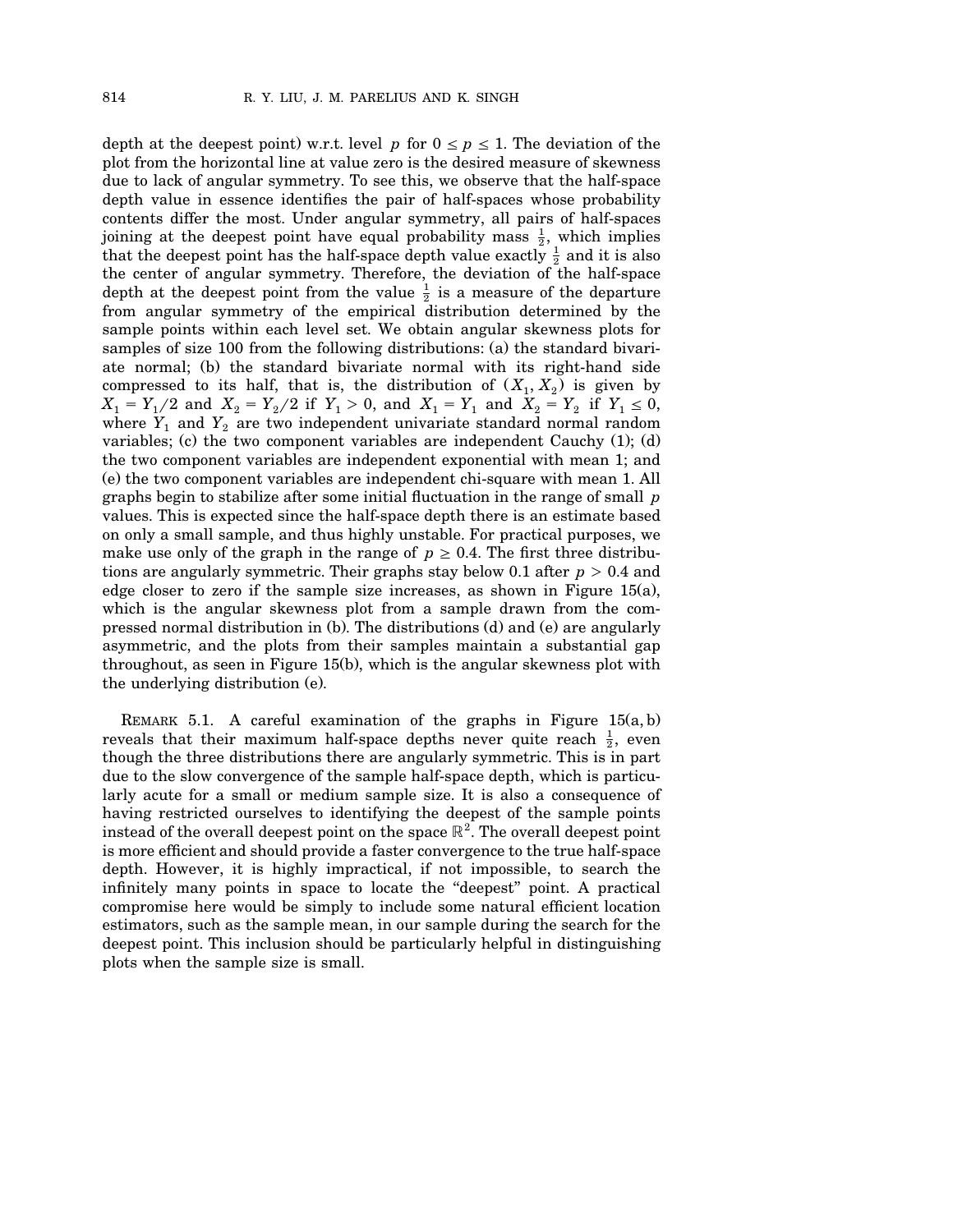

FIG. 15. Angular skewness. (a) Angularly symmetric case. (b) Angularly asymmetric case.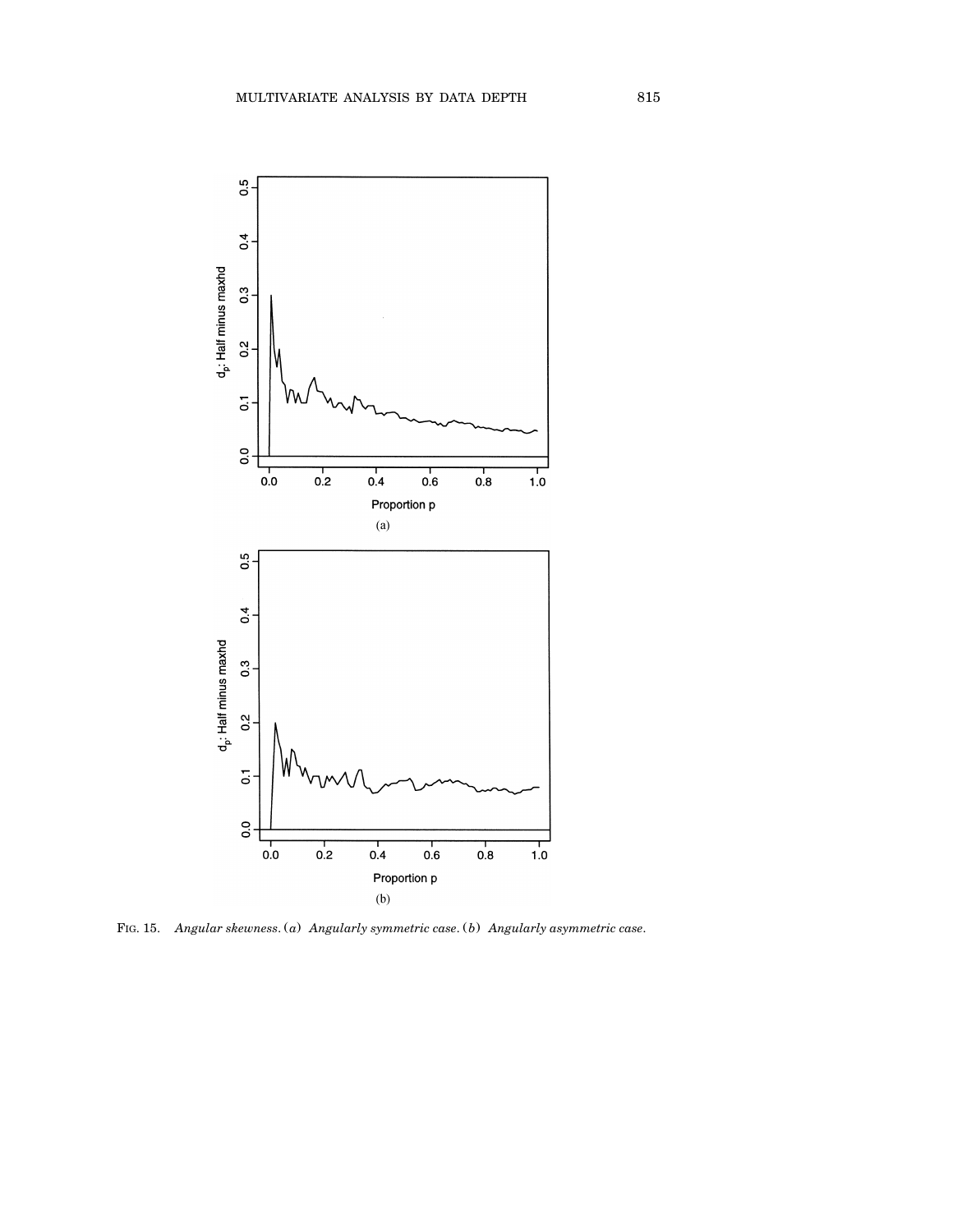

FIG. 15. (Continued). (c) Angularly symmetric case. (d) Angularly asymmetric case.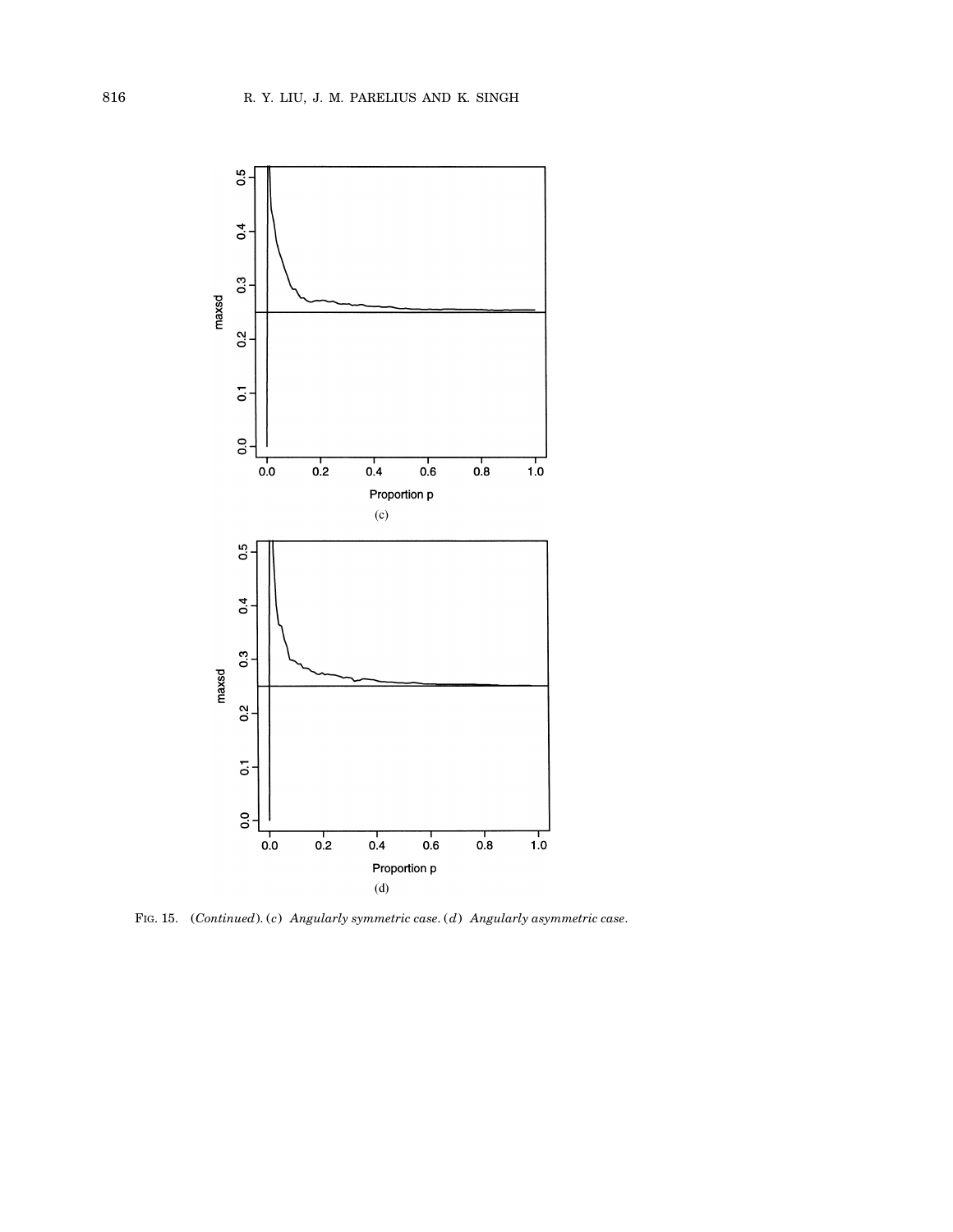REMARK 5.2. For the above reasons, the angular skewness plots based on the half-space depth in some cases may appear to be less than decisive. In such a case, one can consider an alternative angular skewness plot which plots the simplicial depth value at the ''deepest'' point. It has been shown in Liu (1990) that the simplicial depth at the point of angular symmetry is  $2^{-d}$ , where *d* is the dimension of the distribution. Therefore, one can easily plot the simplicial depth of the deepest point within each *p*th central region. Taking into account the discussion in Remark 5.1, we may also treat the sample mean as one of the sample points in computing the highest depth value to enhance the results. Note that the computer program we use here  $\epsilon$ . Rousseeuw and Ruts (1996)] treats a boundary point of a triangle as being contained in the triangle. This leads to a systematic overcount of the triangles containing each sample point. This fact does not affect the ordering of the sample points, since their simplicial depth values are all equally inflated. This inflation in simplicial depth values in the finite sample calculation explains why all graphs in the alternative angular skewness plots for angularly symmetry distributions (except for the initial zero value for the central region which contains only two points) are always above  $2^{-d}$ , and seem to converge from above to  $2^{-d}$  toward the end. An illustrative example is given in Figure 15 $(c)$ , which shows the angular skewness based on plotting the highest simplicial depth for the same sample used in Figure  $15(a)$ . Note that the graph here never quite reaches 0.25. On the other hand, the graph in Figure  $15(d)$  which plots the highest simplicial depth for the sample used in Figure  $15(b)$  does reach 0.25 fairly quickly.

**6. Kurtosis, relative-spread, heavy tailedness.** These three expressions are synonymous in this section. On the real line, kurtosis is defined to be the ratio of the fourth central moment to the square of the second central moment, see, for example, Section 3.31 of Kendall, Stuart and Ord (1987). It is interpreted as an inverse of the ''peakedness'' of a distribution or as a measure of the overall spread relative to the spread in the tails. Unless the concept is viewed relative to the scale, it can be quite confusing. Consider the following two univariate distributions:  $N(0, 1/100)$  and  $U[-1, 1]$ . Looking at the two densities, the normal curve seems obviously more peaked. However, it is the uniform distribution which is relatively more peaked after equalizing the scales. In fact, the kurtosis is 1.8 for a uniform distribution and 3 for a normal distribution.

We describe below four approaches for defining notions of kurtosis to measure heavy tailedness of a multidimensional distribution. Each approach is illustrated by four bivariate distributions, whose components are: (i) uniform, (ii) normal, (iii) double exponential and (iv) Cauchy. The first two approaches give very straightforward curves. The others give more complicated sets of curves, but they do provide more information about tail probability behaviors. Again, all our approaches are moment-free if the underlying depth is. Furthermore, these concepts are invariant under location and scale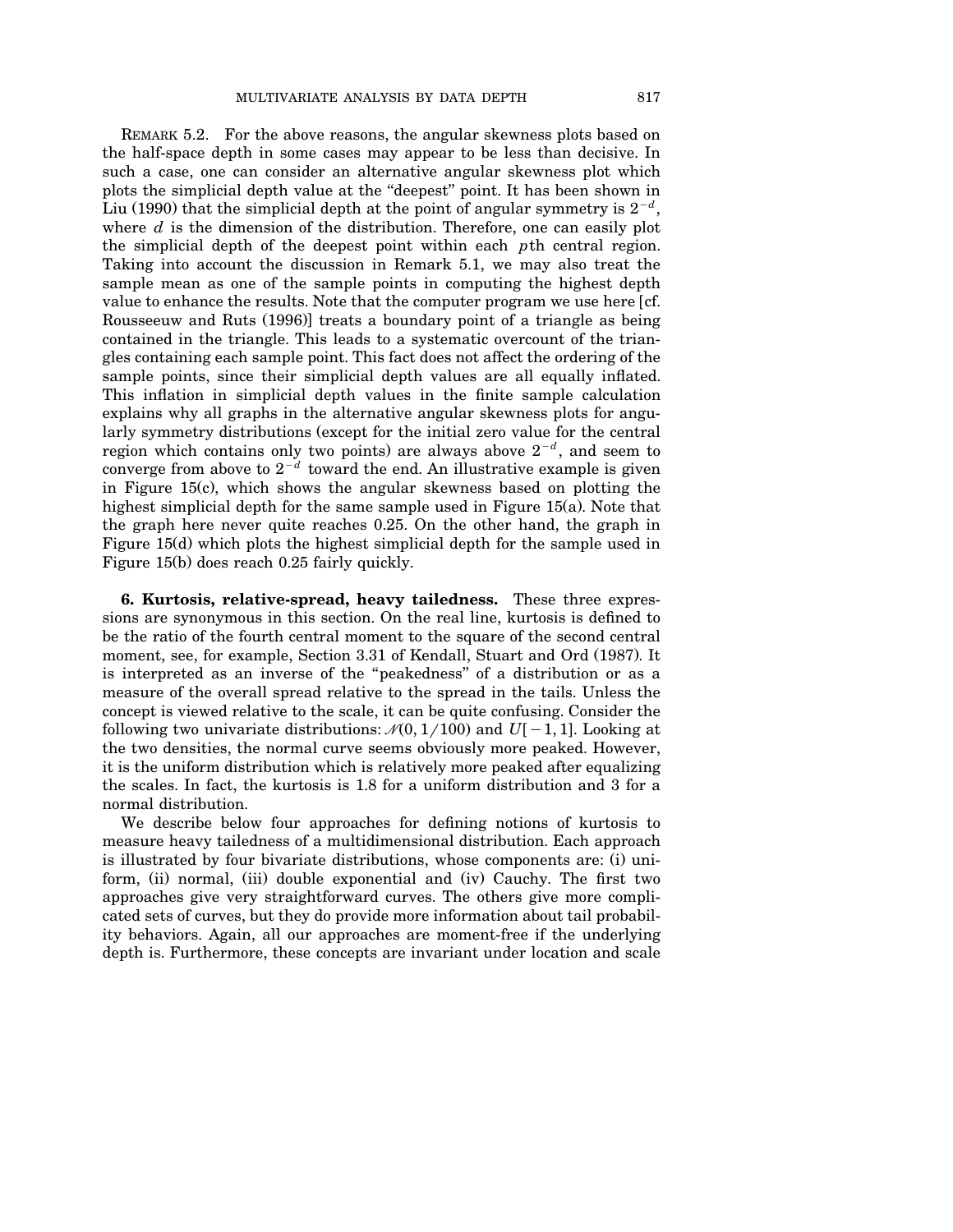changes, that is, the plots are the same for **X** and  $(AX + b)$  if **A** is a nonsingular matrix and *b* is a vector.

6.1. *Kurtosis in the form of a Lorenz curve of sample Mahalanobis distances*. Given a sample  $\{X_1, \ldots, X_n\}$ , we compute their Mahalanobis distances from the deepest point  $\mu_n$  determined by a specific data depth

$$
Z_i = (X_i - \mu_n)' \mathbf{S}_n^{-1} (X_i - \mu_n), \qquad i = 1, ..., n.
$$

Here  $S_n$  is either a dispersion matrix defined in  $(4.2)$  or the classical sample covariance matrix. Consider the Lorenz curve (cf. Section 2.3) of  $\{Z_1, \ldots, Z_n\}$ . The area between this curve and the diagonal line is a measure of kurtosis, since the curve for a distribution with a higher kurtosis falls further below the diagonal line and gives a larger area in between. More precisely, the Lorenz curve of the  $Z_i$ 's can be constructed as either  $L_p$  or  $L_p^*$  expressed in  $(6.1)$  and  $(6.2)$ ,

(6.1) 
$$
L_p = \frac{\sum_{i}^{[np]}Z_i}{\sum_{i}^{n}Z_i},
$$

(6.2) 
$$
L_p^* = \frac{\sum_{1}^{[np]}Z_i/[np]}{\sum_{i}^{n}Z_i/n}.
$$

The definition of  $L_p$  follows that of the Lorenz curve in  $(2.4)$ , which is the proportion of the mean confined to the central hull  $C_{n,p}$  to the overall mean. Figure 16(a) displays the  $L_p$ 's for samples from the four distributions (i)-(iv). The  $L_p$  of the uniform sample is the closest to the diagonal line. The other three, in the order listed, move gradually further away from the diagonal line. The area in between and thus the kurtosis increases accordingly. The visual effect of the four curves in Figure  $16(a)$  can be enhanced by modifying  $L_p$  to  $L_p^*$ , which leads to a more pronounced separation of the curves. This *effect* is shown clearly in the resulting graphs of  $L_p^*$ 's in Figure 16(b). Note that  $L_p \approx pL_p^*$ , and  $L_p^*$  is the proportion of the subtotal in  $C_{n,p}$  to the grand total. It is worth noting that both the  $L_p$  and the  $L_p^*$  curves are completely free of location and scale.

6.2. *Kurtosis and a Lorenz curve with density function as wealth.* Let  $f(\cdot)$ be the probability density function of the random variable  $X$  on  $\mathbb{R}^d$ . Define a new random variable  $T = f(X)$ , and denote its c.d.f. by  $H(\cdot)$ . The kurtosis of the distribution  $F(\cdot)$  in terms of the Lorenz curve associated with a positive random variable in  $(2.3)$  can be measured as follows. Define

(6.3) 
$$
L(p) = \frac{1}{E(T)} \int_0^{H^{-1}(p)} t \, dH(t) \quad \text{for } 0 \le p \le 1.
$$

Note that  $E(T) = \int f(x) dF(x)$ , and  $\int_0^{H^{-1}(p)} t dH(t) = \int_{C_p^*(LD)} f(x) dF(x)$  since  $\{T \leq H^{-1}(p)\} = \{x \in C_p^*(LD)\}.$  Here  $C_p^*(LD)$  is the region of the 100 *p*% smallest likelihood depth  $f(x)$ , and may be viewed as the *pth tail region*. In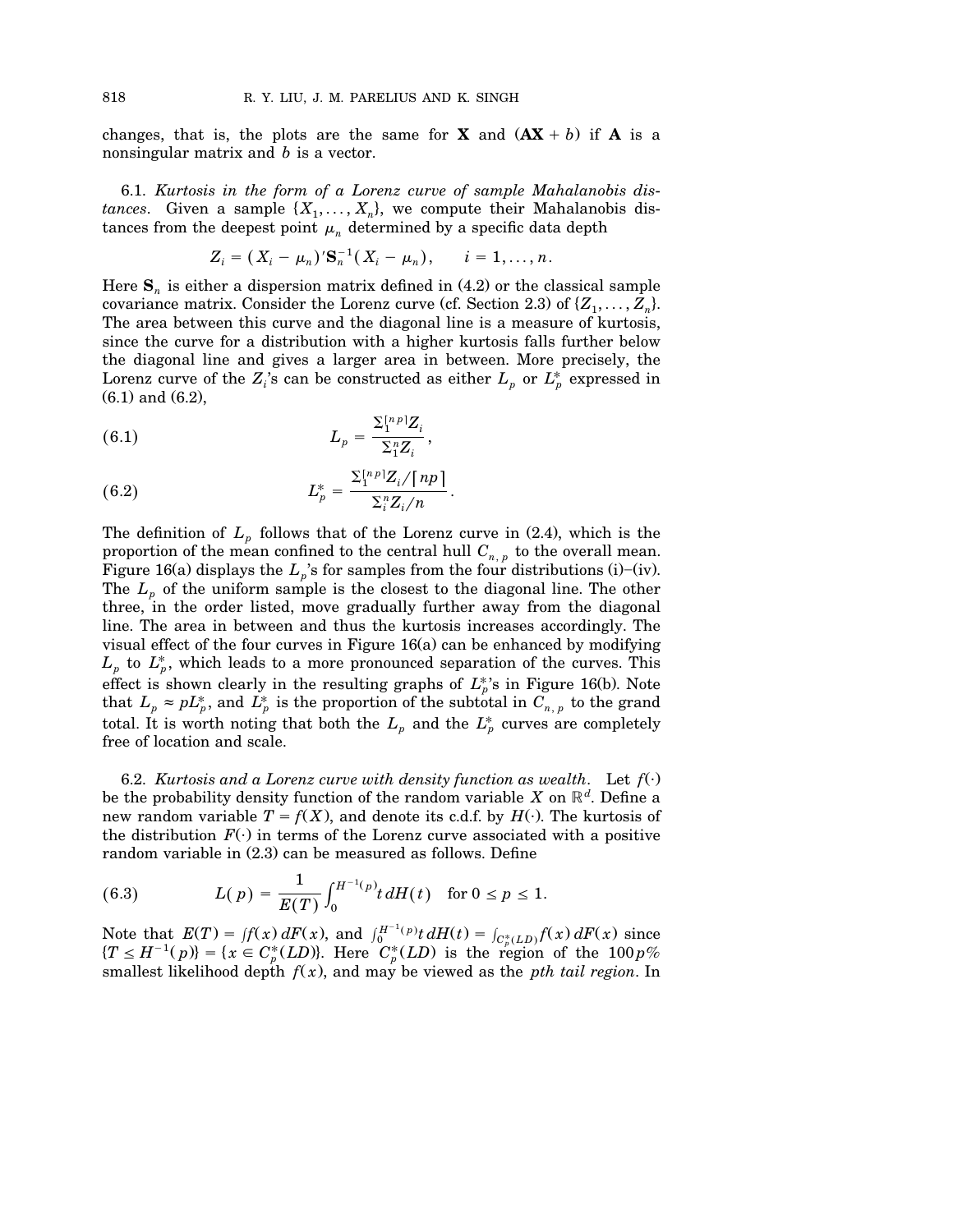

FIG. 16. *(a)* Kurtosis using  $L_p$  [ Definition (6.1)]. (b) Kurtosis using  $L_p^*$  [ Definition (6.2)].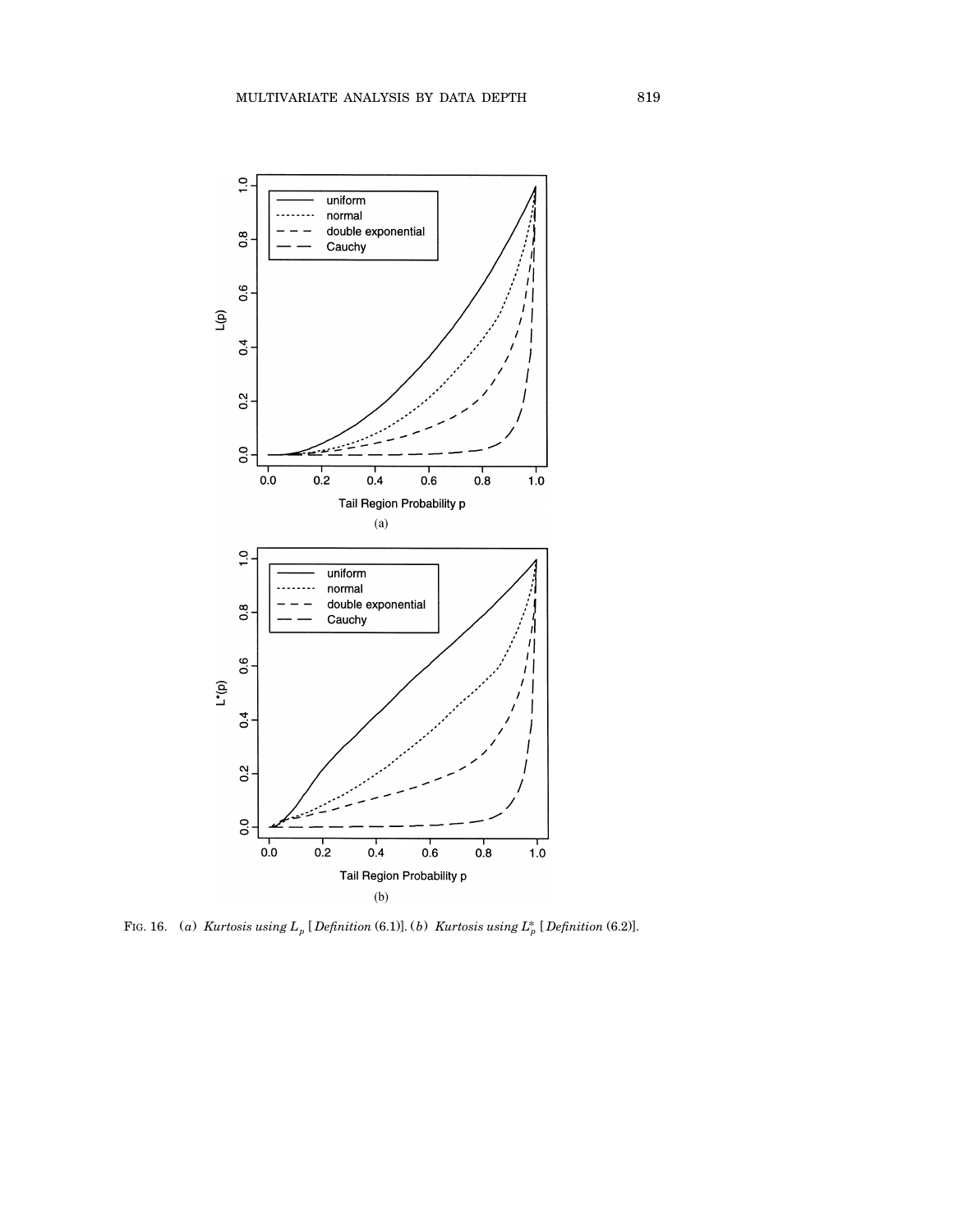our usual notations for depth central regions,  $C_p^*(LD)$  is simply the complement of the  $(1-p)$ th central region determined by the likelihood depth. Thus, it is obvious that  $(6.3)$  is equivalent to

(6.4) 
$$
L(p) = \int_{C_p^*(LD)} f(x) dF(x) / \int f(x) dF(x),
$$

for  $0 \leq p \leq 1$ . The right-hand side of (6.4) can be viewed as a Lorenz curve with  $f(x)$  as the wealth of the point x. If we plot  $L(p)$  w.r.t. p. the area between  $L(p)$  and the diagonal line is a measure of the degree of heavy tailedness and hence of kurtosis.

To motivate this concept of kurtosis, we recall from  $(2.4)$  that the measure of concentration of the distribution  $H(\cdot)$  can be expressed as  $L(p) = p \times p$  $(E(T|T \leq H^{-1}(p)))/E(T)$ . Since  $\{T \leq H^{-1}(p)\} = \{x \in C_p^*(LD)\},$ 

(6.5) 
$$
L(p) = p \times \frac{E(f(X)|X \in C_p^*(LD))}{E(f(x))}.
$$

Without the factor  $p$ , the right-hand side of  $(6.5)$  can be viewed as the ratio of the overall scale to the conditional scale of the *p*th tail region. It is reasonable to view  $[f dF]^{-1}$  as the overall scalar scale since  $[f dF] =$ constant  $\times |\Sigma|^{-1/2}$  within the same location and scale family. Similarly,  $\int_{C_p^*(LD)} f(x) dF(x)/p]^{-1}$  can be viewed as the conditional scalar scale for the *pth* tail region where the  $100 p\%$  probability is more sparsely distributed.

Another way of interpreting this kurtosis measure is to view the uniform distribution as a model case which divides the wealth of density equally to 100% of the population and the compare the other distributions with the model case. A heavy tailed distribution has a sizable fraction of its population with much lower wealth density than the modal points do. In other words, it spreads a small amount of tail probability (i.e., wealth in the context of wealth distribution) over a large domain (i.e., portion of the population). This results in an overall lowering of the density function in the tail region. The integral of the density in the tail zone is divided by the integral of the density over the entire range to make the function  $L(p)$  free of scale.

The kurtosis in terms of  $L(p)$  is plotted in Figure 17 for the distributions  $(i)$ – $(iv)$ . The conclusion drawn from them is similar to the one drawn from Figures  $16(a, b)$ .

6.3. *Shrinkage plots*. Let  $s, 0 < s < 1$ , be a predetermined shrinkage level. Consider the *p*th central hull  $C_{n,p}$ . We shrink its boundary towards it center (the deepest point) by a factor of s. We refer to the region enclosed by this shrunken boundary as the shrunken hull, and denote it by  $C_{n,p}^s$ . We then *count the number of data points enclosed in*  $C_{n,p}^s$ *. Let*  $a_s(p)$  *(or simply*  $a(p)$ *)* when  $s$  is fixed) denote this fraction of data points. The shrinkage plot is the plot of  $a(p)$  versus p. For the same value of p and s, we can compare the kurtosis of two distributions by comparing their shrinkage plots. For a fixed shrinkage level, a distribution with heavier tails tends to have higher  $a(p)$ ,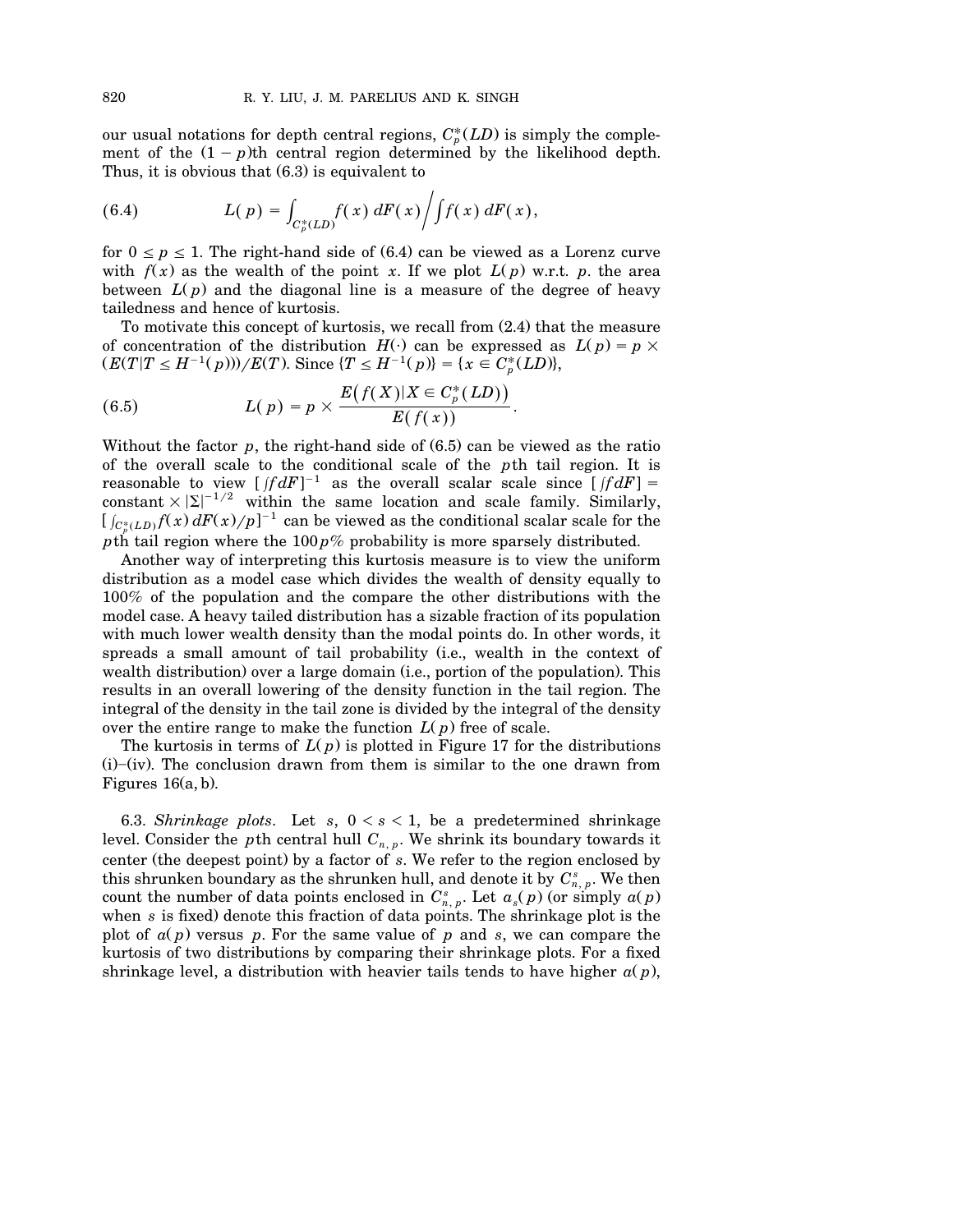

FIG. 17. *Kurtosis using*  $L(p)$  *[ Definition (6.5)]*.

especially in the range of larger *p* values. This corresponds to the fact that a higher concentration of probability mass in the tail region makes it harder to lose a substantial number of data points by shrinking. Evidently, a more compelling conclusion can be drawn if this shrinkage plot comparison is carried out with many different values of  $s$ , say  $s = 0.25, 0.5, 0.75$ . However, we find that the common features of the plots usually do not vary greatly. Therefore, we present our simulated plots only for  $s = .5$  and draw conclusions from there. Figure 18 contains the shrinkage plots for the four distributions displayed in Figure 16. The horizontal axis represents the *p*th central hull  $C_{n,p}$ , and the vertical axis represents  $a(p)$ . Except for a few minor crisscrosses in the range of small *p*, overall the four plots show clearly very different speeds of increase for  $a(p)$ . From low to high, they correspond to the four distributions (i) to (iv) in that order. This finding is consistent with the ones derived from Figures  $16(a, b)$  and 17.

To standardize the magnitude of the difference in the plots above, we can force them to have the same range on  $[0, 1]$  by converting them into the following Lorenz curves. Consider a fixed  $C_{n,p}$ . After the *s*-shrinkage, we let  $V(s)$  denote the loss of area or volume (in fraction of the total area or volume of  $C_{n,p}$  and  $l(s)$  the loss of inclusion of data (in fraction of the total number of data in  $C_{n,p}$ ). Now we plot  $V(s)$  on the horizontal axis and  $l(s)$  on the vertical axis. Note that  $V(s)$  and  $l(s)$  increase from 0 to 1 as *s* decreases from 1 to 0, and also that  $l(s)$  increases as  $V(s)$  increases. For a unimodal distributions,  $l(s) \leq V(s)$ . This clearly generates a Lorenz curve. The area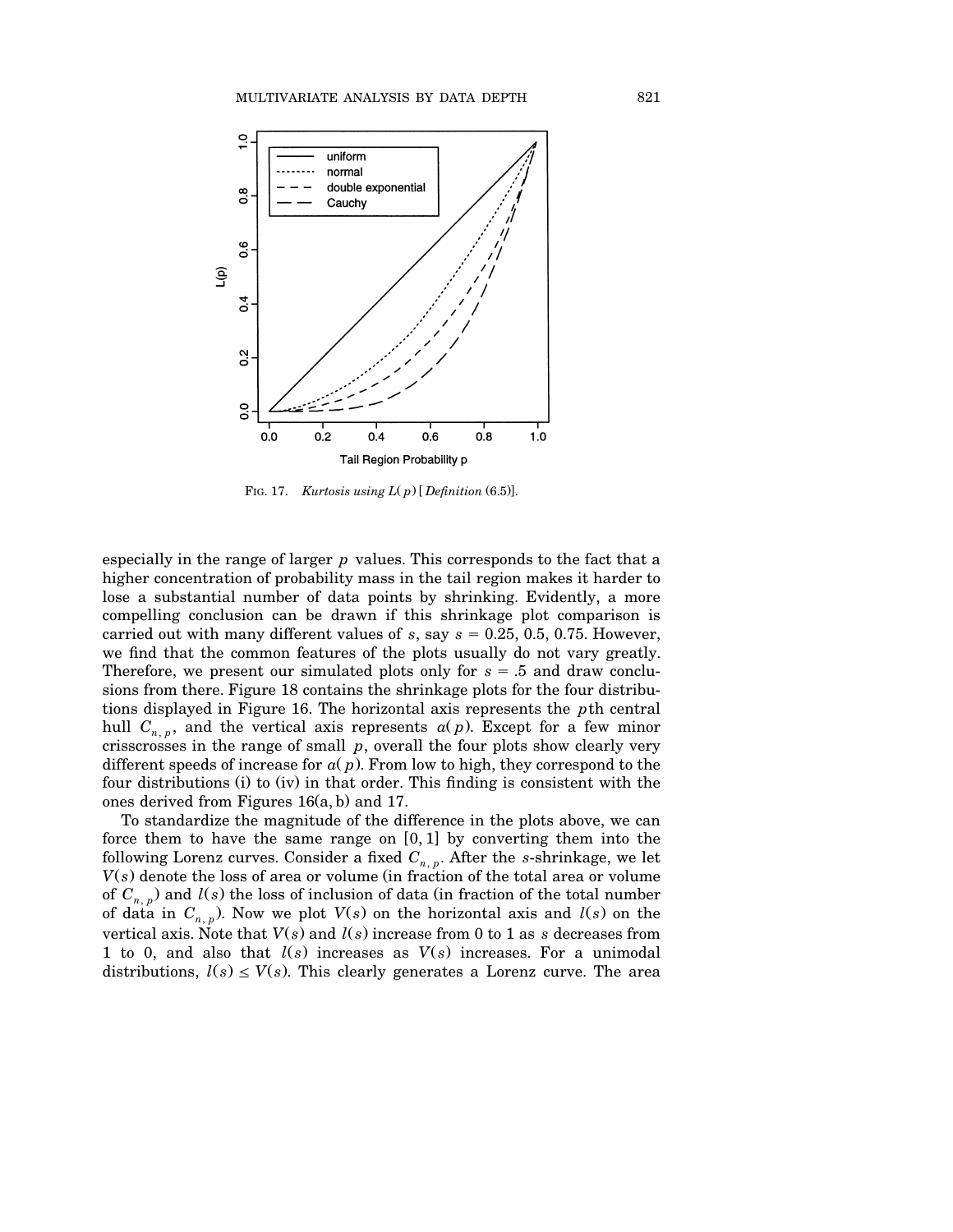

FIG. 18. *Kurtosis as shrinkage plots*.

between the curve and the diagonal line can be viewed as a measure of kurtosis at the *p*th central region. A plot of this kurtosis value for the range of *p* from 0 to 1 should give a complete picture of the kurtosis measure of a distribution.

In the Appendix, we provide a proof of the affine invariance of the above shrinkage plots.

6.4. *Fan plots*. Consider the *p*th central region  $C_{n,p}$ . For a given *t*,  $0 \le t \le 1$ , form the convex hull of the 100*t%* central-most data points in  $C_{n,p}$ and denote it by  $C_{n, p}(t)$ . Let  $b_p(t) = \{\text{volume } (C_{n, p}(t))/\text{volume } (C_{n, p})\}$ . The plot of  $b_n(t)$  versus t for a fixed p is a measure of heavy tailedness in the pth central region of the distribution. For a fixed value of p, the value of  $b_n(t)$ ranges from 0 to 1. Repeat this procedure for a set of values of *p*. The collection of these plots resembles the shape of a fan. For a distribution with heavier tails  $b_p(t)$  tends to be smaller, and thus its fan plot is more spread out. Figures  $19(a)$ -(d) show the fan plots for the four distributions. They are consistent with all earlier results in this section.

**7. Data-depth plots.** In this section we focus on graphical comparisons of two multivariate distributions based on data-depth plots of their samples. Specifically, we consider the *DD*-plot which plots the depth values of the combined sample under the two corresponding empirical distributions. If the two given distributions are identical, then these plots are segments of the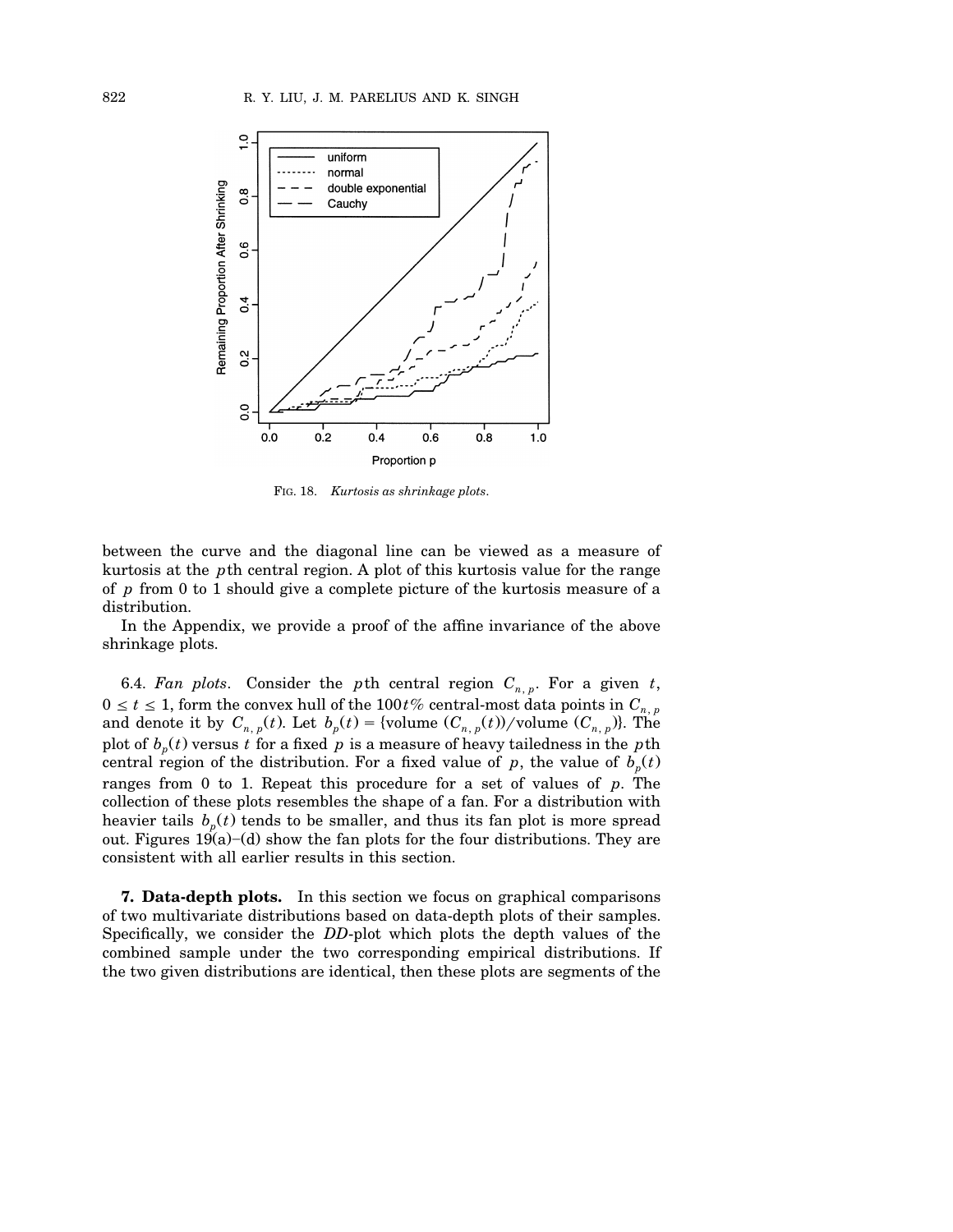

FIG. 19. *Kurtosis as fan plots.* (a) Uniform. (b) Normal.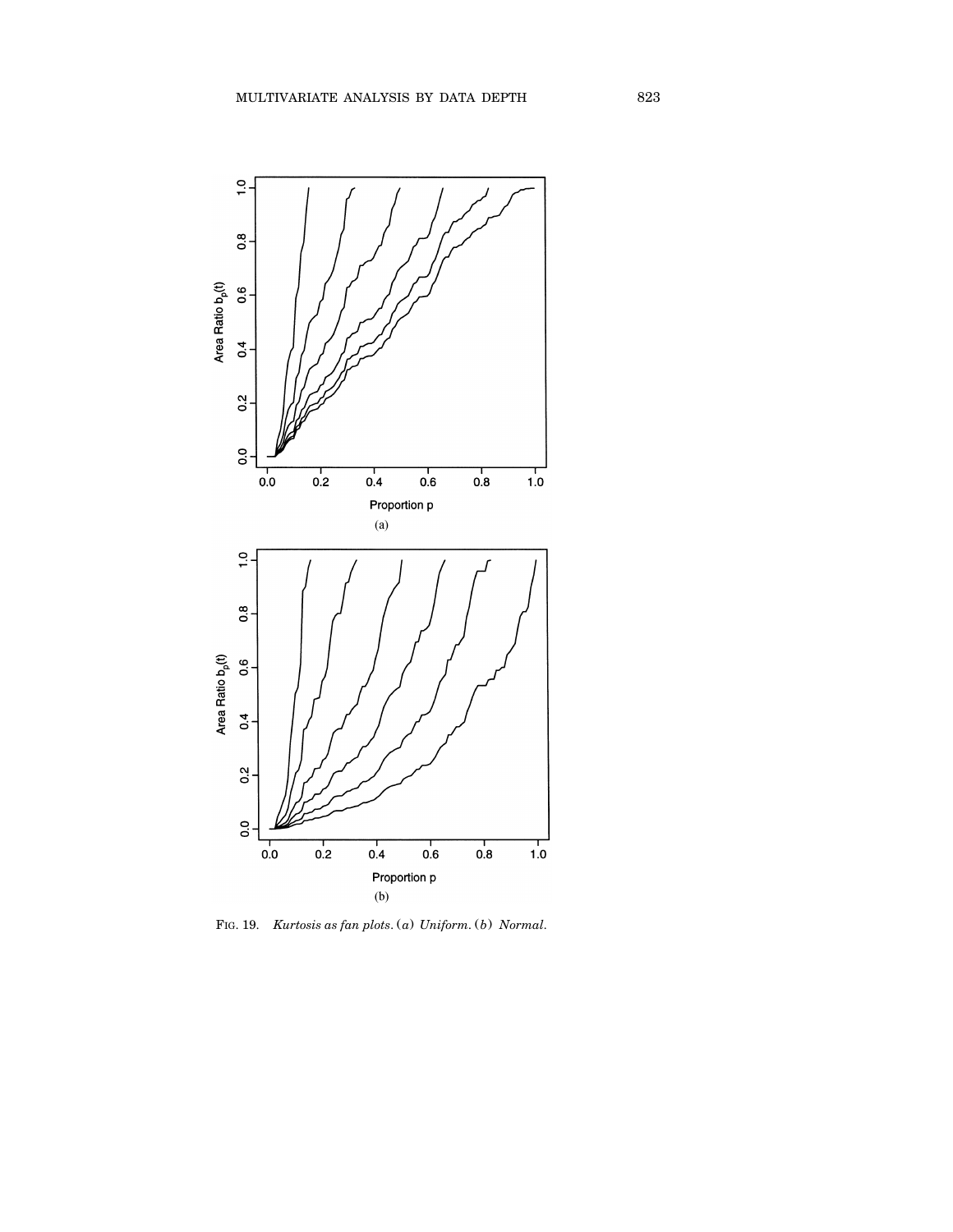

FIG. 19. *(Continued). (c)* Double exponential. *(d)* Cauchy.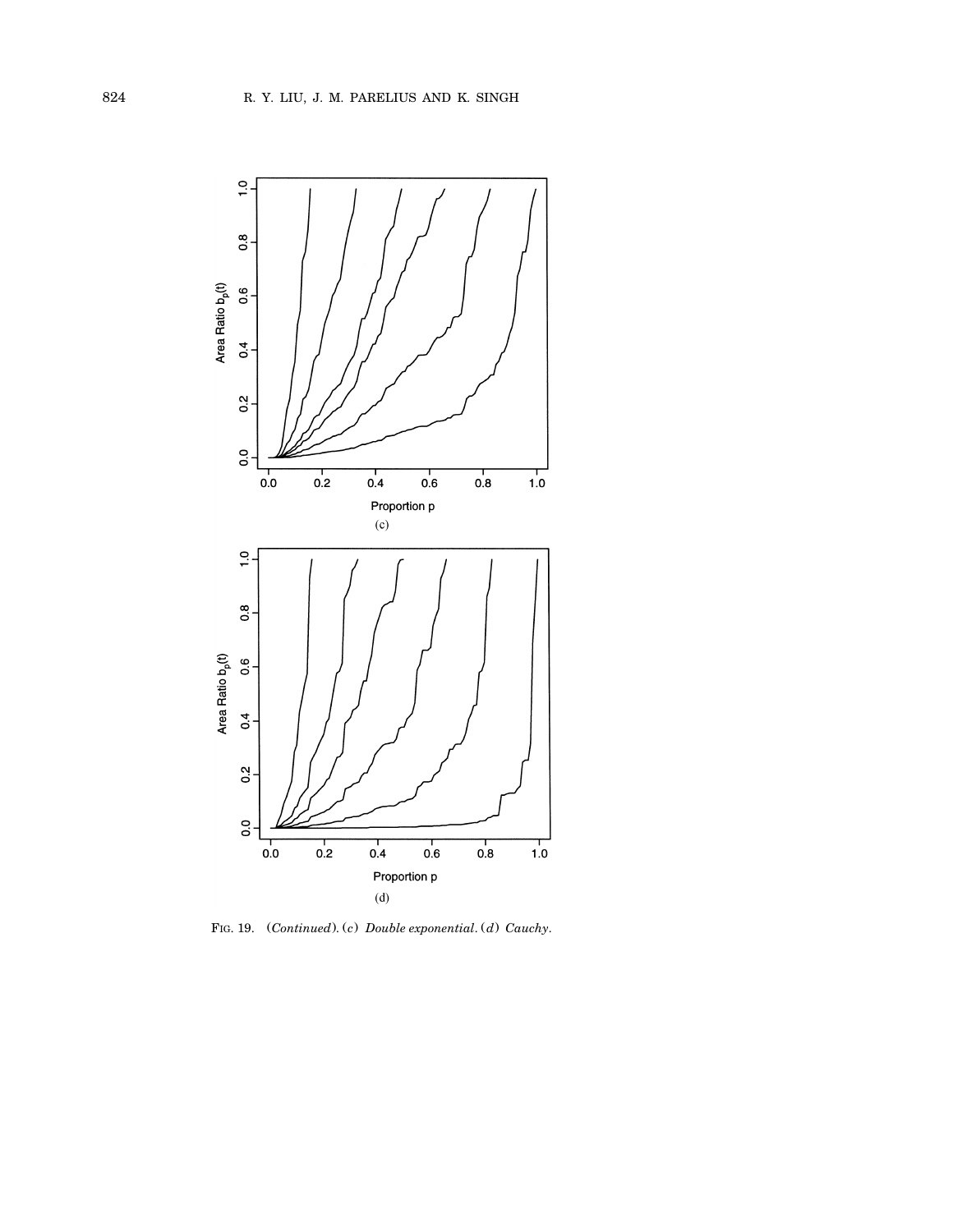

FIG. 20. *DD-plot*. (a) *Identical distributions*. (b) *Location shift*.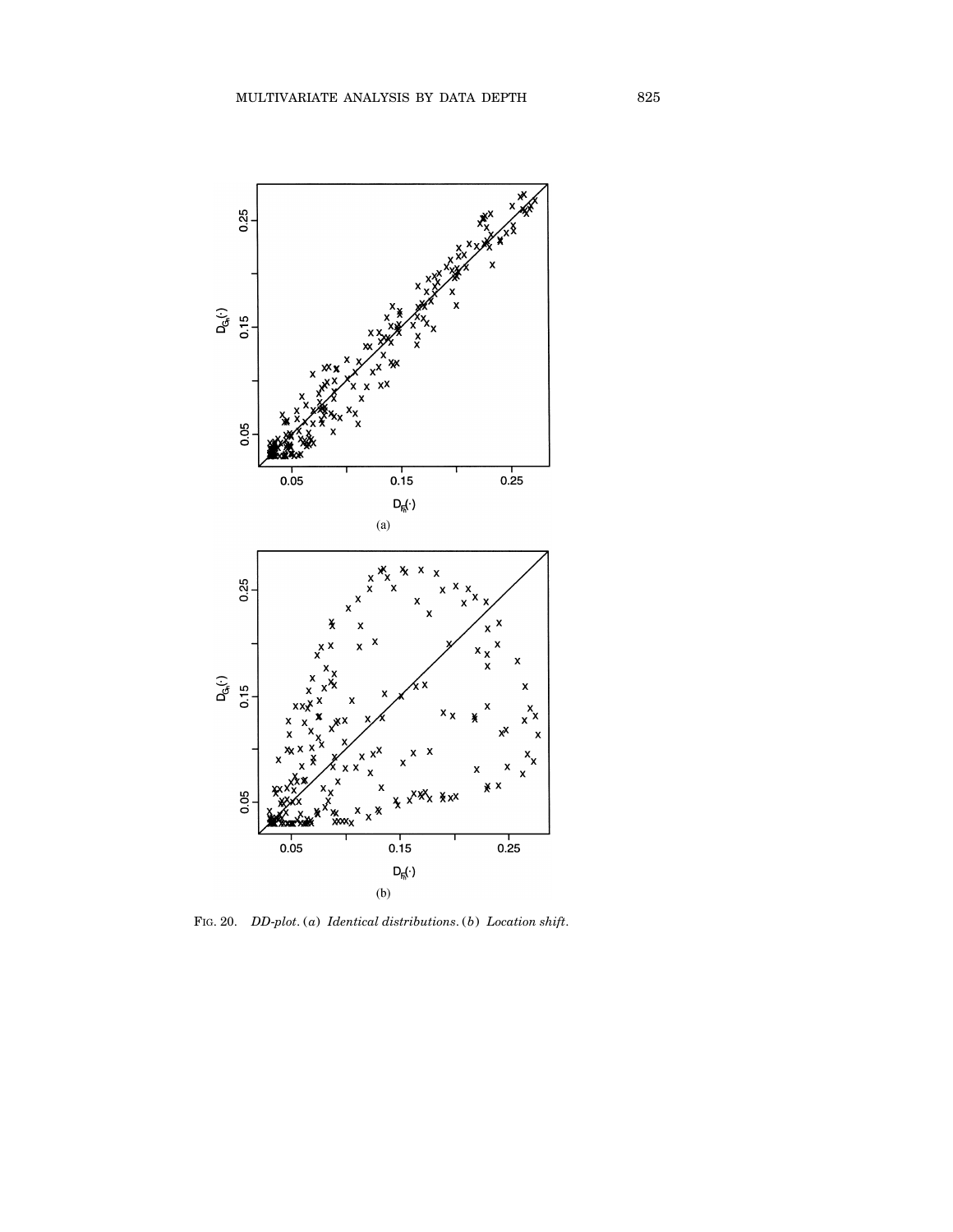

FIG. 20. *(Continued). (c)* Scale difference. *(d)* Skewness difference.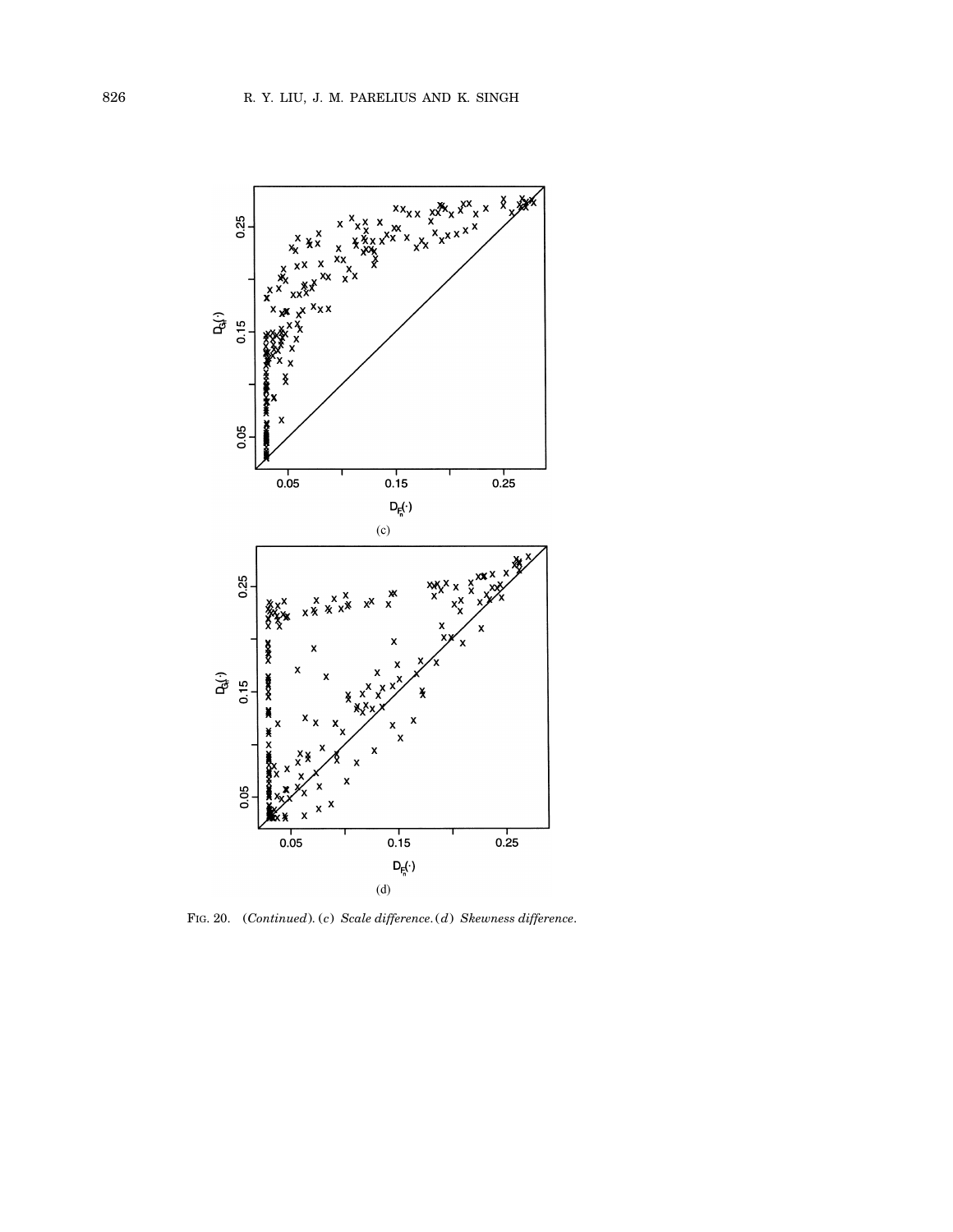

FIG. 20. *(Continued). (e) Kurtosis difference. (f) Raw test scores.*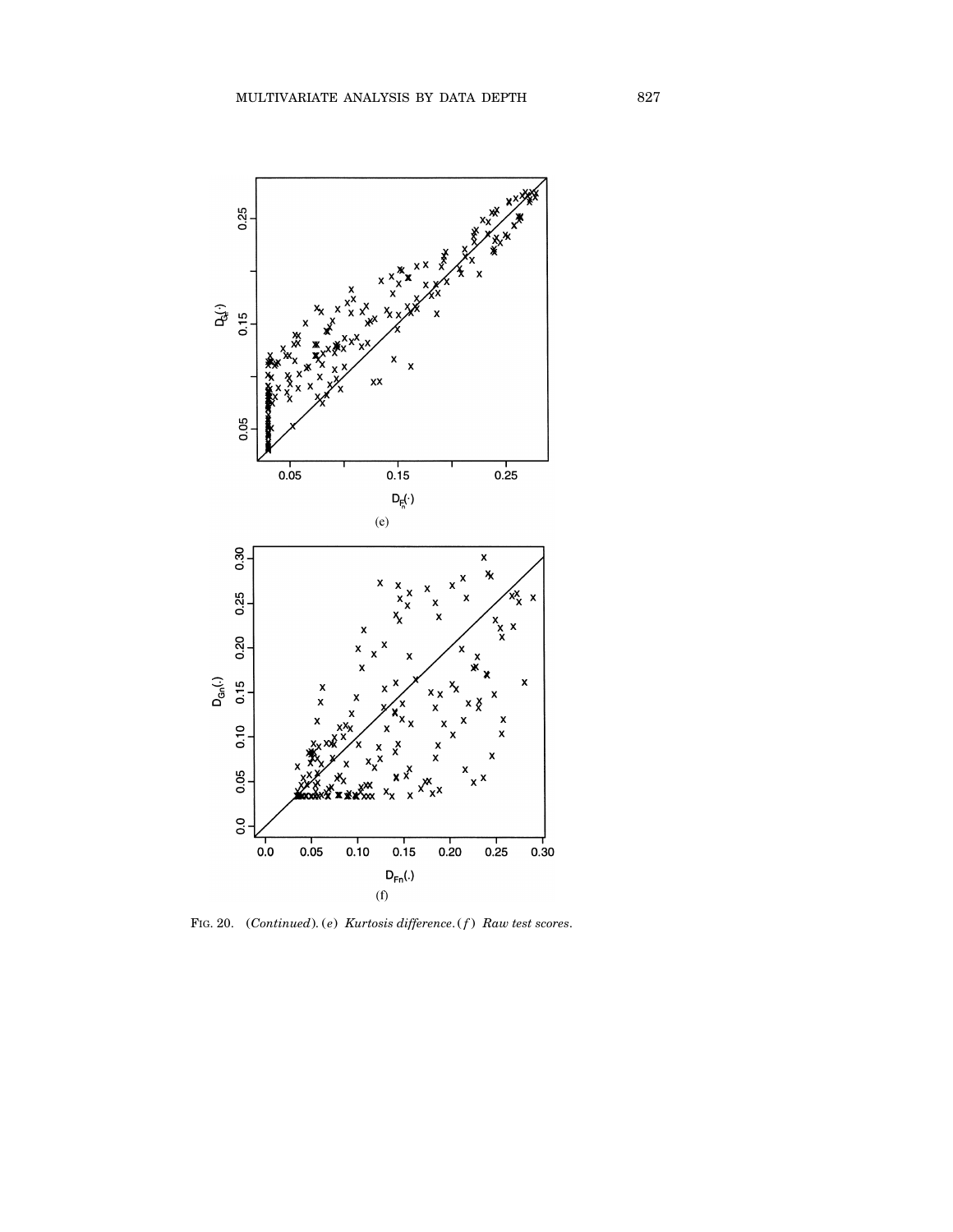

FIG. 20. *(Continued). (g)* Scale adjusted test scores. *(h)* Location adjusted test scores.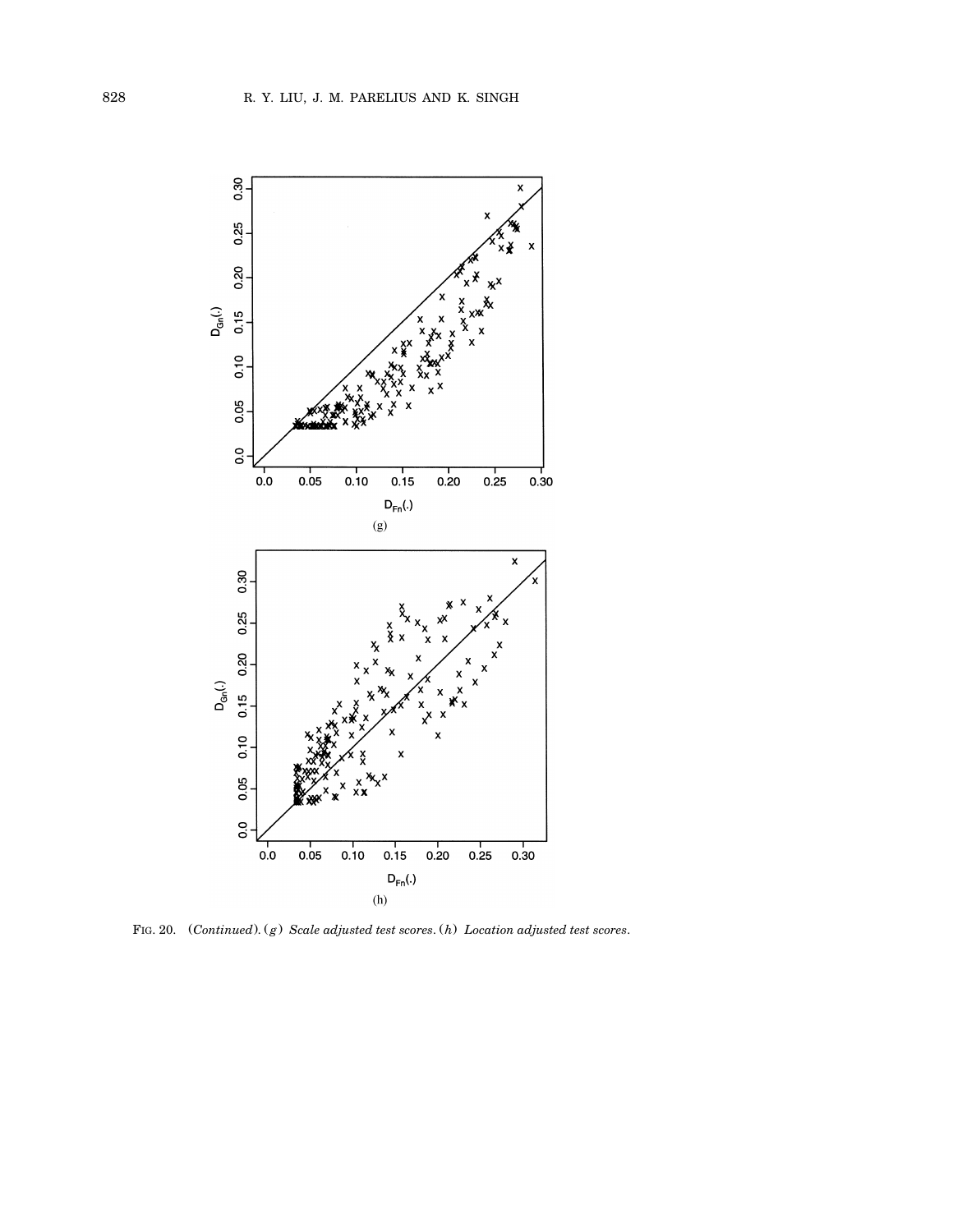diagonal line from  $(0, 0)$  to  $(1, 1)$  in  $\mathbb{R}^2$ . Plots which deviate from this straight line indicate differences between the two distributions. We observe that different deviation patterns in the plot correspond to different types of variations between the distributions, for example location shifts or scale increases.

Let *F* and *G* be two distributions on  $\mathbb{R}^d$  and  $D(\cdot)$  be an affine-invariant depth. We define  $DD(F, G)$  as

(7.1) 
$$
DD(F,G) = \{(D_F(x), D_G(x)) \text{ for all } x \in \mathbb{R}^d\}.
$$

When *F* and *G* are fixed, we denote  $DD(F, G)$  simply by *DD*. Since *DD* is a subset of  $\mathbb{R}^2$ , its plot can be easily visualized. We call it the *DD*-plot. It is affine invariant if the underlying depth is. When the distributions are unknown, we may construct the empirical version of a *DD*-plot. If the underlying distribution F is unknown, with a given dataset  $\{X_1, \ldots, X_n\}$ , we may determine whether *F* is some specified distribution, say *G* by examining the following *DD*-plot:

$$
DD(F_n,G)=\Bigl\{\bigl(D_{F_n}(\,x)\,,\,D_G(\,x)\bigr)\text{ for all }\,x\in\{X_1,\ldots,X_n\}\Bigr\}.
$$

If *F* and *G* are the population distributions for the samples  $\{X_1, \ldots, X_n\}$   $(\equiv \mathbf{X})$ and  $\{Y_1, \ldots, Y_m\}$   $\in \mathbf{Y}$ , then the *DD*-plot below can be used to determine whether or not the two distributions are identical:

$$
(7.2) \hspace{1cm} DD(F_n,G_m)=\Big\{\big(D_{F_n}(x),D_{G_m}(x)\big),\,x\in\{\mathbf{X}\cup\mathbf{Y}\}\Big\}.
$$

We observe that if  $d = 1$ , then the Lebesgue measure of *DD* is zero when  $F \neq G$ . However, if  $d \geq 2$  and if *F* and  $\tilde{G}$  are both absolutely continuous, then *DD* is a region with a nonzero area. *The area of this region can serve as an affine*-*invariant measure of the discrepancy between F and G*.

If the two distributions are identical, the *DD*-plot in (7.2) should be concentrated along the diagonal line, as seen in Figure 20a where the two samples are drawn from the same standard bivariate exponential distribution. Different patterns of deviations from the diagonal line in the *DD*-plots are indications of differences in specific characteristics of *F* and *G*. Several examples are given here to identify these characteristics. The depth measure used in Figures  $(a-h)$  is simplicial depth.

Consider first the case when  $G(\cdot) = F(\cdot - \theta)$ , that is, *G* is a location shift of *F*. In this case, the *DD*-plot exhibits a noticeable departure from the diagonal line from  $(0, 0)$  to  $(0.25, 0.25)$ , in such a symmetric manner as if the diagonal is the regression line and the *DD*-plot is the scatter plot. The departure here usually takes the form of pulling down from the point  $(0.25, 0.25)$  to  $(0, 0)$ , leaving the upper right corner empty and spreading out the points around the midrange of the diagonal line, as if fitting a heart-shaped leaf on the diagonal pointing at  $(0, 0)$ . An example of this can be seen in Figure 20(b), which is the *DD*-plot with one sample from the standard bivariate normal and the other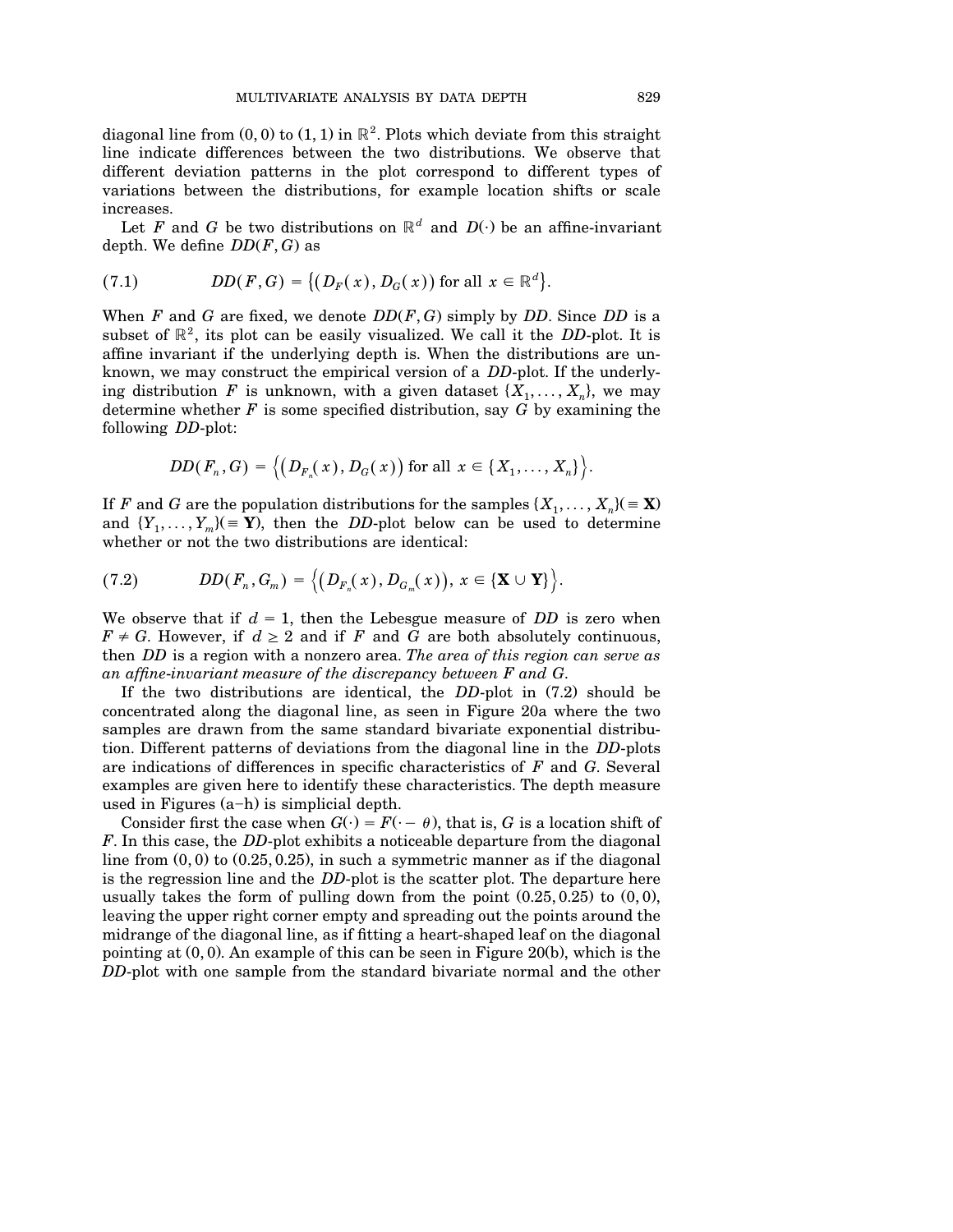sample with a mean shift to  $(0.5, 0)$ . From the theoretical point of view, we note that if the two samples have the same center (deepest point) then this center achieves the highest depth within each individual sample. In other words, *a DD*-*plot with a common maximum point for both coordinates indicates a common center (i.e., no location shift) for the two underlying* samples. This is clearly not the case in Figure 20(b), and the resulting heart-shaped plot indicates a location difference in the two samples.

In order to bring out scale differences, the center of the samples should be equalized first by subtracting from the data their respective centers. Suppose that *F* and *G* have the same center, but *F* is more spread out than *G*. Then the points in *DD* tend to arch above the diagonal line in the shape of an early half moon as seen in Figure 20(c). This is a *DD*-plot for two bivariate normal samples where *F* has an enlarged scale.

To bring out skewness and kurtosis-associated differences in *DD*-plots, both location and scale should be equalized first. To equalize the scales, the data should be transformed to  $S_X^{-1/2}X$  and  $S_Y^{-1/2}Y$ , where  $S_X$  and  $S_Y$  are dispersion matrices of the central  $50\%$  of the data [cf. (2.1)]. Once *F* and *G* have the same location and (central) spread, a difference in skewness manifests itself in the *DD*-plot in the form seen in Figure 20(d). As in Figure 20(c), the plot arches up above the diagonal line. However, unlike Figure  $20(c)$ , the arch is not symmetric as a half-moon shape. Rather, it spreads out more toward the lower left corner. The skewness difference comes from the two bivariate chi-square distributions, with different degrees of freedom 1 and 5.

Finally, suppose  $F$  and  $G$  have the same center and (central) spread and both are more or less symmetric. If *F* has higher kurtosis than *G*, then the lower part of the *DD*-plot shifts to one side of the diagonal line, although the upper part still points straight toward  $(1, 1)$ . Figure 20(e) provides such an example, with the first sample from standard bivariate normal and the other from the bivariate distribution whose components are independent Cauchy  $(1)$ .

As an application, we present three *DD*-plots for the test score data set discussed in Section 4. Figure  $20(f)$  is the *DD*-plot of the original data set. The plot deviates significantly from the diagonal line and does not have a common maximum point. This strongly suggests a possible location difference of the two sets of test scores. After centering both sets of test scores on  $(0, 0)'$ (by subtracting the corresponding deepest point from each observation), we obtain the *DD*-plot in Figure 20 $(g)$ . The half-moon shape of the plot hanging below the diagonal line indicates a scale difference between the two sets of scores, with the larger scale for closed-book scores. This conclusion was independently obtained by the earlier scale plot in Figure  $7(b)$ . Finally, the *DD*-plot for the standardized data (multiplying each datum by the square root inverse of the corresponding central 50% covariance matrix) is given in Figure  $20(h)$ . This plot shows minor asymmetry along the diagonal line, which seems to be an indication of a possible difference in skewness and/or kurtosis.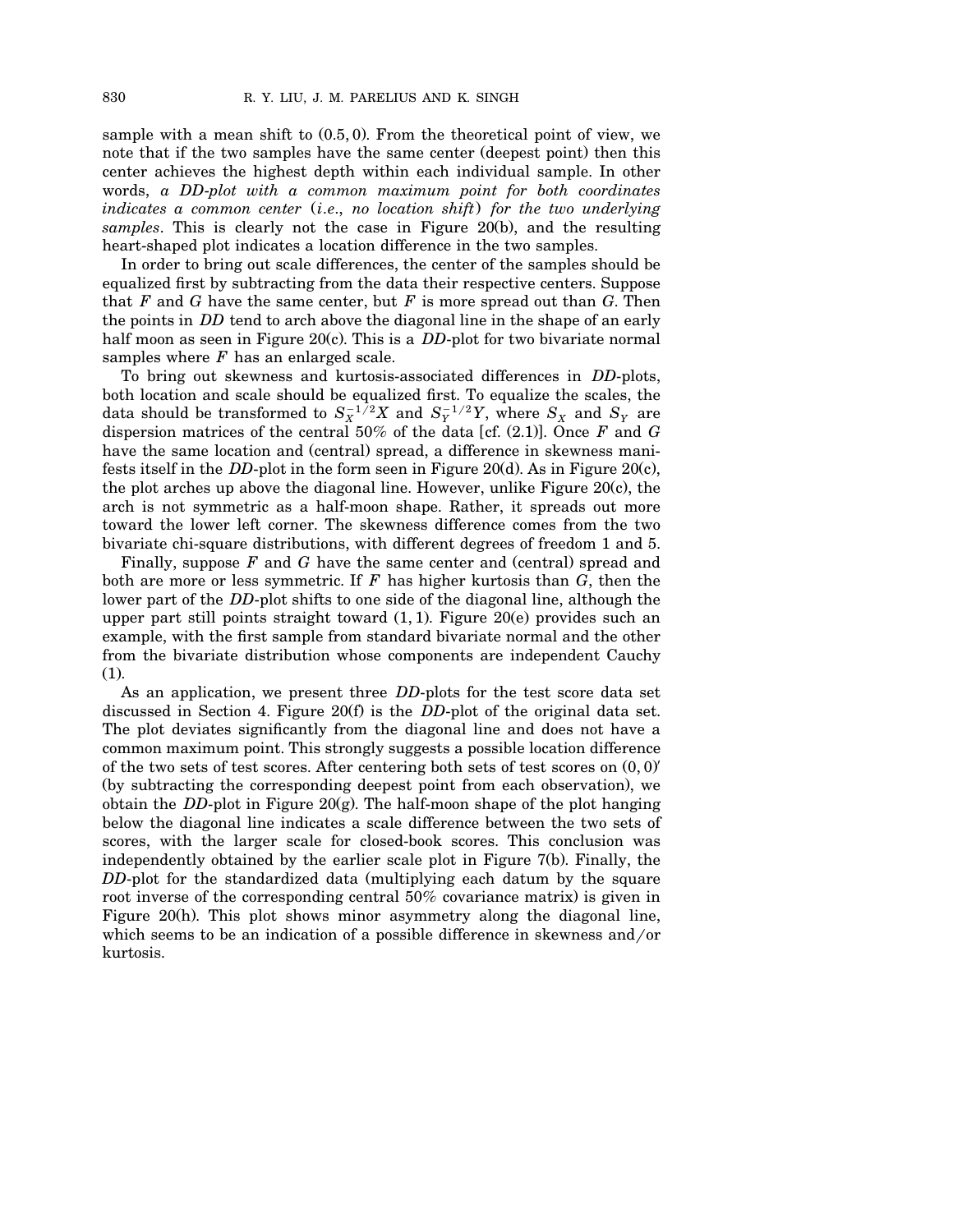**8. Data-depth based estimation of a dispersion matrix and diagnostics of nonnormality.** In this section, two results related to multivariate normality are derived. They provide some simple diagnostic tools for checking normality. The first result establishes a relationship between the overall dispersion matrix and the dispersion of a smaller central region determined by a data depth. The second result provides an almost sure bound for the maximum deviation from the mean in a multivariate normal sample. We now proceed to discuss the first result.

The estimation of the dispersion matrix  $\Sigma = E((X - \mu)(X - \mu)^{'})$  plays an important role in multivariate analysis. One of the important functions of  $\Sigma$ is in standardizing or sphericizing the observed data **X**, that is, in defining  $Z = \sum_{i=1}^{n} (X - \mu)$  so that *Z* has mean vector **0** and dispersion matrix **I**, the identity matrix. Our objective in estimating  $\boldsymbol{\Sigma}$  is to obtain a sample version of Z, namely  $Z^* = \hat{\Sigma}^{-1/2}(X - \overline{X})$ , where  $\hat{\Sigma}$  is the estimated dispersion matrix.

The most natural estimator of  $\Sigma$  is of course the sample variance-covariance matrix  $\mathbf{S}_n$ , where  $\mathbf{S}_n = (1/n)\Sigma_{i=1}^n(X_i - \overline{X})(X_i - \overline{X})'$ . This estimator, however, is highly sensitive to extreme observations. It puts in question whether the dispersion matrix restricted to a central region  $C_p$  can give rise to a consistent estimator of  $\Sigma$ . The answer turns out to be indeed that it cannot, if nothing else is specified about the population distribution. If the tail portion of a population is unspecified, the ranges of the values of the elements in  $\Sigma$  are unbounded.

For the rest of this section we shall restrict ourselves to the family of distributions commonly known as elliptical distributions. The density function of a member of this family can be expressed as [cf. page 34 of Muirhead  $(1982)$ 

(8.1) 
$$
f(x) = \frac{c_d}{|\mathbf{\Sigma}_0|^{1/2}} h((X - \mu)' \mathbf{\Sigma}_0^{-1} (X - \mu)), \quad x \in \mathbb{R}^d,
$$

where  $c_d$  is a constant depending on  $d$  and the function  $h$ ,  $\mu$  is the center of the distribution,  $\Sigma_0$  is a positive definite matrix, and  $h(\cdot)$  is a nonnegative function with  $\int_0^{\infty} t^{(k/2-1)} h(t) dt < \infty$ . The notation " $|\cdot|$ " stands for the determinant of  $*$ . It is clear that  $\Sigma_0 = c\Sigma$ , for some constant *c*.

Let  $\Sigma(p)$  denote the dispersion matrix when the population is conditioned on the central region  $C_p$ . We shall show that  $\Sigma(p)$  and  $\Sigma$  are related by a constant multiplier if the underlying population is elliptical and the depth used is affine invariant. It should be noted here that the contours of the density function of an elliptical distribution agree with the depth contours determined by an affine invariant data depth [cf. Liu and Singh (1993)].

THEOREM 8.1. *Let p be a fixed value between* 0 *and* 1. *If the underlying distribution F satisfies*  $(8.1)$ *, then* 

$$
\Sigma(p) = \eta_p \Sigma,
$$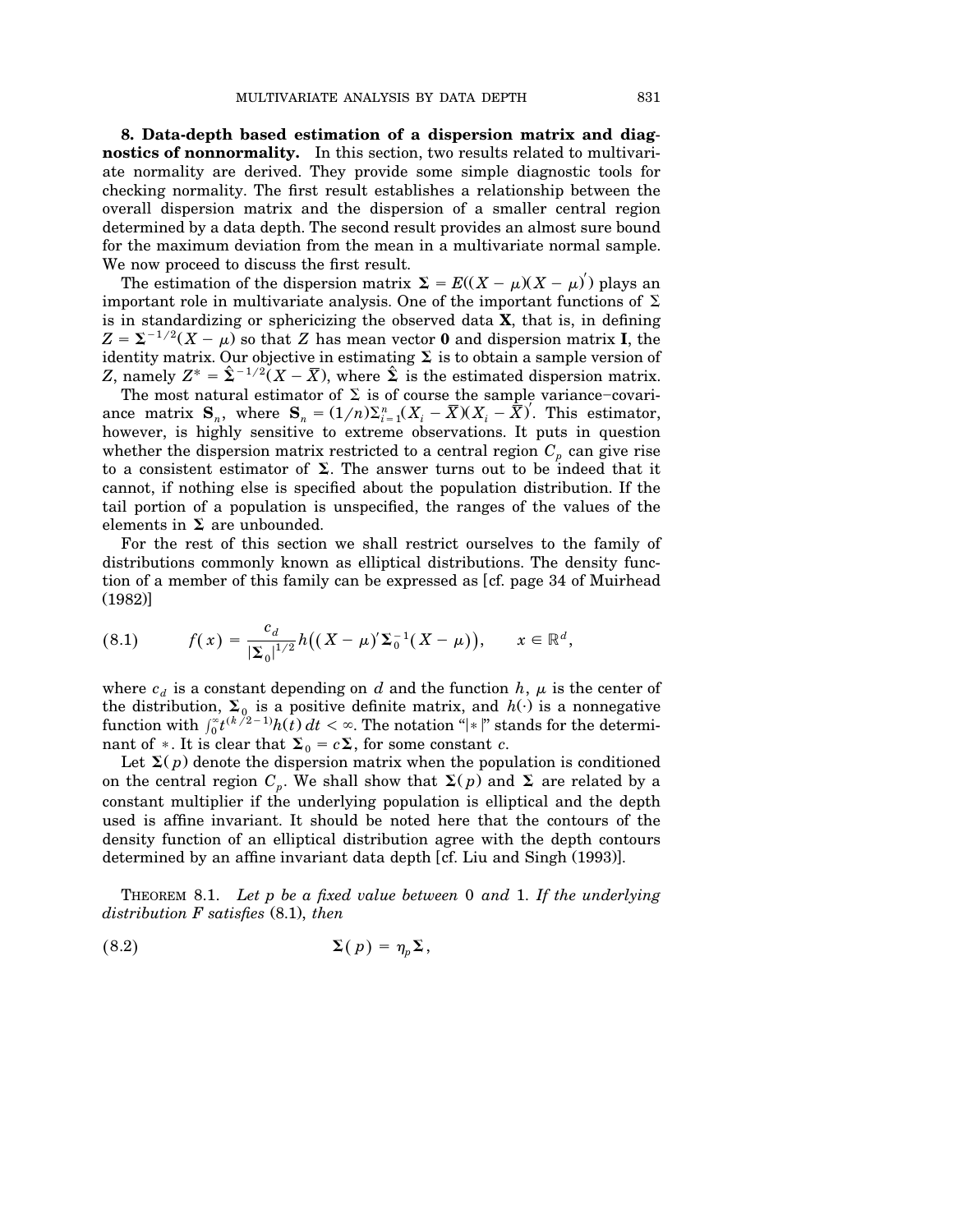where  $\eta_p$  is a scalar depending on h( $\cdot$ ), p and d. If  $R^2 = (X - \mu)' \Sigma_0^{-1} (X - \mu)$ , and  $\xi_p$  stands for the pth quantile of  $R^2$ , then

(8.3) 
$$
\eta_p = \frac{E\left(R^2\vert R^2 \leq \xi_p\right)}{E\left(R^2\right)}.
$$

*The density function of R*<sup>2</sup> *is given by*

(8.4) 
$$
g(r^2) = \frac{c_d \pi^{d/2}}{\Gamma(d/2)} (r^2)^{d/2-1} h(r^2).
$$

*The constant c<sub>d</sub> is the same as the one in*  $(8.1)$ .

Note that the density in  $(8.4)$  can be found on page 37 of Muirhead  $(1982)$ .

EXAMPLE 8.1. Let  $p = 0.5$ . Consider the case where  $d = 2$  and  $h(r^2) =$  $\exp(-r^2/2)$ , namely the case of bivariate normal distribution. Here  $c_d$  $(2\pi)^{-d/2}$ , and the distribution of  $R^2$  turns out to be exponential with mean  $= 2$ . Thus the formula in  $(8.4)$  gives

(8.5) 
$$
\eta_p = 2 \int_0^{\ln 2} y e^{-y} dy \bigg/ \int_0^{\infty} y e^{-y} dy
$$

$$
= (1 - \ln 2) \approx 0.31.
$$

The constant  $(0.31)$  derived in the above example can be utilized as a diagnostic tool for checking bivariate normality. More precisely, we compute the sample version of  $\Sigma(0.5)$  and compare it with the sample dispersion matrix  $\hat{\boldsymbol{\Sigma}}$  to see if  $\hat{\boldsymbol{\Sigma}}(0.5)$  is close to  $0.31 \times \hat{\boldsymbol{\Sigma}}$ . Our simulations give ratios of 0.314 for normal, 0.274 for exponential, and 0.014 for Cauchy distributions. The results are supportive of our claim and they give a clear distinction between normal and nonnormal cases.

A closer examination of the distribution of  $R^2$  in  $(8.4)$  provides yet another simple method for checking the normality. In the bivariate normal case with  $\Sigma = I$ , the median of  $R^2$  is  $2 \ln 2$ , and thus

area
$$
(C_{0.5}) = \pi (2 \ln 2) \approx 4.355.
$$

For a general  $\Sigma,$  we have instead

(8.6) 
$$
\operatorname{area}(C_{0.5}) = \pi (2 \ln 2) |\Sigma|^{1/2} \approx 4.355 |\Sigma|^{1/2},
$$

which again, for diagnostic purposes, can be used for normality checking. This can be viewed as a bivariate generalization of the simple univariate normality checking, which examines whether or not the interquartile range of the standardized sample is 1.25.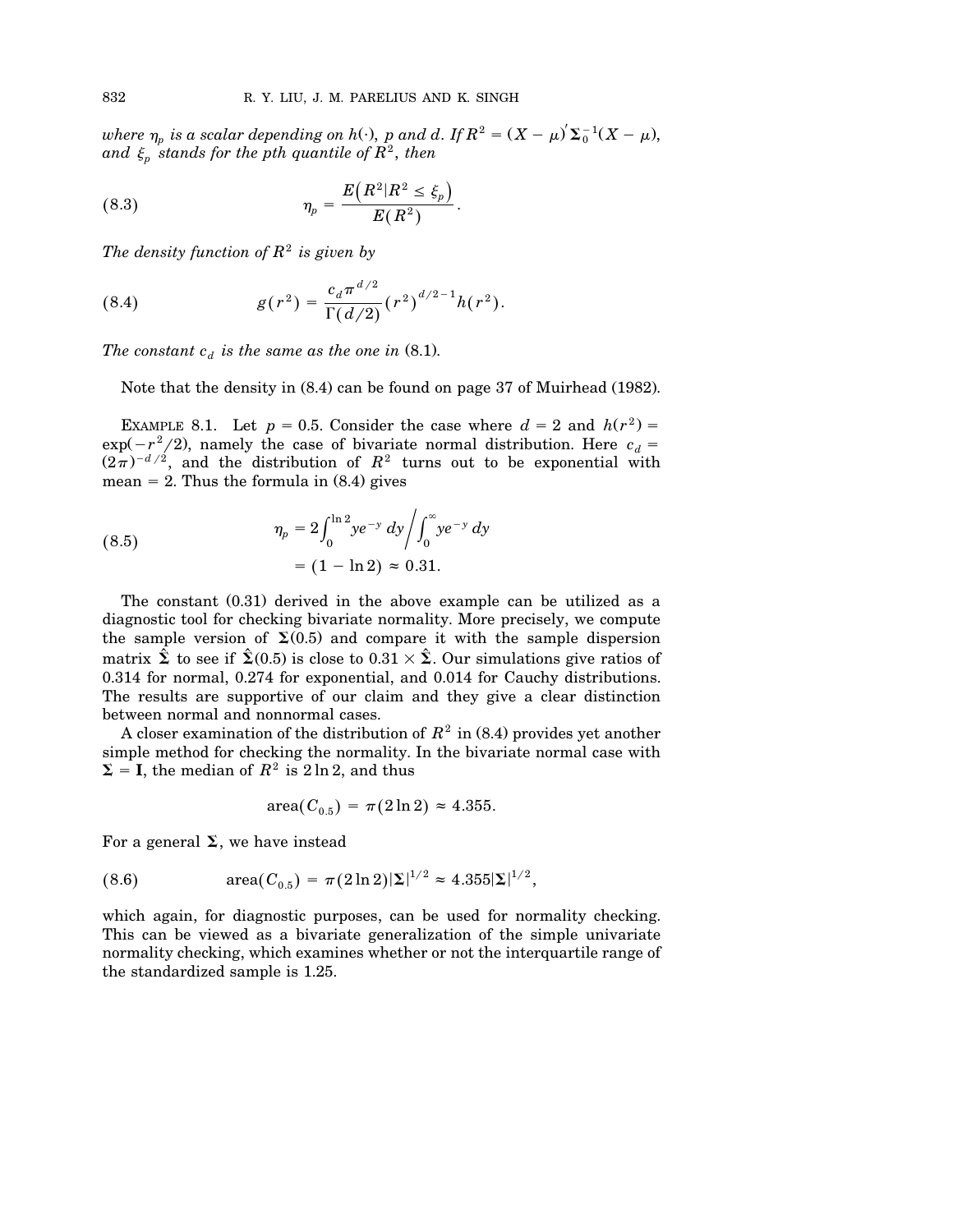In implementing the checking procedure in  $(8.6)$ , we need to obtain a good estimate of area $(C_{0.5})$  from the given sample. Recall from Section 2.1 the definitions of the *p*th central region  $C_p$  and its sample version  $C_{n,p}$ , the *p*th central hull. Our definition of  $C_{n,p}$  was motivated by the intended probability mass inclusion. However, the area, and not the probability inclusion, is the main focus in (8.6). Using area  $(C_{n,p})$  as an estimate for area  $(C_p)$  often does not achieve the desired level of accuracy, since our forming the convex hull  $C_{n,p}$  has trimmed off most of the smooth surface area of  $C_p$ . Consequently,  $C_{n,p}^{\{r\}}$  consistently underestimates  $C_p$  in terms of area. Thus, we propose to estimate area $(C_p)$  by area $(C_{n,p}^I)$ , where

 $(8.7)$   $C_{n}^{I}$  = the central hull containing  $\lceil np \rceil$  sample points in its interior.

Our simulations show that the ratios of area $(C_p)$  to  $|\Sigma|^{1/2}$  are 4.74, 4.73 and 4.39 for bivarite normal samples with sizes 50, 100 and 500, respectively. The same simulations yield the ratios  $\approx 3.5$  for bivariate exponential samples, 0.5 for bivariate uniform samples, and 15.1 for bivariate Cauchy samples. In all three nonnormal cases, the ratio is clearly far from 4.355.

We summarize the differences in the roles of the two estimates for  $C<sub>n</sub>$ . If the area or the volume of the region is the main object, then  $C_{n,p}^I$  performs better. In terms of capturing the probability mass inclusion in  $C_p$ ,  $C_{n,p}$ performs quite adequately. It is easier to determine  $C_{n,n}$ , since it does not require the extra sequential search needed in determining  $C_{n}^{I}$ .

Turning to the issue of outliers in model checking, we now establish an almost sure bound for the maximum deviation from the mean for a normal random sample. This bound can be used to verify the normality of a given sample. It is in the form of an exact growth rate with no unspecified constants. This point is elaborated after the statement of the exact bound in Theorem 8.2.

THEOREM 8.2. Let  $\{X_1, \ldots, X_n\}$  be a sequence of *i.i.d.* random variables following the  $d$ - $d$ imensional normal  $d$ istribution N(  $\mu, \mathbf{\Sigma}$  ), where  $\mathbf{\Sigma}$  is a  $d \times d$ *positive definite matrix. Then,*  $\max_{1 \le i \le n} \|X_i - \mu\|$  grows at the exact rate of  $\{2\lambda_{\max}(\log n + (m/2)\log \log n)\}^{1/2}$ , *almost surely*, *where*  $\lambda_{\max}$  *is the maxi* $m$ um eigenvalue of  $\boldsymbol{\Sigma}$  and  $m$  is the multiplicity of  $\lambda_{\max}.$ 

The proof of this theorem is quite involved and is presented in Hüsler, Liu and  $Singh$   $(1999)$ .

REMARK 8.1. By "grows at the exact rate," we mean the following:

$$
P\Big(\max_{1\leq i\leq n}||X_i-\mu||\geq \big\{2\lambda_{\max}(\log n+s\log\log n)\big\}^{1/2},\text{i.o.}\Big)=\begin{cases}1,&\text{if }s\leq\frac{m}{2},\\0,&\text{if }s>\frac{m}{2}.\end{cases}
$$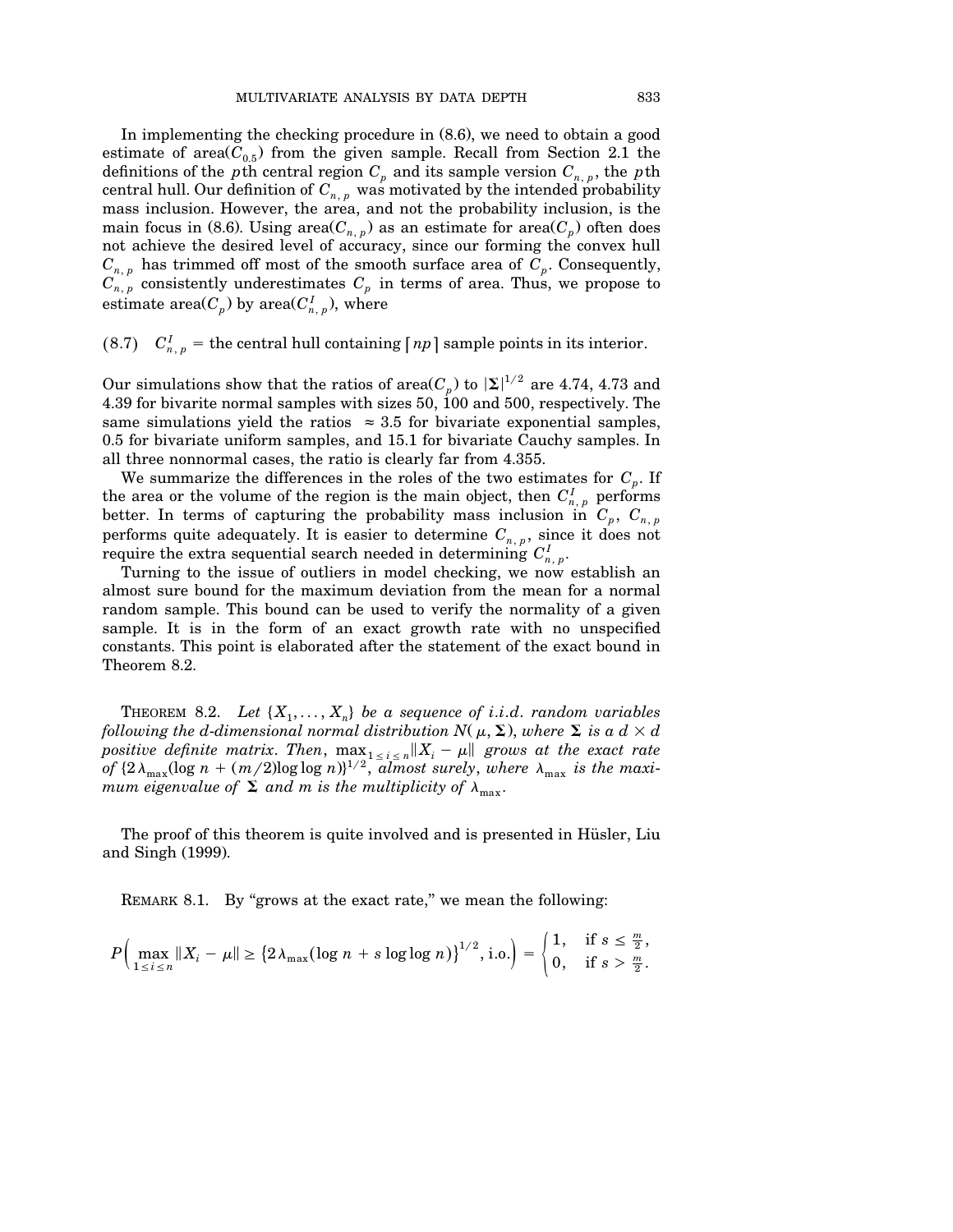Clearly,  $\lambda_{\text{max}} = 1$  and  $m = d$  if  $\Sigma = I$ . In this case, it is interesting to note that the dimension of the data appears only in the secondary term involving  $(\log \log n)$  in the rate of growth.

Before putting this result directly to use, we recommend that the data be standardized first. This is in order to have  $\Sigma = I$ , since it may be difficult to determine the multiplicity of  $\lambda_{\text{max}}$  from  $\hat{\Sigma}$ . In the process of standardizing the data, we should use a robust version of  $\hat{\Sigma}$ . For instance,  $\{\hat{\Sigma}(0.5)/0.31\}$  should be a reasonable choice for such a purpose in the bivariate case, following the result in  $(8.5)$ . Figure 21 contains the plot (looking like a step function) of the maximum of a random normal sample from  $\mathbb{R}^2$  as *n* grows to 5000, against the growth curve (appearing in a small-dot curve) expressed in Theorem 8.2. The two plots seem to match closely. Raising the dimension of the distribution to 10, the plot is given in Figure 22. In both figures, the lower dashed curve is the growth curve in Theorem 8.2 without the secondary log log *n* term. The lack of fit of the lower dashed curve shows the crucial role of the secondary term, especially in high dimension cases. Finally, the same plot for a bivariate exponential sample is presented in Figure 23, where the lack of fit of the growth curve intended for the normal case is evident.

# **9. Concluding remarks.**

9.1. *Computation and graphics*. Many numerical and graphical simulations have been presented in this paper. In general, analyzing and presenting multivariate observations require more sophisticated algorithms than in the



FIG. 21. *Maxima of normal samples*  $(\mathbb{R}^2)$ .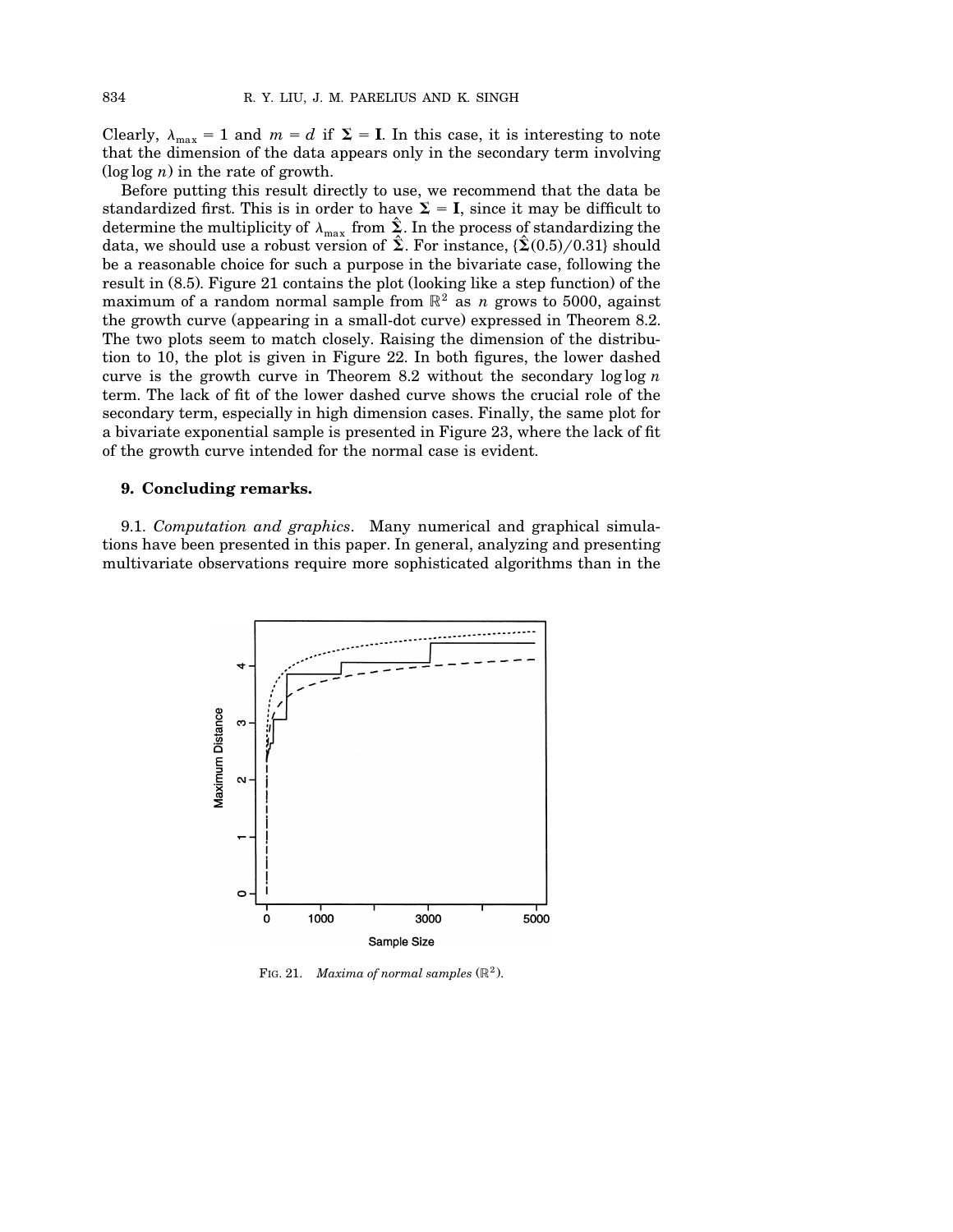

FIG. 22. *Maxima of normal samples*  $(\mathbb{R}^{10})$ .



FIG. 23. *Maxima of exponential samples*  $(\mathbb{R}^2)$ .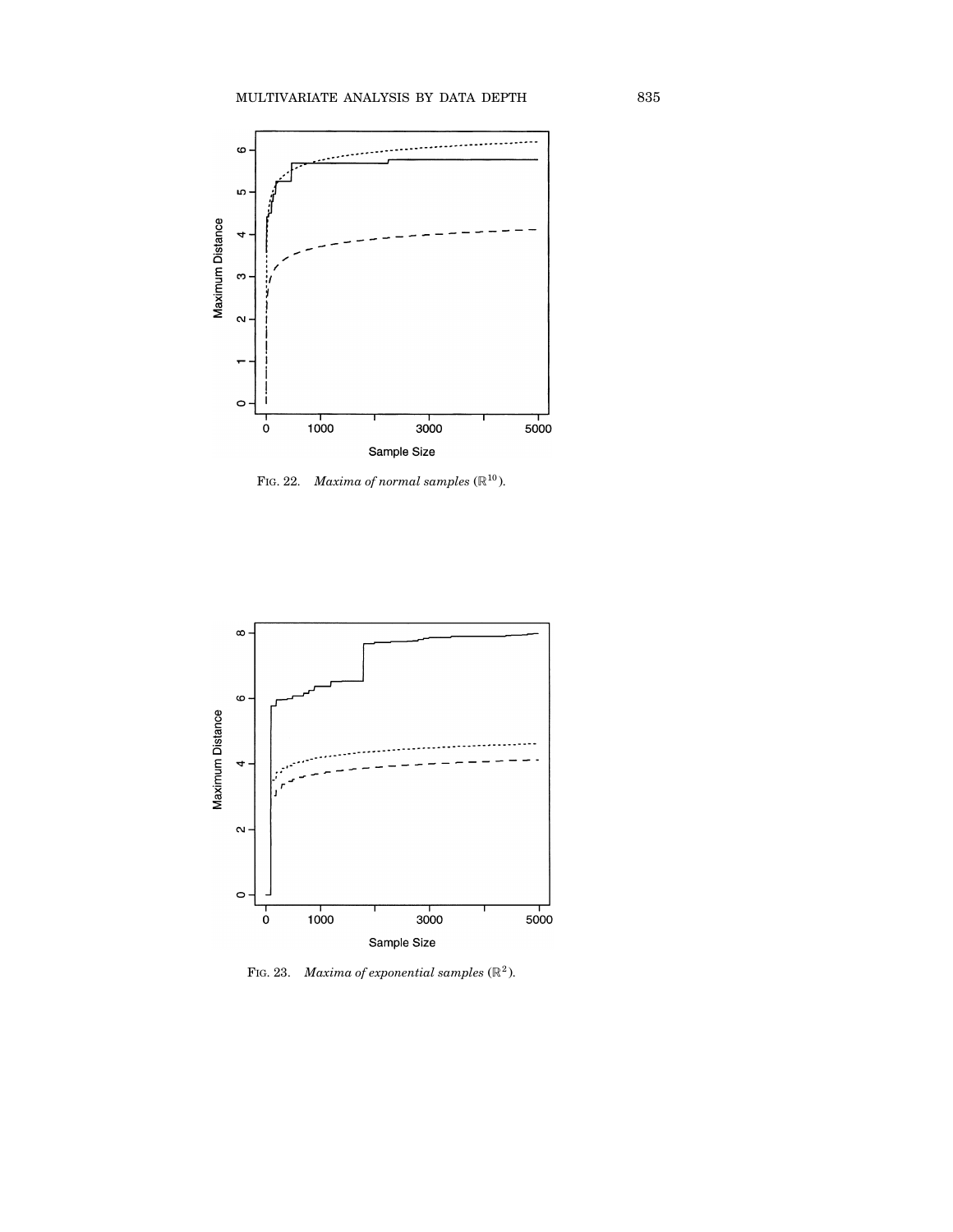univariate case. Since the contour plot in Figure 2 shows that the simplicial ordering captures more of the probabilistic structure of the underlying distribution than the Mahalanobis ordering, the simplicial ordering has been used throughout for all simulations, except in a few specific cases. In principle, the sample simplicial depth at a given point in any dimensional space can be calculated in a straightforward manner by solving a system of linear equations. More precisely, we can determine whether or not a point is inside a random simplex by checking if the point can be expressed as a convex combination of the vertices of the simplex. However, this routine checking is tedious and time-consuming. Instead, we utilize a FORTRAN program provided in Rousseeuw and Ruts (1996) to calculate the bivariate simplicial depth. This program effectively reduces the number of operations to  $O(n \log n)$ . It also contains a subroutine for calculating the half-space depth, which we use in Section 5 for measuring angular skewness. Some three-dimensional simulation results are available, but they are omitted since they would only serve to confirm the results already presented. Clearly, it would be desirable to have efficient computing algorithms for the higher dimensional cases.

All simulations were run using S-Language on a Sun Workstation SPARC 5. The computer programs used and their detailed instructions are available in Parelius  $(1997)$ .

Many interesting graphical methods have been proposed to present features of multivariate data sets, for example, Andrews (1972), Chernoff (1973), Kleiner and Hartigan (1981), and Wegman (1990). Friedman and Rafsky  $(1979, 1981)$ , Easton and McCulloch  $(1990)$  and Marden  $(1998)$  have introduced different multivariate versions of the quantile-quantile plot and use them as diagnostic tools for comparing two multivariate samples or checking multivariate normality. A comparison of these *qq*-plots to our *DD*-plots could be worthwhile.

9.2. *Ramifications of data depth*. Besides providing a new set of parameters for multivariate analysis, the depth ordering concept has many theoretical and practical ramifications. For example, multivariate sign or rank tests based on the Oja depth are studied in a series of papers: Brown and Hettmansperger (1989), Hettmansperger, Nyblom and Oja (1992) and Hettmansperger and Oja (1994). Liu (1992) and Liu and Singh (1993) develop a quality index and several multivariate rank tests based on the general concept of depth ranking. Liu (1995) applies some of these tests to develop nonparametric multivariate control charts. These control charting techniques are then used in Cheng, Liu and Luxhoj (1999) to develop a monitoring scheme with thresholding systems for the analysis of multivariate aviation safety data. With the help of bootstrap methods, a general methodology based on data depth is developed for constructing confidence regions [see Yeh and Singh  $(1997)$ , and for determining *P*-values in testing hypotheses [see Liu and Singh (1997)]. Using the likelihood depth, Fraiman, Liu and Meloche Ž . 1997 provide a multivariate density estimate with an improved convergence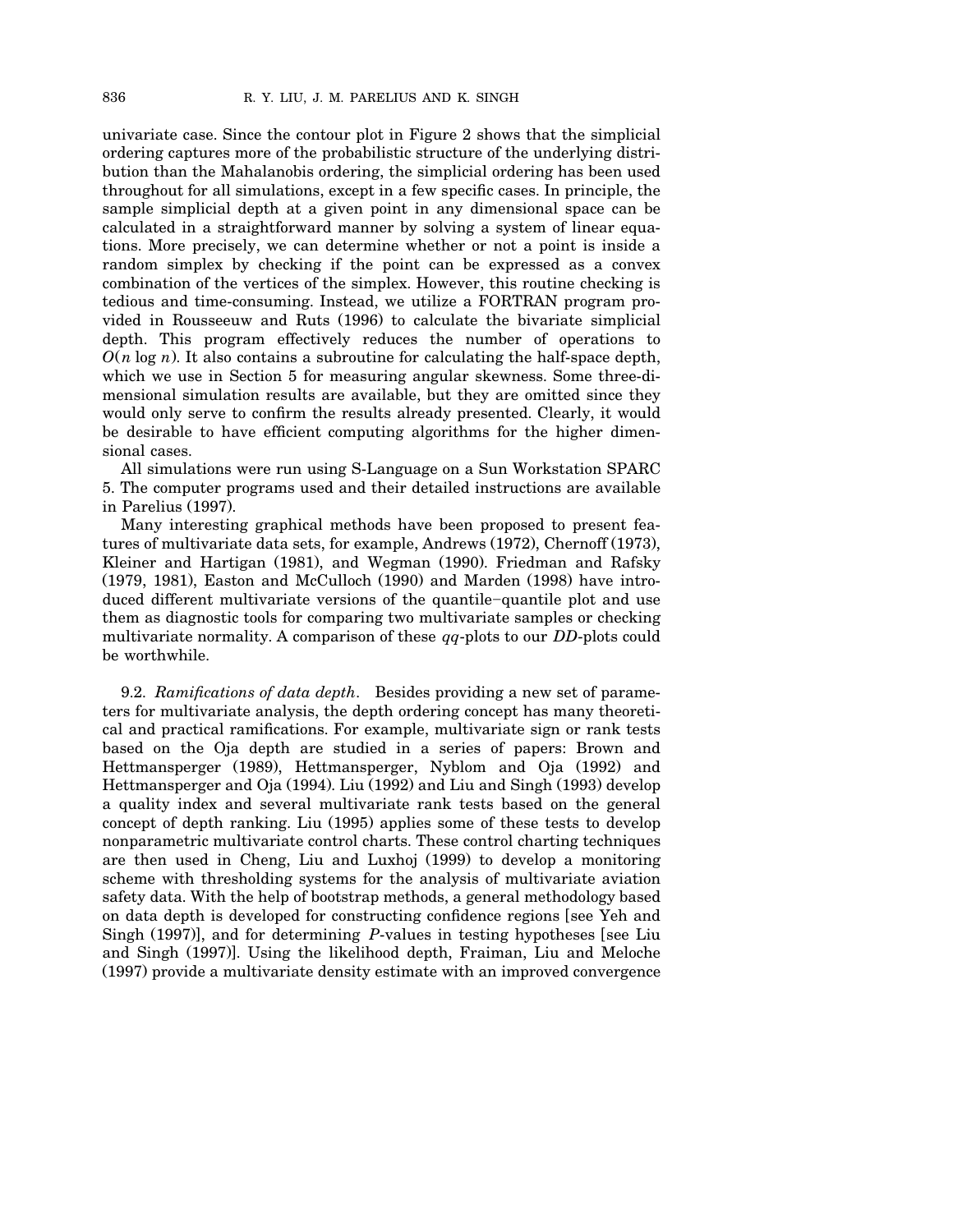rate. Rousseeuw and Hubert (1999) extend the half-space and simplicial depth rankings to develop robust regression methods.

We have seen that depth-based multivariate methods can be completely nonparametric or even moment free. Clearly, defining the distributional characteristics and the corresponding descriptive statistics is only a first step. Properties such as consistency and other asymptotics of the descriptive statistics proposed in this paper are yet to be fully investigated. Many questions still need to be addressed, for example, how the proposed statistics can be applied to making inferences, and which notion of depth should be more suitable for what analysis purpose. It may also be worthwhile to investigate how resampling methods can be utilized in the depth-based methodology to help achieve better graphical presentations.

## APPENDIX

PROOF OF THE AFFINE INVARIANCE PROPERTY OF THE SHRINKAGE PLOT IN SECTION 6.2. Let  $\Omega$  be a convex hull on  $\mathbb{R}^d$  and  $\theta$  a given point in the interior of  $\Omega$ . Consider the linear transformation  $x \to (y = a + Bx)$ , where *a* is a  $d \times 1$  vector and *B* is a  $d \times d$  nonsingular matrix. The point  $\theta^* = a + B\theta$ is in the interior of the transformed hull  $\Omega^* = a + B\Omega$ . For any point  $x_0 \in \mathbb{R}^d$ , with  $x_0 \neq \theta$ , a line segment passing through  $x_0$  and  $\theta$  which falls completely inside the convex hull  $\Omega$  can be expressed as

(A.1) 
$$
L = \{x \in \mathbb{R}^d : x = \theta + c(x_0 - \theta)
$$
  
for all *c* between some numbers  $c_1$  and  $c_2\}$ 

After the transformation, the line segment *L* becomes

(A.2) 
$$
L^* = \{x^* \in \mathbb{R}^d : x^* = \theta^* + c(x_0^* - \theta^*) \text{ for all } c \text{ between } c_1 \text{ and } c_2\}.
$$

Here  $x_0^* = a + Bx_0$ . For a given shrinkage proportion p, the shrunk version of *L*, denoted by  $L_p$ , can be expressed as  $(A.1)$  with the constant *c* now falling between  $pc_1$  and  $pc_2$ . Similarly, the shrunk version of  $L^*$ , denoted by  $L_p^*$ , can be expressed as  $(A.2)$  with the constant *c* again falling between  $pc_1$  and  $pc_2$ .

The invariance property of the shrinkage plot follows from the equivalence of the following four statements for a given data point  $x_i$  inside  $\Omega$ : (1)  $x_i$  lies on  $L_p$ ; (2)  $x = \theta + c(x_0 - \theta)$  for some *c* with  $pc_1 \le c \le pc_2$ ; (3)  $a + Bx_i = \theta^*$  $+ c(x_0^* - \theta^*)$  and (4)  $\alpha + Bx_i$  lies on  $L_p^*$ .

PROOF OF THEOREM 8.1. We begin by noting that on  $\mathbb{R}^d$ , the surface area of a sphere with radius *r* is given by

(A.3) 
$$
A(d,r) = \frac{2\pi^{d/2}r^{d-1}}{\Gamma(d/2)}, \quad r \ge 1.
$$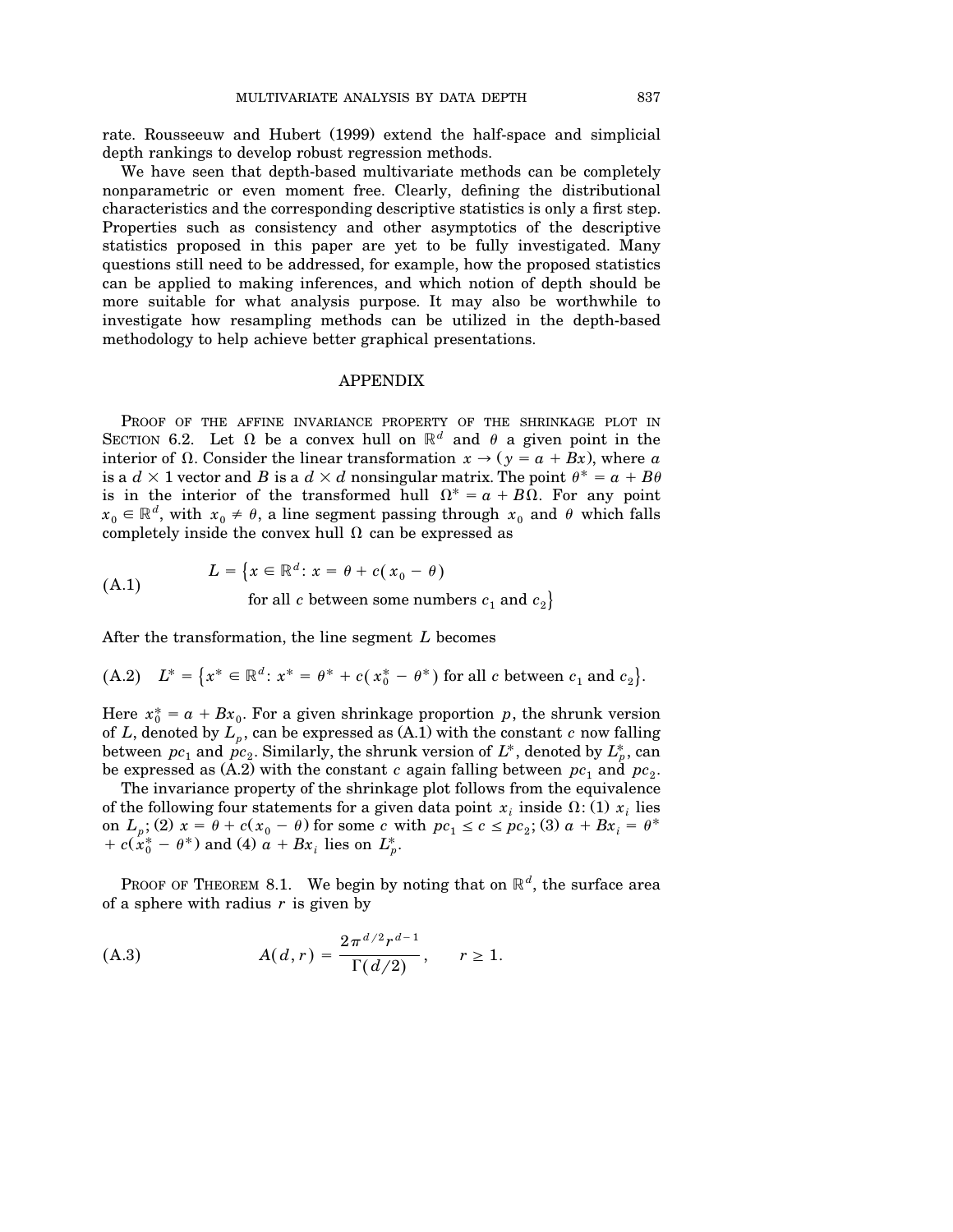Let  $Y = \sum_{0}^{-1/2} X$ . Recall that *X* has the elliptical density

$$
f(x) = \frac{c_d}{|\mathbf{\Sigma}_0|^{1/2}} h((x - \mu)' \mathbf{\Sigma}_0^{-1} (x - \mu)).
$$

The density of *Y* is then  $l(y) = c_d h(y'y)$ . By definition,  $R^2 = (X - \mu)' \Sigma_0^{-1}(X)$  $-\mu$ ) = Y'Y. Since the density of Y is spherical, we immediately obtain

$$
P(R \in (r, r + \Delta r)) = A(d, r)c_d h(r^2) \Delta r + o(\Delta r).
$$

This implies that the density function of *R* is  $A(d, r)c_d h(r^2)$ . Substituting  $A(d, r)$  with the formula in  $(A.3)$ , the density of *R* becomes

$$
\frac{2\pi^{d/2}r^{d-1}}{\Gamma(d/2)}c_dh(r^2).
$$

In particular, the density function of  $R^2$  is

$$
g(r^2) = c_d \frac{\pi^{d/2} (r^2)^{d/2-1}}{\Gamma(d/2)} h(r^2).
$$

Note that for the elliptical distribution with the density function  $f(x)$ given earlier, the overall dispersion matrix  $\boldsymbol{\Sigma}$  is

$$
\Sigma = \frac{ER^2}{d} \Sigma_0.
$$

This can be seen as follows. Let  $\Sigma_Y$  denote the dispersion matrix of *Y*. Since *Y* is spherical,  $\Sigma_Y = aI$ , for some constant  $a > 0$ . Hence  $ER^2 = E(Y'Y) = ad$ and  $a = ER^2/d$ , which implies (A.4).

It is clear from the statement of the theorem that  $\Sigma(p)$  is the dispersion of a distribution restricted to  $C_p$ . This distribution is also elliptical, with density function

$$
f^*(x) = \frac{c_d}{p|\Sigma_0|^{1/2}} h^*\big((x-\mu)'\Sigma_0^{-1}(x-\mu)\big),\,
$$

where  $h^*(t) = h(t)$  when  $t \leq$  (the *p*th quantile of  $R^2$ ), and  $h^*(t) = 0$  otherwise. This is because the contour of the central region  $C_p$  agrees with the density contour of the elliptical distribution, provided the depth is affine invariant [see Liu and Singh (1993)]. Arguments which led to (A.4) immediately show that  $\Sigma(p) = ((E(R^2|R^2 \leq \xi_p))/d)\Sigma_0$ , or

$$
\Sigma(p) = \eta_p \Sigma,
$$

where  $\eta_p = E(R^2|R^2 \le \xi_p)/ER^2$ , with  $\xi_p =$  (the *p*th quantile of  $\mathbb{R}^2$ ).

## REFERENCES

ANDERSON, T. (1984). An Introduction to Multivariate Statistical Analysis. Wiley, New York. ANDREWS, D. (1972). Plots of high-dimensional data. *Biometrics* 28 125-136. ARCONES, M., CHEN, Z. and GINE, E. (1994). Estimators related to U-processes with applications to multivariate medians: asymptotic normality. Ann. *Statist*. **22** 1460-1477.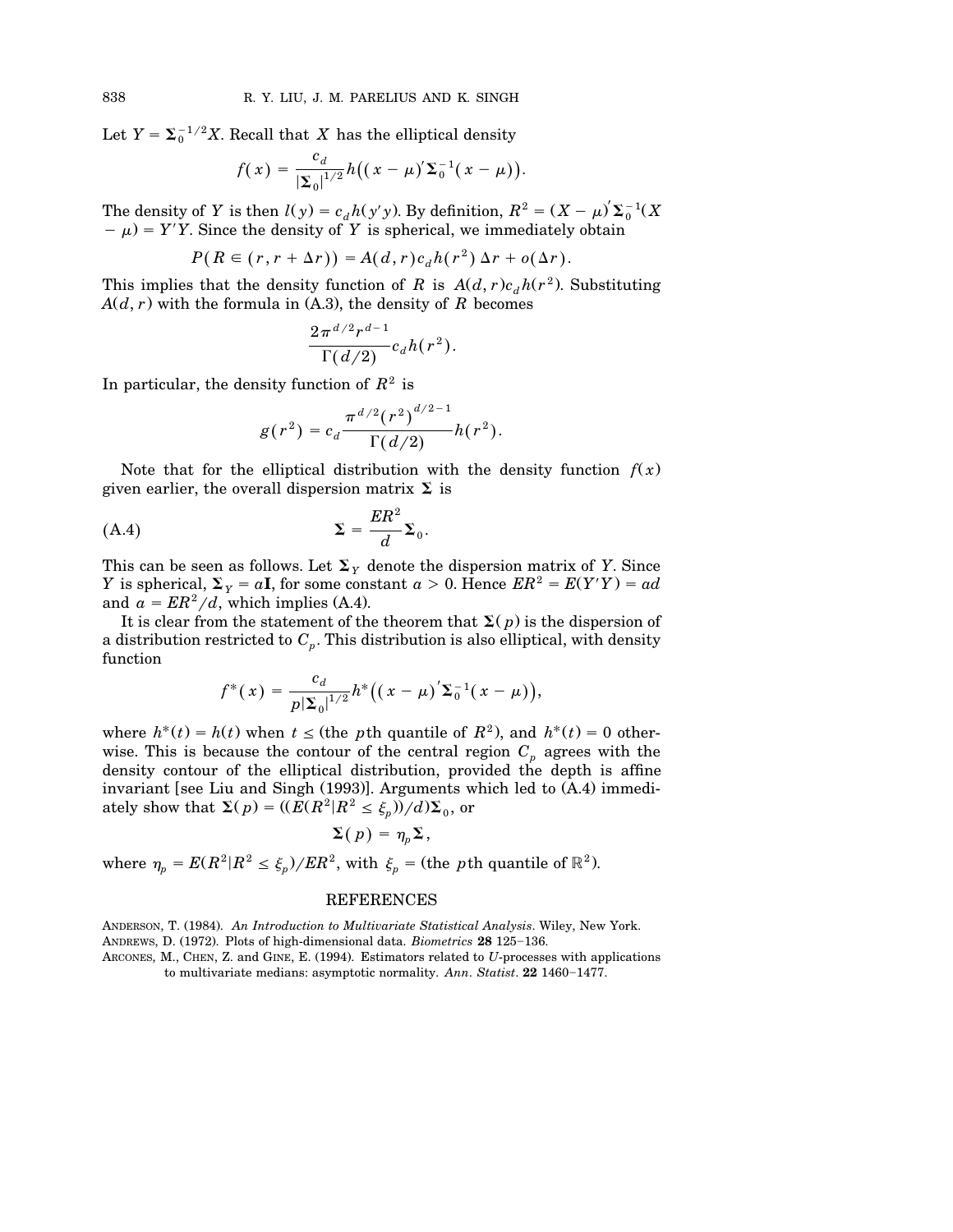- AVÉROUS, J. and MESTE, M. (1997). Skewness for multivariate distributions: two approaches. *Ann. Statist.* **25** 1984-1997.
- BARNETT, V. (1976). The ordering of multivariate data. J. Roy. Statist. Soc. Ser. A 139 319-354.
- BERAN, R. (1979). Testing for ellipsoidal symmetry of a multivariate density. Ann. *Statist*. **7**  $150 - 162.$
- BERAN, R. and MILLAR, P. (1997). Multivariate symmetry models. In *Festschrift for Lucien Le Cam* 13-42. (L. Le Cam, E. Torgersen and G. Yang, eds.) Springer, New York.
- BICKEL, P. and LEHMANN, E. (1975a). Descriptive statistics for nonparametric models I. Introduction. Ann. *Statist*. **3** 1038-1044.
- BICKEL, P. and LEHMANN, E. (1975b). Descriptive statistics for nonparametric models II. Location. *Ann. Statist*. **3** 1045-1069.
- BICKEL, P. and LEHMANN, E. (1976). Descriptive statistics for nonparametric models III. Dispersion. *Ann. Statist*. **4** 1139-1158.
- BICKEL, P. and LEHMANN, E. (1979). Descriptive statistics for nonparametric models IV. Spread. In *Contributions to Statistics*, *Hájek Memorial Volume* (J. Jurecková, ed.) 33-40. Reidel, London.
- BROWN, B. and HETTMANSPERGER, T. (1989). The affine invariant bivariate version of the sign test. *J. Roy. Statist. Soc. B* 51 117-125.
- CHAUDHURI, P. (1996). On a geometric notion of multivariate data. J. Amer. Statist. Assoc. 90 862-872.
- CHENG, A., LIU, R. and LUXHOJ, J. (1999). Monitoring multivariate aviation safety data: control charts and threshold systems. *IIE Transactions*. To appear
- CHERNOFF, H.  $(1973)$ . The use of faces to represent points in k-dimensional graphically. *J*. *Amer. Statist. Assoc.* **68** 361-368.
- DONOHO, D. and GASKO, M. (1992). Breakdown properties of location estimates based on halfspace depth and projected outlyingness. Ann. *Statist*. **20** 1803-1827.
- DÜMBGEN, L. (1992). Limit theorems for simplicial depth. Statist. Probab. Lett. 14 119-128.
- EASTON, G. and MCCULLOCH, R. (1990). A multivariate generalization of quantile-quantile plots. *J. Amer. Statist. Assoc.* 85 376-386.
- EDDY, W. (1982). Convex hull peeling. In *COMPSTAT* (H. Caussinus et al., eds.) 42–47. Physica, Vienna.
- EINMAHL, J. and MASON, D. (1992). Generalized quantile process. Ann. *Statist*. **20** 1062-1078.
- FRAIMAN, R., LIU, R. and MELOCHE, J. (1997). Multivariate density estimation by probing depth. In *L*<sub>1</sub>-Statistical Procedures and Related Topics 415-430. IMS, Hayward, CA.
- FRAIMAN, R. and MELOCHE, J. (1996). Multivariate L-estimation. Preprint.
- FRIEDMAN, J. and RAFSKY, L. (1979). Multivariate generalizations of the Wald-Wolfowitz and Smirnov two-sample tests. Ann. *Statist*. **7** 697-717.
- FRIEDMAN, J. and RAFSKY, L. (1981). Graphics for the multivariate two-sample problem (with comments). *J. Amer. Statist. Assoc.* **76** 277-295.
- GASTWIRTH, J. (1971). A general definition of the Lorenz curve. *Econometrica* 39 1037–1039.
- GNANADESIKAN, R. (1997). *Methods for Statistical Data Analysis of Multivariate Observations*, 2nd ed. Wiley, New York.
- HE, X. and WANG, G. (1997). Convergence of depth contours for multivariate datasets. Ann. *Statist*. **25** 495-504.
- HETTMANSPERGER, T. (1984). *Statistical Inference Based on Ranks*. Wiley, New York.
- HETTMANSPERGER, T., NYBLOM, J. and OJA, H. (1992). On multivariate notions of sign and rank. In *L*-1 *Statistical and Related Methods* (Y. Dodge, ed.) 267-278. North-Holland, Amsterdam.
- HETTMANSPERGER, T. and OJA, H. (1994). Affine invariant multivariate multisample sign tests. *J. Roy. Statist. Soc. Ser. B* 56 235-249.
- HODGES, J. (1955). A bivariate sign test. Ann. *Math. Statist*. **26** 523-527.
- HUBER, P. (1972). Robust statistics: a review. Ann. Math. Statist. **43** 1041-1067.
- HUSLER, J., LIU, R. and SINGH, K. (1999). A formula for the tail probability of a multivariate normal distribution and its applications. Preprint.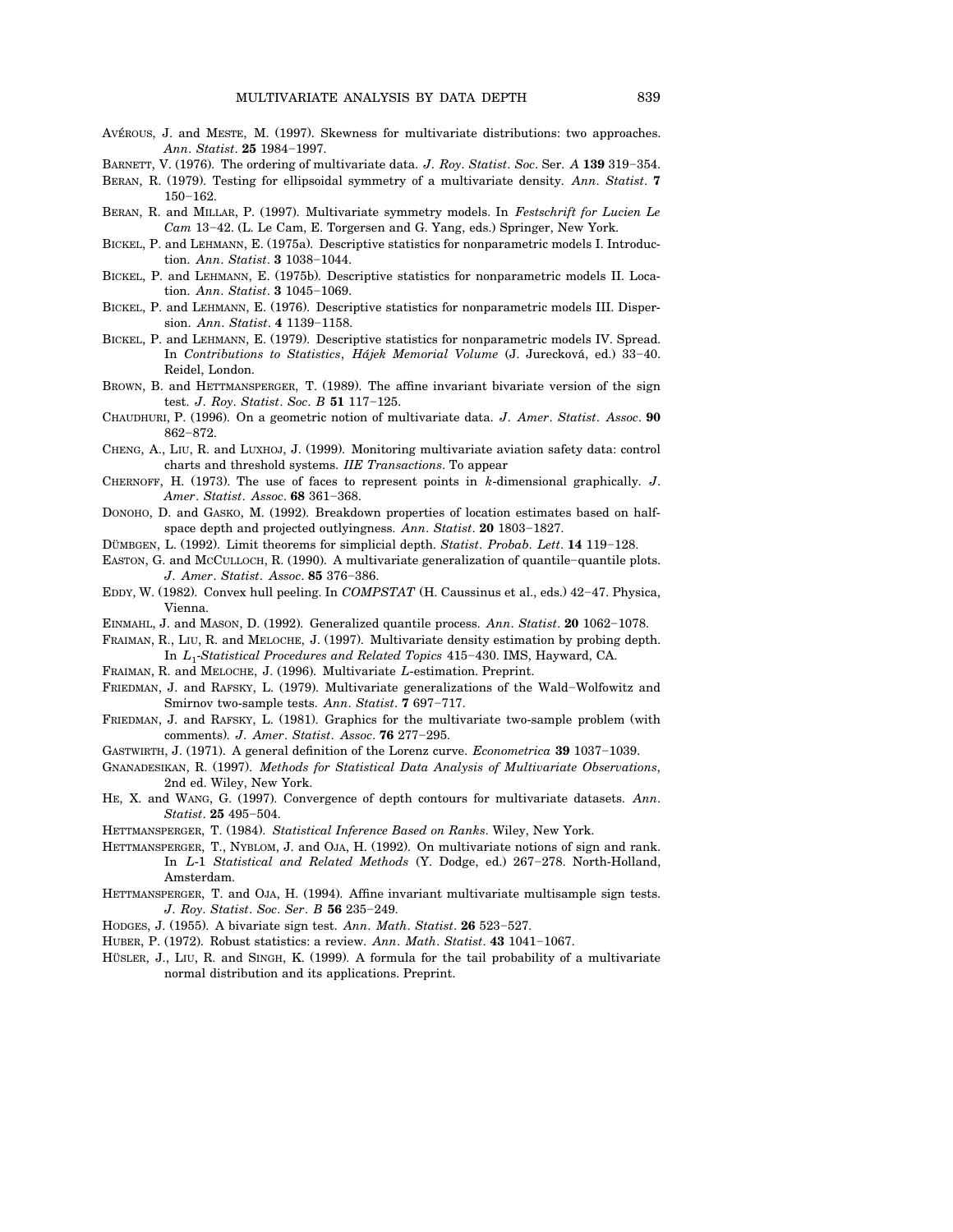- KENDALL, K., STUART, A. and ORD, J. K. (1987). *Kendall's Advanced Theory of Statistics* 1. Oxford Univ. Press.
- KLEINER, B. and HARTIGAN, J. (1981). Representing points in many dimensions by trees and castles (with comments). J. Amer. Statist. Assoc. 76 260-276.
- KOLTCHINSKII, V. (1997). *M*-estimator, convexity and quantiles. *Ann. Statist*. **25** 435-477.
- LEHMANN, E. (1991). *Theory of Point Estimation*. Wadsworth and Brooks/Cole, Belmont, CA.
- LIU, R.  $(1990)$ . On a notion of data depth based on random simplices. Ann. *Statist*. **18** 405-414.
- LIU, R. (1992). Data depth and multivariate rank tests. In *L*-1 *Statistics and Related Methods* (Y. Dodge, ed.) 279-294. North-Holland, Amsterdam.
- LIU, R. (1995). Control charts for multivariate processes. J. Amer. Statist. Assoc. 90 1380-1388.
- LIU, R. and SINGH, K. (1993). A quality index based on data depth and multivariate rank tests. *J. Amer. Statist. Assoc.* 88 257-260.
- LIU, R. and SINGH, K. (1997). Notions of limiting P-values based on data depth and bootstrap. *J*. *Amer. Statist. Assoc.* **91** 266-277.
- LORENZ, M. (1905). Methods of measuring the concentration of wealth. J. Amer. Statist. Assoc. 9  $209 - 219$ .
- MAHALANOBIS, P. C. 1936 . On the generalized distance in statistics Ž . . *Proc*. *Nat*. *Acad*. *Sci*. *India* **12** 49-55.
- MARDEN, J. (1998). Bivariate qq-plot. *Statist*. *Sinica* 8 813-826.
- MARDIA, K., KENT, J. and BIBBY, J. (1979). *Multivariate Analysis*. Academic Press, New York.
- MUIRHEAD, R. (1982). Aspects of *Multivariate Statistical Theory*. Wiley, New York.
- NOLAN, D. (1992). Asymptotics for multivariate trimming. *Stochastic Process. Appl.* 42 157-169.
- OJA, H. (1983). Descriptive statistics for multivariate distributions. Statist. Probab. Lett. 1 327-332.
- PARELIUS, J. (1997). Multivariate analysis based on data depth. Ph.D. dissertation. Dept. Statistics, Rutgers Univ., New Jersey.
- ROUSSEEUW, P. and HUBERT, M. (1999). Regression depth. (with discussion). *J. Amer. Statist.* Assoc. 4, 388-433.
- ROUSSEEUW, P. J. and LEROY, A. M. (1987). Robust Regression and Outlier Detection. Wiley, New York.
- ROUSSEEUW, P. and RUTS, I. (1996). AS 307: bivariate location depth. *Appl. Statist*. 45 516–526.
- ROUSSEEUW, P. and RUTS, I. (1997). The bagplot: a bivariate box-and-whiskers plot. Preprint.
- ROUSSEEUW, P. and STRUYF, A. (1998). Computing location depth and regression depth in higher dimensions. *Statist*. *Comput*. 8, 193-203.
- RUTS, I. and ROUSSEEUW, P. (1996). Computing depth contours of bivariate point clouds. *Computational Statistics and Data Analysis* 23 153-168.
- SINGH, K. (1991). Majority depth. Unpublished manuscript.
- SINGH, K. (1998). Breakdown theory for bootstrap quantiles. Ann. Statist. 26 1719-1732.
- TUKEY, J. (1975). Mathematics and picturing data. In *Proceedings of the 1975 International Congress of Mathematics* 2 523-531.
- WEGMAN, E. (1990). Hyperdimensional data analysis using parallel coordinates. J. Amer. Statist. *Assoc.* 85 664-675.
- YEH, A. and SINGH, K. (1997). Balanced confidence sets based on the Tukey depth. *J. Roy. Statist. Soc. Ser. B* 3 639-652.

R. Y. LIU J. M. PARELIUS K. SINGH THE NEW YORK TIMES DEPARTMENT OF STATISTICS ELECTRONIC MEDIA COMPANY HILL CENTER NEW YORK, NEW YORK 10036 RUTGERS UNIVERSITY PISCATAWAY, NEW JERSEY 08854-8019 E-MAIL: rliu@stat.rutgers.edu kern@stat.rutgers.edu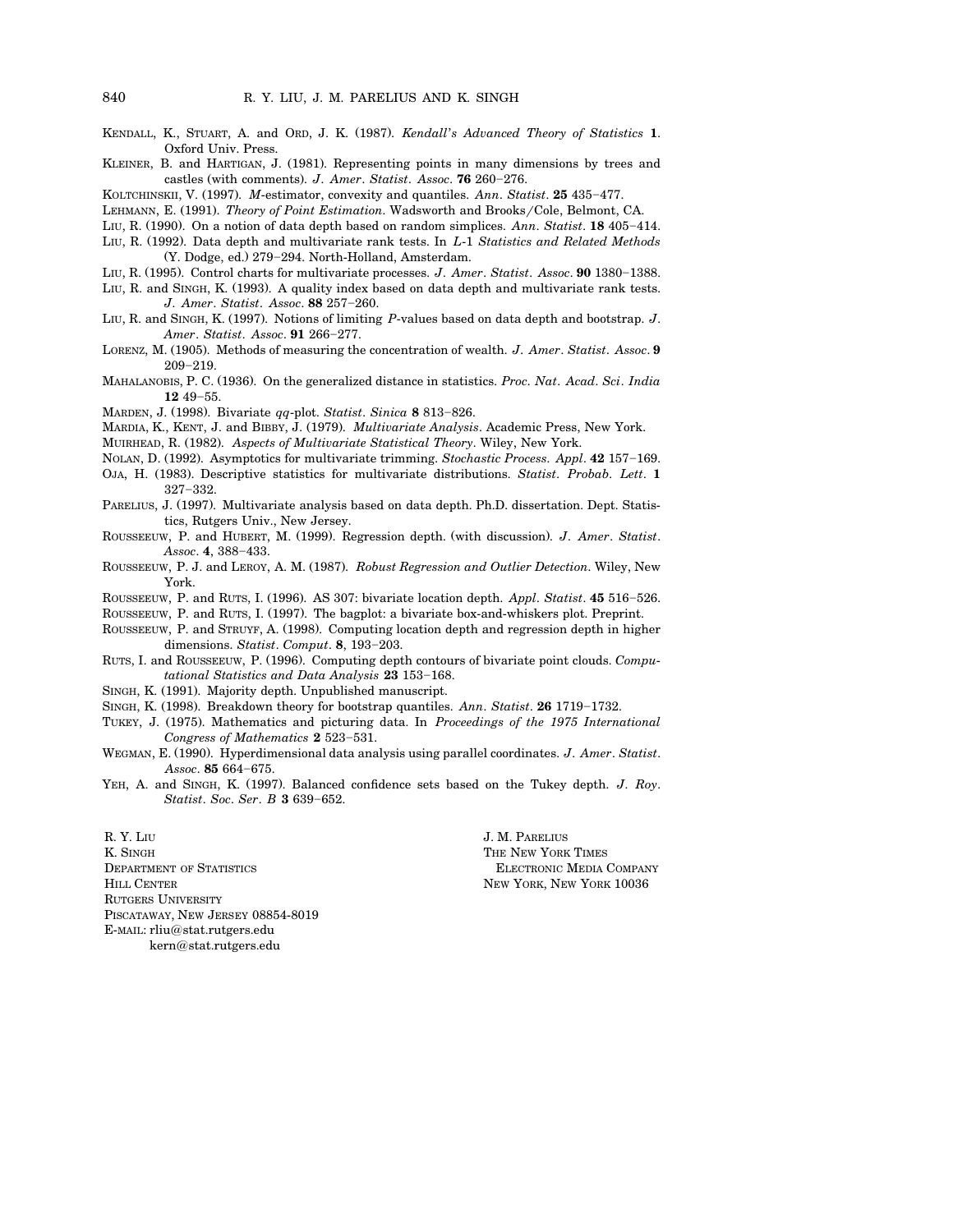### **DISCUSSION**

# WILLIAM F. EDDY<sup>1</sup>

# *Carnegie Mellon University*

Liu, Parelius, and Singh (henceforth, LPS) have taken some simple ideas and pushed them a long way to provide some useful tools for exploratory multivariate data analysis. They have written an interesting paper and I congratulate them. I also applaud the editors for their willingness to publish a nonstandard contribution to the *Annals*.

I am enthusiastic about what LPS have done and I encourage them to continue this work. I also encourage the interested reader to do what I did after reading LPS; I reread Schervish (1987) and the associated discussion. If you haven't yet read that paper, its author describes it as ''a thoroughly biased and narrow look at the development of multivariate analysis.'' I find it an excellent overview of the scope of multivariate analysis. My rereading provided some context for my thinking about LPS.

**Exploratory data analysis.** The work in LPS, although couched somewhat in the language of mathematical statistics, really belongs in a branch of exploratory data analysis. Since Tukey (1962, 1977), and Mosteller and Tukey (1977) this field has really languished. Parametric modeling and inference, especially Bayesian, has made dramatic strides; our journals are filled with developments. The bootstrap (which the present authors have made contributions to), Markov chain Monte Carlo, and so on are prime topics for academic research. Nonparametric modeling has made equally dramatic strides with advances in smoothing, CART, generalized additive models, and so on. The reality of applied statistical work, namely, exploration of data (and development of models) has made almost no progress at all, except the peripheral progress gleaned from the improvements I've mentioned. We still use the box plots that Tukey gave us more than 20 years ago. The sunburst and contour plots in this paper are a nice generalization. We can quibble about details:

- 1. I don't want so many whiskers (rays).
- 2. I would prefer more contours.
- 3. I would like outliers distinguished in some way.

But the spirit is right.

**Computing.** In the days since Tukey introduced us to exploratory data analysis, the world has undergone major changes brought about by the

<sup>&</sup>lt;sup>1</sup> Supported in part by NSF Grant DMS 97-05034.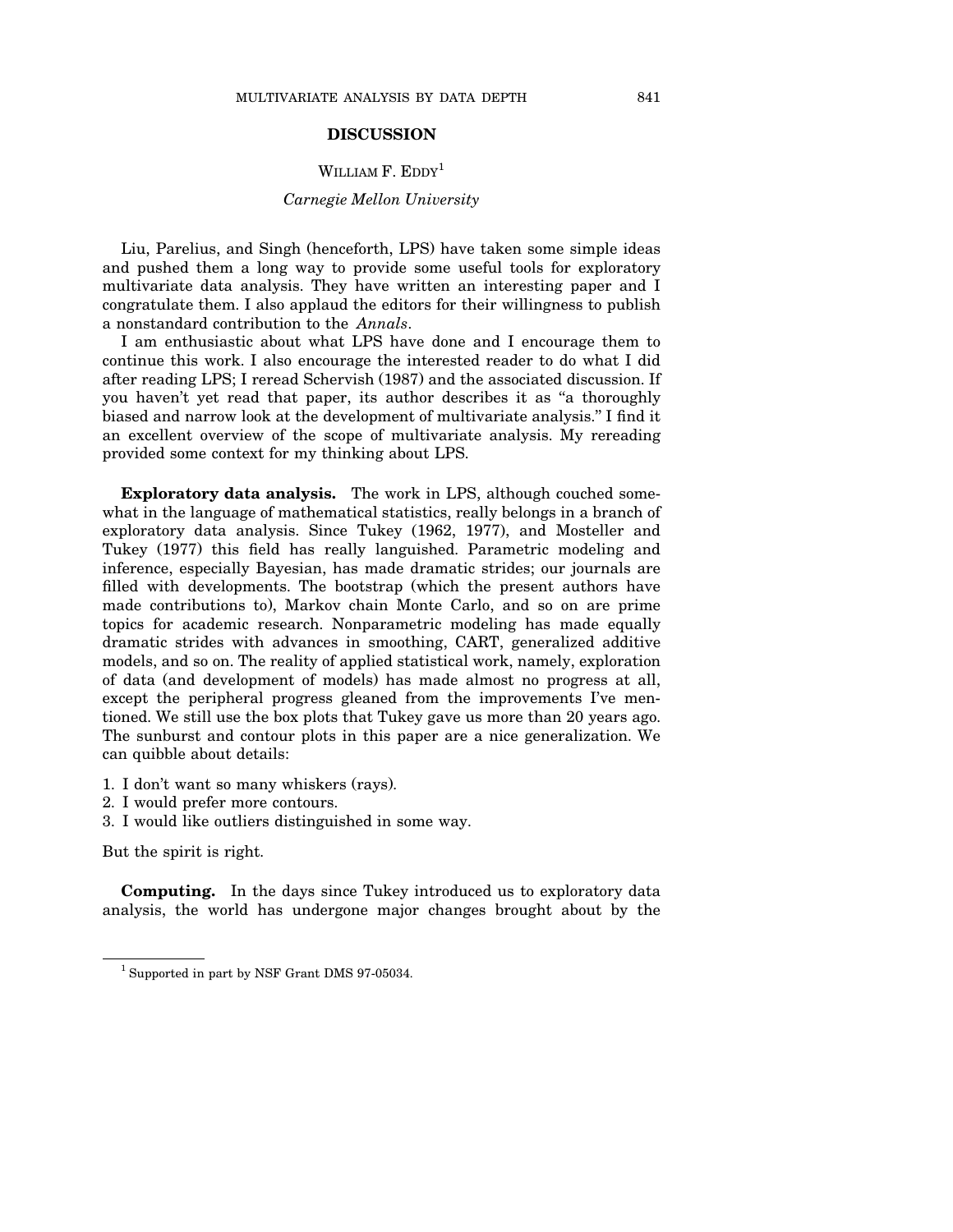#### 842 DISCUSSION

integrated circuit revolution and the resulting ubiquity of computational devices. Nowhere in this paper is there a hint that this has happened. The computations needed for this article (with the exception of the simulations) could easily be done (by John Tukey sitting in the back of the lecture hall) by hand.

Even more important than the increase in computation power has been the attendant increase in the size of data sets. No longer, very often, does one find a data set with a few hundred or even a few thousand observations. The data set I am currently studying contains 120 billion individual numbers (there are no images); what constitutes a multivariate observation in this data set depends on one's point of view. The tools in LPS, in their present form, will simply not work on data sets this large. We need even more advanced tools, especially dynamical ones. We need to be able to elucidate conditional effects.

**Graphics.** The graphics in this paper are a throwback to the days of the pencil-and-paper graphs that Tukey liked to draw. After that there were pen-plotters; this let us make graphs that looked just like the ones he drew by hand. Only with the computer revolution mentioned above have bit-mapped graphics become commonplace. Where are they in this paper? We have much more spatial resolution available. Why not use it?

In the very same issue of *Statistical Science* as *Schervish* (1987) is an article on ''Dynamic Graphics for Data Analysis'' by Becker, Cleveland and Wilks  $(1987)$ . Twelve years ago in my comment on that article I looked forward to a ten-year ''Golden Age of Graphics.'' I continue to look forward to it and I hope that LPS will look at Becker, Cleveland and Wilks and think about how they could add dynamics to their graphics specifically to reveal interdependence among the variables.

**Dependence.** Finally, my criticism. LPS say they want to develop a general nonparametric methodology for multivariate analysis. However, I could not find the most important notion of multivariate analysis, *dependence*, seriously addressed in this paper. We have location, scale, skewness and kurtosis. We have sunburst plots which can show bivariate dependence, but what else is there? I can imagine a scatterplot matrix with sunburst plots of each pair of variables. But each element of the scatterplot matrix is actually a projection of all the dimensions into the two that are plotted. What about a dynamic conditional scatterplot matrix of sunburst plots where the dynamics lets us change the conditioning event?

I greatly hope that LPS will continue work on these ideas. I particularly hope they will work on dynamic and genuinely multidimensional generalizations of these ideas. And I hope that twelve years from now their latest publication will not be confined to the monochrome, static pages of this journal but will rather take full advantage of the integration of computing, television and dynamic graphical methodology!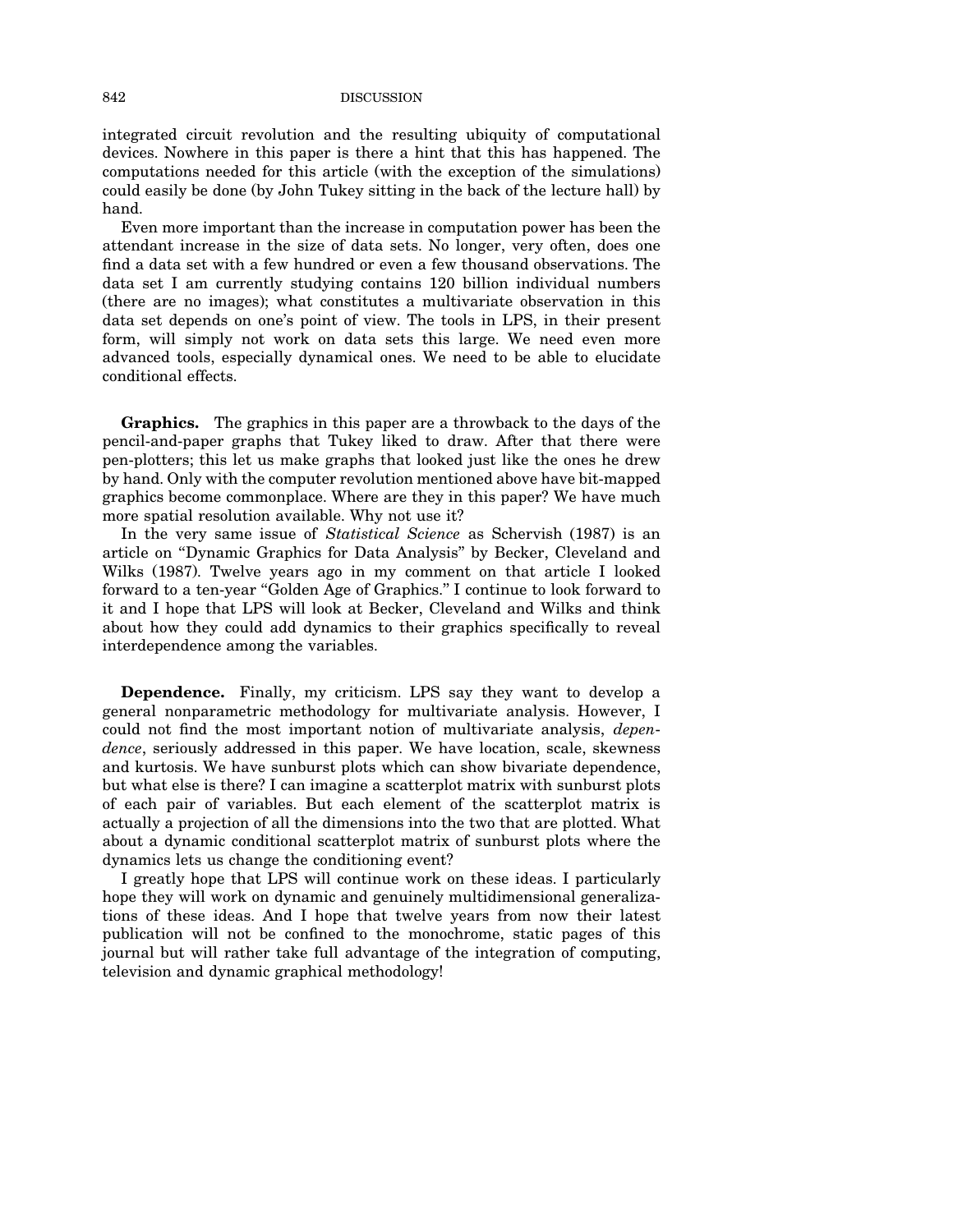#### REFERENCES

BECKKER, R. A., CLEVELAND, W. S. and WILKS, A. R. (1987). Dynamic graphics for data analysis  $(with discussion)$ .  $Statist$ .  $Sci$ .  $2$  353-395.

MOSTELLER, F. and TUKEY, J. W. (1977). Data Analysis and Regression. Addison-Wesley, Reading, MA.

SCHERVISH, M. J. (1987). Multivariate analysis (with discussion). *Statist*. *Sci*. 2 396-433.

TUKEY, J. W. (1962). The future of data analysis. Ann. *Math. Statist*. **33** 1–67. (Corr: V33 p812)

TUKEY, J. W. (1977). *Exploratory Data Analysis*. Addison-Wesley, Reading, MA.

DEPARTMENT OF STATISTICS CARNEGIE MELLON UNIVERSITY PITTSBURGH, PENNSYLVANIA 15213-3890 E-MAIL: bill@stat.cmu.edu

## **DISCUSSION**

KEITH A. BAGGERLY AND DAVID W. SCOTT<sup>1</sup>

*Rice University*

The authors have demonstrated a wide range of potential applications of data-depth ideas. Since in one dimension the data-depth and rank are closely related, the authors have succeeded in developing a novel line of multivariate extensions to nonparametric statistics. In this brief comment, we explore two aspects of interest in any multivariate extension of rank-based procedures. The first issue is computation and the second is the definition of what constitutes a central fraction of the data.

Algorithms for many multivariate point-oriented procedures are combinatorial in nature and difficult to solve exactly in feasible time. The algorithms provided by Rouseeuew and Ruts (1996) for computing the simplicial and halfspace depths at a given point dodge the combinatorial problem in the bivariate case by making use of an efficient ordering of the data values, but the method becomes noticeably more complex in dimensions higher than two. The computational complexity is  $O(n^{d-1} \log n)$  for *d*-dimensional data. Many of the techniques described herein involve computing the areas of nested convex hulls containing fixed fractions of the data. The problem of finding the convex hull of a set of data has already attracted the interest of computer scientists in two and three dimensions, but again the computational complexity increases exponentially with dimension, adding another  $O(n^{d-1} \log n)$ term. The computational burden may be further exacerbated in the inferential setting, as the only means of establishing acceptable deviations from a specified model would seem to involve computation for multiple samples; bootstrapped *p*-values. Clearly, there are many research opportunities created by the authors' line of inquiry.

<sup>1</sup> Supported in part by NSF Grant DMS 96-26187.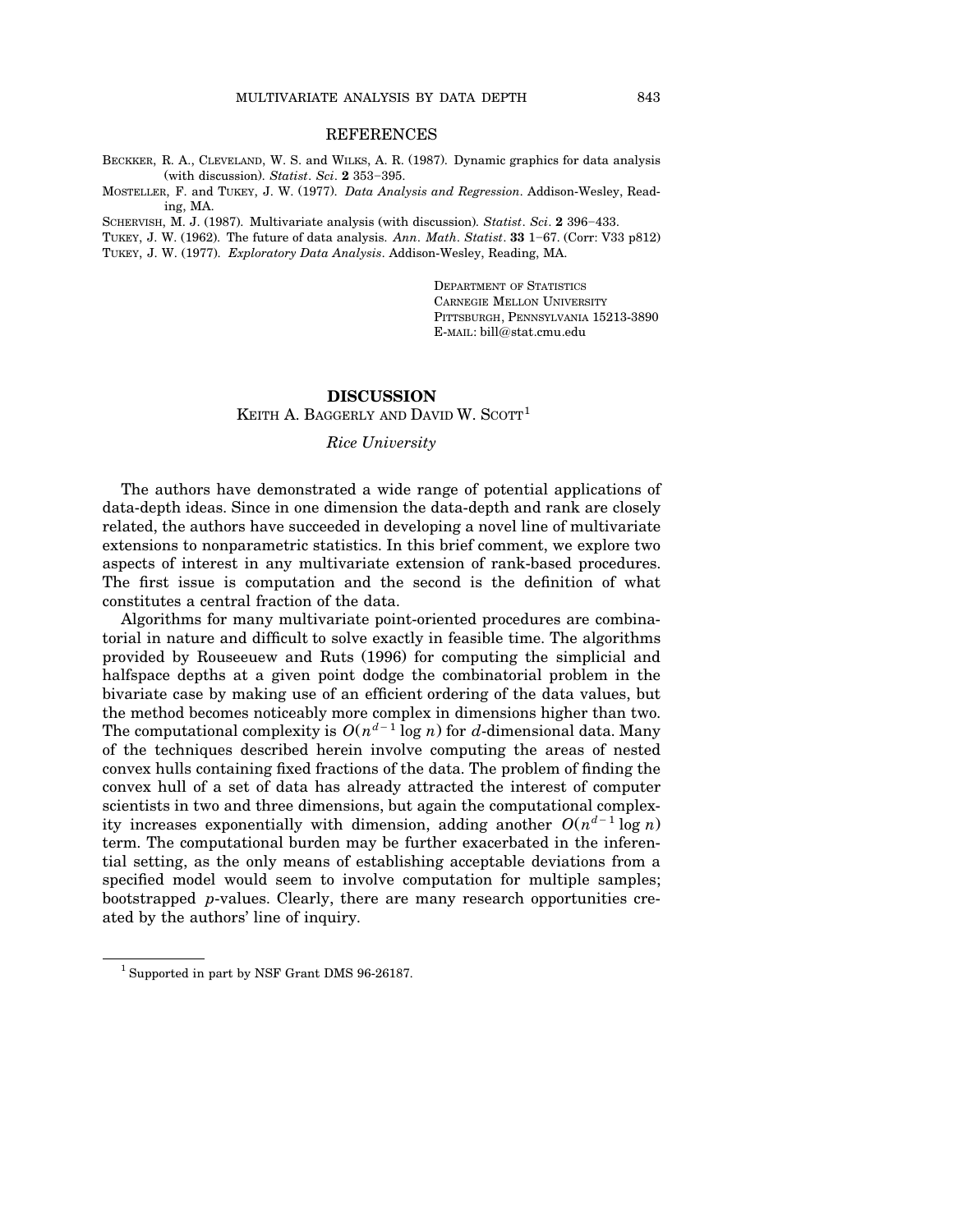#### 844 DISCUSSION

With multivariate data, a common goal is to understand the structure among the variables and any grouping among the points. We are interested in many of the same questions as the authors, Are the data normal? for example, and wish to explore the power of these techniques in many settings. We recall that the simple idea of replacing each data coordinate by its rank within that variable before performing multivariate techniques can radically change the structure of the data, for example, by making adjacent two widely separated clusters.

In Figure 1, we examine the simplicial depth contours for 200 variates drawn from a bivariate mixture of two normals,  $f(x) = 0.6 * N(0, 0.25 * I) +$  $0.4 * N(1, 0.25 * I)$ . Half-space depth contours are similar. We also provide contours from a kernel density estimate using a bivariate normal product kernel. The density estimate clearly shows the multimodal structure of the data. The authors include such density estimates in their hierarchy of data-depth measures (likelihood depth) but evidently different measures can give quite different types of information about the data at hand. The near convexity of the simplicial depth contours severely limits the interpretability of the corresponding contours for multimodal data.



FIG. 1. *Depth contours for a bivariate mixture density using (a) simplicial depth and (b) density or likelihood depth*.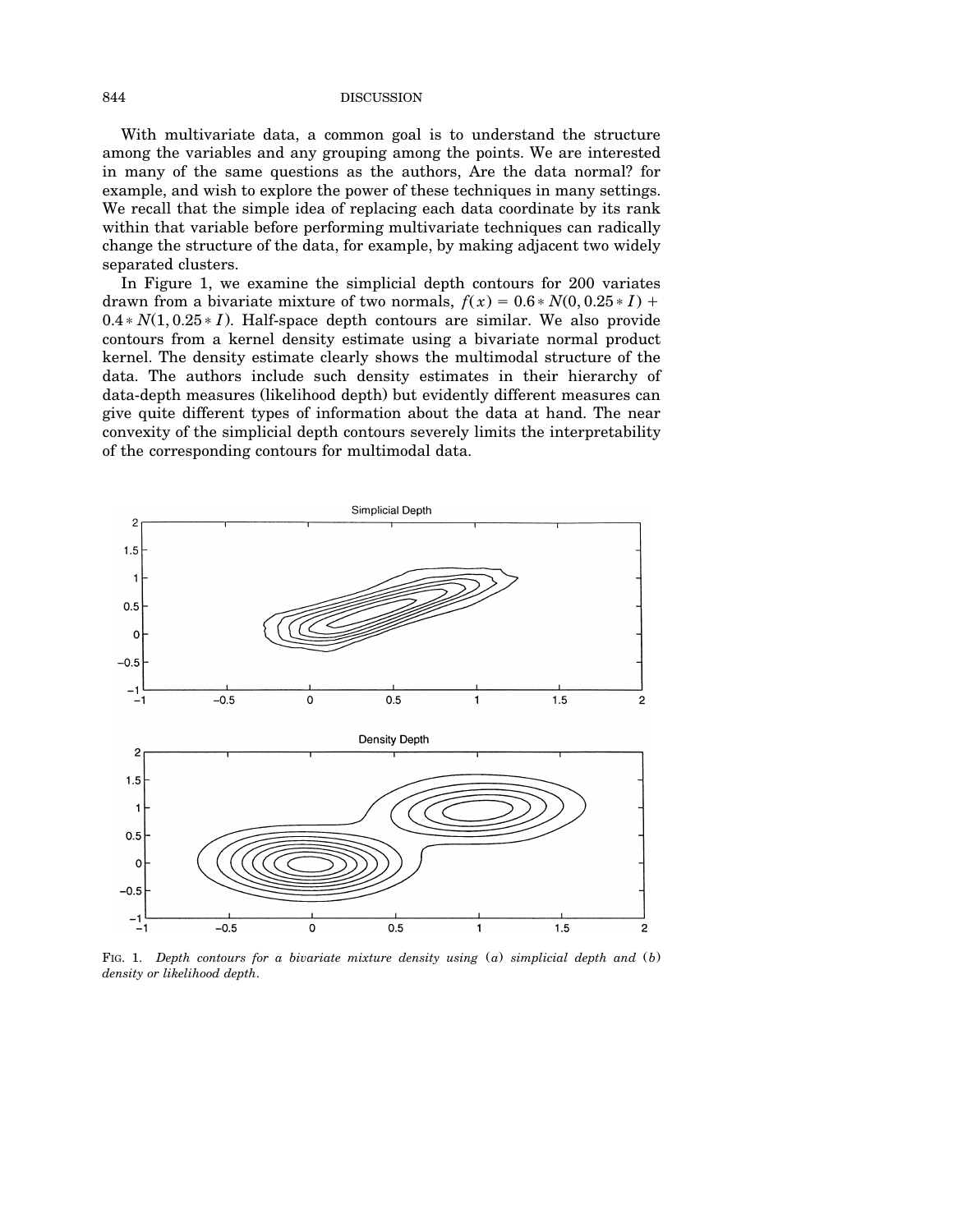Among the mean-median-mode trio, the mean and mode are well defined beyond one dimension. The authors provide a specific description of a multivariate median point as the highest data-depth contour. However, the median is less a measure of center than a device for splitting the data in half. Thus we are more attracted to the notion of a multivariate median as a true density contour, specifically, a high-density contour capturing 50% of the probability mass. The median contour may be connected or, as in the multimodal case, consist of several density shells. (Recall that the multivariate mode is a set of all local modes.)

Extending the notion of ordering to multivariate data is an exciting challenge. As there is no unique way of doing so, different definitions will be appropriate for different classes of data. The authors' proposals seem limited to two or three dimensions and to unimodal data. This paper challenges us to think harder about these issues.

> DEPARTMENT OF STATISTICS MS-138 RICE UNIVERSITY 6100 MAIN STREET HOUSTON, TEXAS 77005-1892 E-MAIL: scottdw@stat.rice.edu

### **DISCUSSION**

### T. P. HETTMANSPERGER, H. OJA AND S. VISURI

*Penn State University, University of Jyväskylä and Tampere University of Technology*

The authors are to be congratulated for providing a sweeping introduction to multivariate descriptive statistics. This paper should inspire many investigations extending these methods into valuable inference tools. The unifying themes are data depth and corresponding sample characteristics. The development contrasts with the traditional approach based on moments. The result is a set of graphical displays rather than matrix displays that yield information on location, scale, skewness, and tail weight. They are much easier to interpret and, hence, more user friendly. Computer power now makes it possible to generate displays for reasonably sized data sets.

Rather than attempt a review of the current methods, below we restrict attention to samples that come from elliptical distributions. This is, of course, a subclass of the general class of underlying distributions considered by the authors. The class of elliptical models, while not as general, still provides a wide nonparametric class of distributions.

Our goal is to illustrate several of the data displays suggested by Liu, Parelius and Singh in the context of elliptical models. This allows for a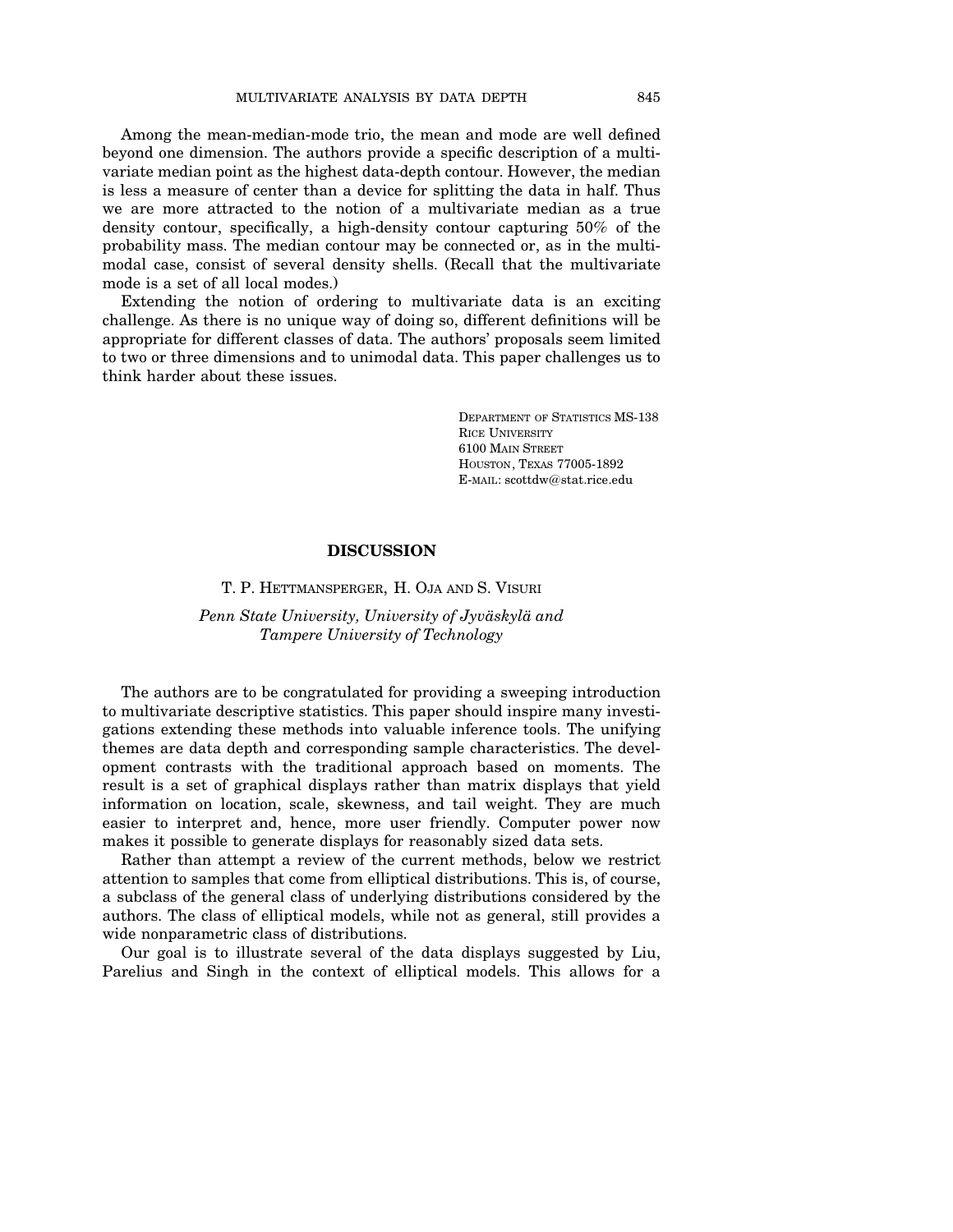#### 846 DISCUSSION

discussion and elucidation of some of the more interesting suggestions made in the paper. In particular, we will consider sunburst plots, *DD*-plots, scale and kurtosis plots, and introduce *PP*-plots for scale and tail weight comparisons.

We suppose that our data comes from an elliptical distribution. Hence, the density is of the form

$$
f(\mathbf{x}) = f(x_1, \dots, x_p) = |\det \Sigma|^{-1/2} f_0[(\mathbf{x} - \boldsymbol{\mu})^T \Sigma^{-1}(\mathbf{x} - \boldsymbol{\mu})]
$$

where  $\Sigma$  is a positive definite covariance matrix and  $\mu$  is a location vector. The covariance matrix  $\Sigma$  can be expressed in terms of its eigenvalue decomposition as follows:

$$
\Sigma = \lambda UCU^{T},
$$

where  $\lambda^p$  is the generalized variance, the orthogonal matrix *U* contains the eigenvectors and *C* is the diagonal matrix of standardized eigenvalues  $(\det(C)) = 1$ . As in Bensmail and Celeux (1996), we use the terms *scale*, *shape* and *orientation* for items  $\lambda$ , C and U. If **z** comes from a spherical distribution with the location vector **0** and covariance matrix *I*, then  $y =$  $UC^{1/2}\lambda^{1/2}\mathbf{z} + \mathbf{\mu}$  is elliptically symmetric with the location vector  $\mathbf{\mu}$ , scale  $\lambda$ , shape *C* and orientation *U*.

Our plan is to first define a multivariate centered rank vector. This vector, in many ways, represents an extension of the idea of a univariate rank. In addition, it has certain nice affine equivariance properties. We only provide a sketch here; see Hettmansperger, Möttönen and Oja (1998) or Oja (1999) for details. We then consider the rank covariance matrix, RCM. Visuri, Koivunen and Oja (1999) show that if the standardized eigenvalues and the eigenvectors of the covariance matrix  $\Sigma$  are  $c_1 > \cdots > c_p$  and  $\mathbf{u}_1, \ldots, \mathbf{u}_p$ , respectively, then  $c_1^{-1} < \cdots < c_p^{-1}$  and  $\mathbf{u}_1, \ldots, \mathbf{u}_p$  are the standardized eigenvalues and the eigenvectors for the theoretical RCM. The sample RCM is more robust than the sample covariance matrix and, hence, provides a robust estimate of the underlying shape and orientation for the elliptical distribution. This, along with a robust estimate of Wilk's generalized variance, can be used to robustly estimate  $\Sigma$ . However, here we use only the standardized eigenvalues and the eigenvectors to define a robust version of depth.

We next sketch the construction of the rank vector and corresponding sample RCM. We begin with *p*-dimensional data  $\mathbf{x}_1, \ldots, \mathbf{x}_n$ . The volume of the *p*-variate simplex determined by **x** and *p* observation vectors with indices  $i_1 < \cdots < i_p$  is

$$
V(\mathbf{x}, \mathbf{x}_{i_1}, \dots, \mathbf{x}_{i_p}) = \frac{1}{p!} \text{abs} \bigg\{ \det \bigg( \mathbf{x}_{i_1} \quad \cdots \quad \mathbf{x}_{i_p} \quad \mathbf{x} \bigg) \bigg\}.
$$

We introduce the criterion function and its gradient

$$
D(\boldsymbol{\mu}) = \text{ave}\big\{V(\boldsymbol{\mu}, \mathbf{x}_{i_1}, \dots, \mathbf{x}_{i_p})\big\} \text{ and } \mathbf{R}(\boldsymbol{\mu}) = p! \nabla D(\boldsymbol{\mu}),
$$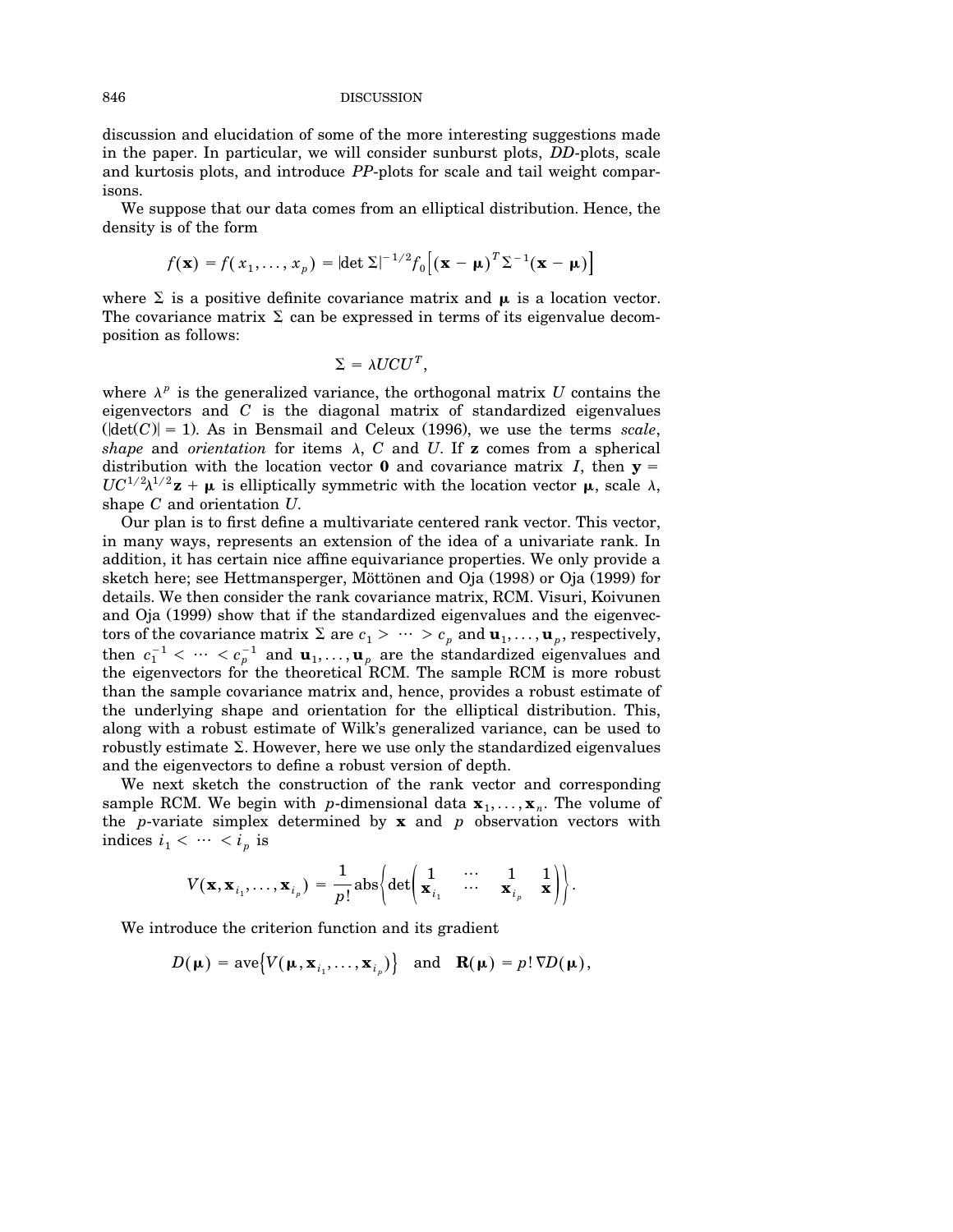where the average is taken over all choices of subscripts  $i_1 < \cdots < i_p$  from 1,..., *n*. In the univariate case  $R(x_i)$  reduces to the centered rank of  $x_i$ among  $x_1, \ldots, x_n$ . This multivariate extension  $\mathbf{R}(\mathbf{x}_i)$  retains many of the features of a centered rank and enjoys the following equivariance property: if the observations  $\mathbf{x}_i$  are transformed to  $\mathbf{x}_i^* = A\mathbf{x}_i + \mathbf{b}$  where A is nonsingular, then  $\mathbf{R}^*(\mathbf{x}_i^*) = A^* \mathbf{R}(\mathbf{x})$  where  $A^* = \text{abs}(\det(A)) (A^{-1})^T$  and  $\mathbf{R}^*$  is the rank function calculated from the  $\mathbf{x}_i^*$  observations. When *A* is orthogonal,  $A^* = A$ .

The sample RCM is simply

$$
RCM = ave[R(xi)R(xi)T].
$$

Let *U* be the matrix whose columns are  $\mathbf{u}_1, \ldots, \mathbf{u}_p$ , the eigenvectors of the sample RCM, and let  $D = \text{diag}(d_1, \ldots, d_p), d_1 < \cdots < d_p$ , be a diagonal matrix with the standardized eigenvalues of RCM as diagonal entries. *U* and  $D^{-1}$  are then robust estimates of the eigenvectors (orientation) and the standardized eigenvalues (shape) of the covariance matrix. Finally, let  $W =$  $UDU<sup>T</sup>$ .

The Oja (1983) multivariate sample median  $\hat{\mu}$  solves  $\mathbf{R}(\mu) = \mathbf{0}$ . Define the depth of **x** relative to  $\mathbf{x}_1, \ldots, \mathbf{x}_n$  by the Mahalanobis-type distance from the Oja median,

$$
d(\mathbf{x}) = (\mathbf{x} - \hat{\boldsymbol{\mu}})^T W(\mathbf{x} - \hat{\boldsymbol{\mu}}).
$$

Note here that we retain  $d(\mathbf{x})$  as the measure of depth rather than  $(1 +$  $d(\mathbf{x})^{-1}$  suggested by the authors. Hence, large values of  $d(\mathbf{x})$  suggest that **x** is at or beyond the convex hull of the data and small values suggest that **x** is near the Oja median at the center of the data.

We will illustrate the plots with data drawn from the following models with **X** distributed as  $N(0, I_2)$  and sample size  $n = 50$ :

(A): 
$$
\begin{pmatrix} 2 & 0 \\ 0 & 1 \end{pmatrix} \mathbf{X}
$$
,  
\n(B):  $\begin{pmatrix} 2 & 0 \\ 0 & 1 \end{pmatrix} \mathbf{X} + \begin{pmatrix} 1 \\ 0 \end{pmatrix}$ ,  
\n(C):  $\frac{1}{\sqrt{2}} \begin{pmatrix} 1 & -1 \\ 1 & 1 \end{pmatrix} \begin{pmatrix} 2 & 0 \\ 0 & 1 \end{pmatrix} \mathbf{X} + \begin{pmatrix} 1 \\ 1 \end{pmatrix}$ ,  
\n(D):  $(1 - B) \begin{pmatrix} 2 & 0 \\ 0 & 1 \end{pmatrix} \mathbf{X} + B \sqrt{10} \begin{pmatrix} 2 & 0 \\ 0 & 1 \end{pmatrix} \mathbf{X}$ , with  $B \sim Bin(1, 0.05)$ .

We first consider the sunburst plot. This extends the boxplot and is valuable in assessing the location, scale, shape and orientation of the sample as well as identifying outliers. In the case of an elliptical model, we seek an ellipse that includes fifty percent of the data, reflects the proper orientation and shape and is not affected by outliers. In Figure 1, we show the sunburst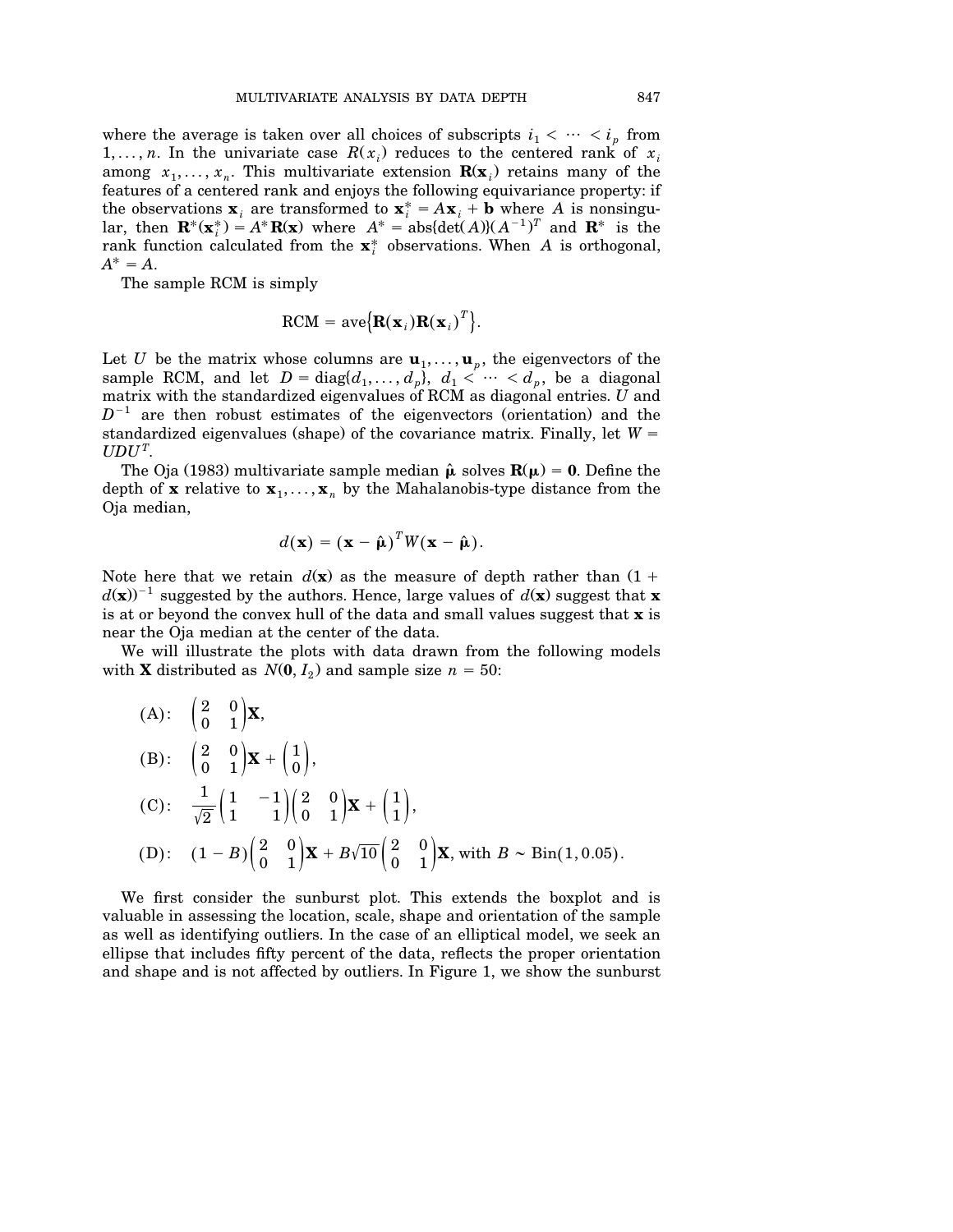

FIG. 1. *Sunburst plots.* (a) (A), (b) (B), (c) (C) and (d) (D).

plots for the four situations in  $(A)$ – $(D)$  above. In each plot, the center of the ellipse is the sample Oja median and the shape and the orientation are given by the RCM.

Note especially in the contaminated normal case (D) that the rays highlight the extreme observations. Further, compare  $(A)$  and  $(D)$  and notice that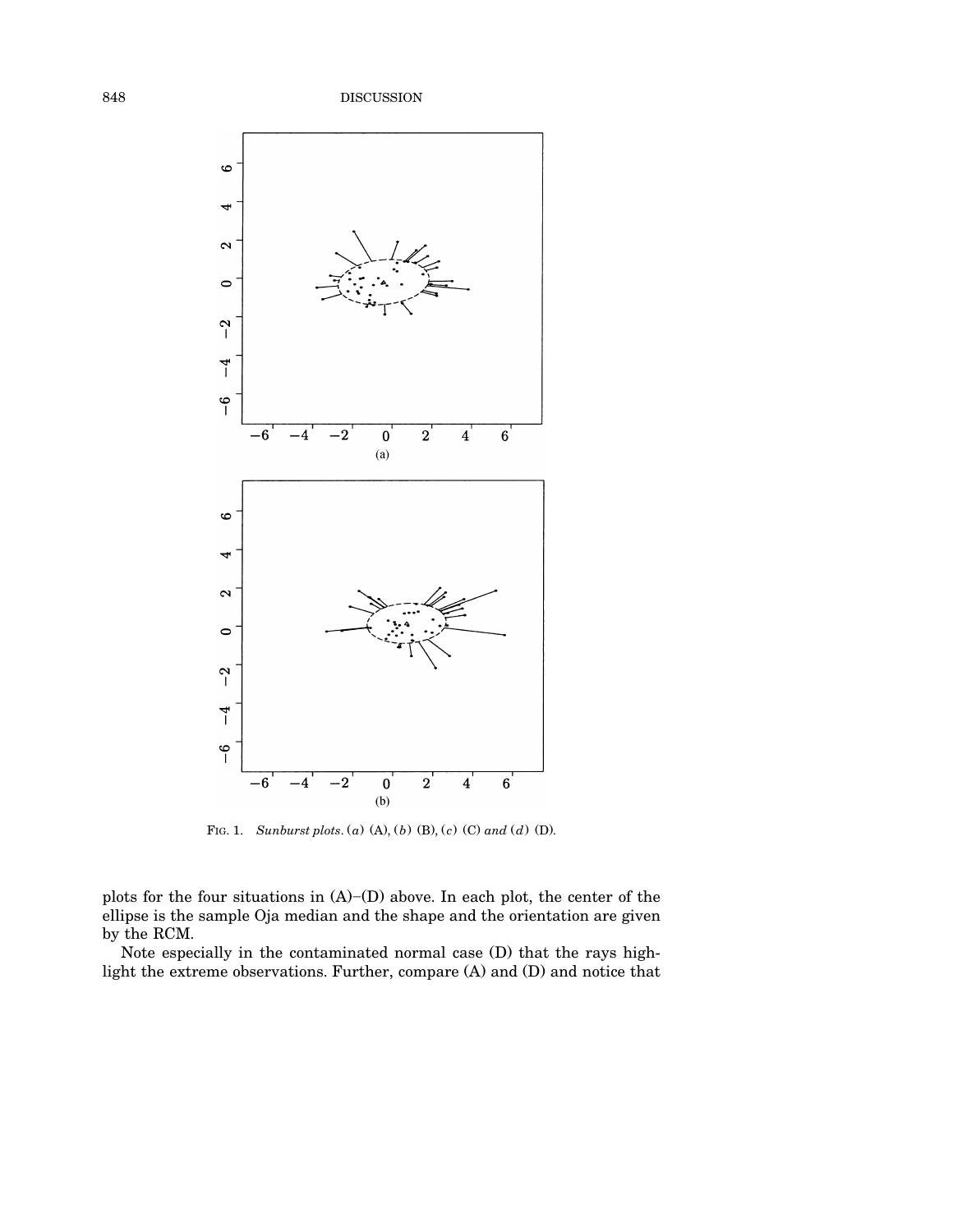

FIG. 1. (Continued)

the contamination did not change the ellipse by very much. This is a reflection of the robustness of the RCM approach.

Next, in Figure 2 we show the  $DD$ -plots for comparisons of  $(A)$  to  $(B)$ ,  $(C)$ and (D). In our *DD*-plots we use  $d(\mathbf{x})$  rather than  $(1 + d(\mathbf{x}))^{-1}$  since the latter compresses outliers into the lower left corner of the plot near the origin. Our plots correspond to some of the Figure  $20(a-h)$  in the paper.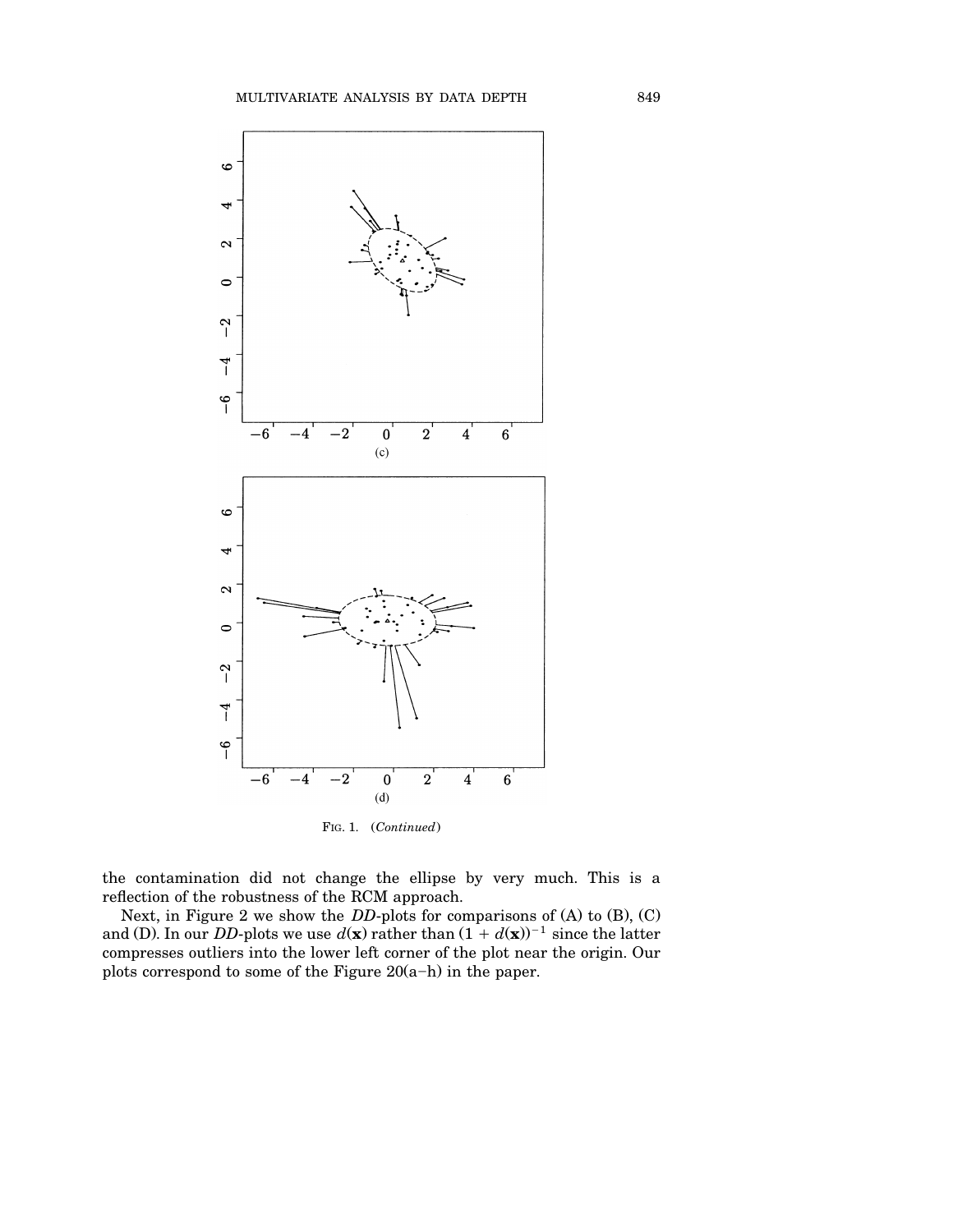

FIG. 2. *DD-plots.* (a) (A) versus (B), (b) (A) versus (C).

The shape and distribution in these plots reflect differences in location in  $(A)$  versus  $(B)$ , differences in location and orientation in  $(A)$  versus  $(C)$  and effects of contamination in  $(A)$  versus  $(D)$ . In cases where there is a high concentration of points near the origin, a logarithmic scale may be more revealing but we do not pursue that here.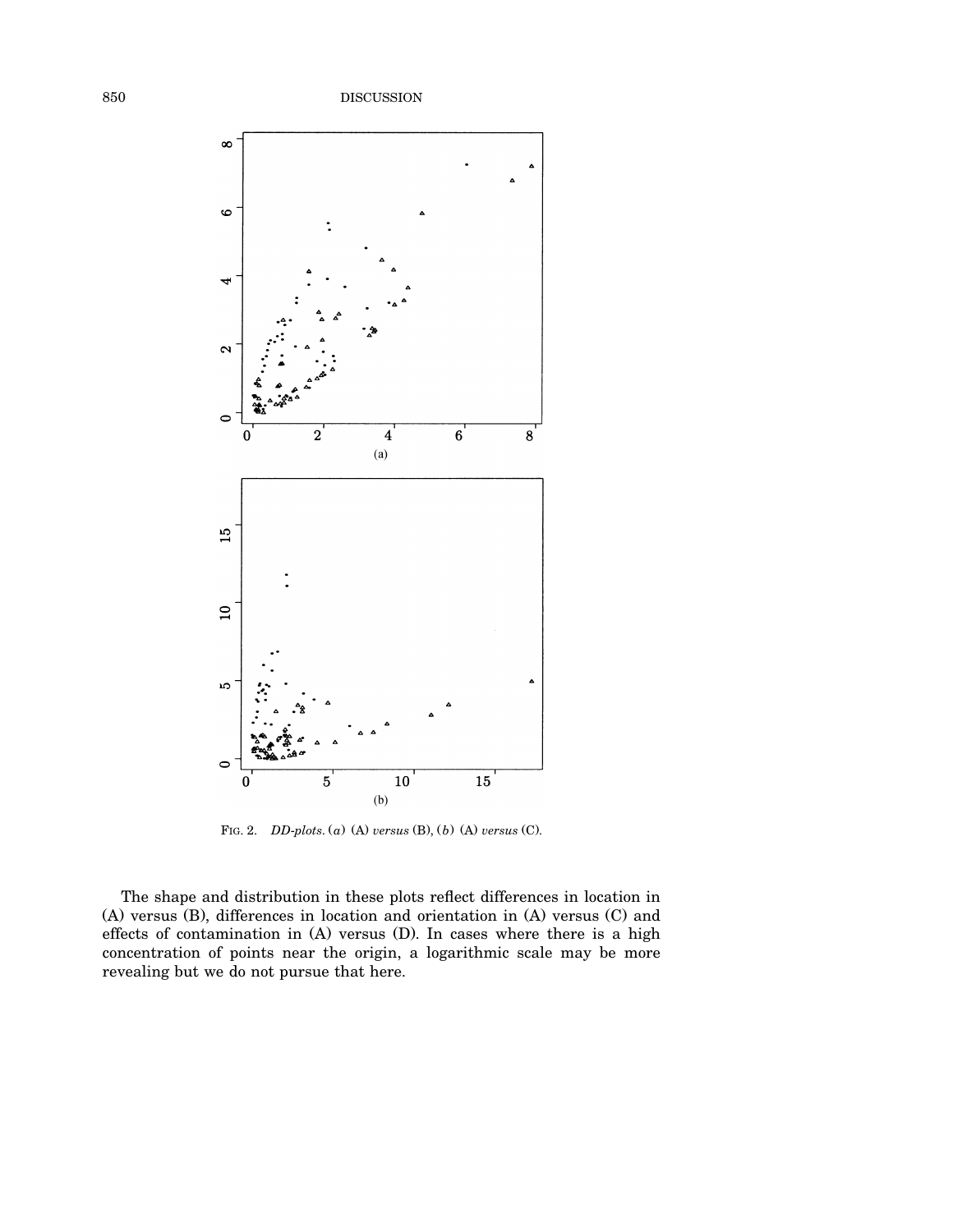

FIG. 2.  $(Continued)$ .  $(c)$   $(A)$  *versus*  $(D)$ .

The scale plot is, in the bivariate case, a plot of the area of the ellipse enclosing a proportion *p* of the data versus the proportion *p*. A more rapid increase in the plot indicates larger underlying scale. In Figure 3 we compare  $(A)$  to  $(D)$  on both the natural scale and on a logarithmic scale. Only scale differences  $\lambda$  are revealed since the scale plot does not depend on the location  $\mu$ , shape  $C$  or orientation  $U$ .

The log scale facilitates comparison of scale near the centers. Compare these plots to Figure 7 $(a, b)$  in the paper. The other nice application discussed by the authors is for the comparison of scatter of the multivariate estimates of location; see Figure 8(a, b, c) in the paper. The comparison based on ellipses would be quite natural here since, typically, the estimators will have multivariate normal limiting distributions.

Another way to compare scales for two distributions is to look at a *PP*-plot of the elliptical areas for the two samples. Essentially, it is a plot of the empirical cdf's of the elliptical areas determined by the data in each sample. Figure 3 shows a  $PP$ -scale plot of  $(A)$  versus  $(D)$ .

Note that beyond 0.5 the empirical cdf's of the elliptical areas,  $\hat{F}_A(u)$  $\hat{F}_p(u)$ , indicating that (D) has more scatter or larger scale than (A). The area under the curve could provide a measure and, hence, in the elliptical case, an asymptotically distribution-free test for scale differences. The test statistic then is the Mann-Whitney-Wilcoxon U-statistic calculated from the depths. In the univariate case, this corresponds to a rank test based on magnitudes of the centered observations. In the comparison in Figure 4, the observed *p*-value (one-sided test) is 0.22.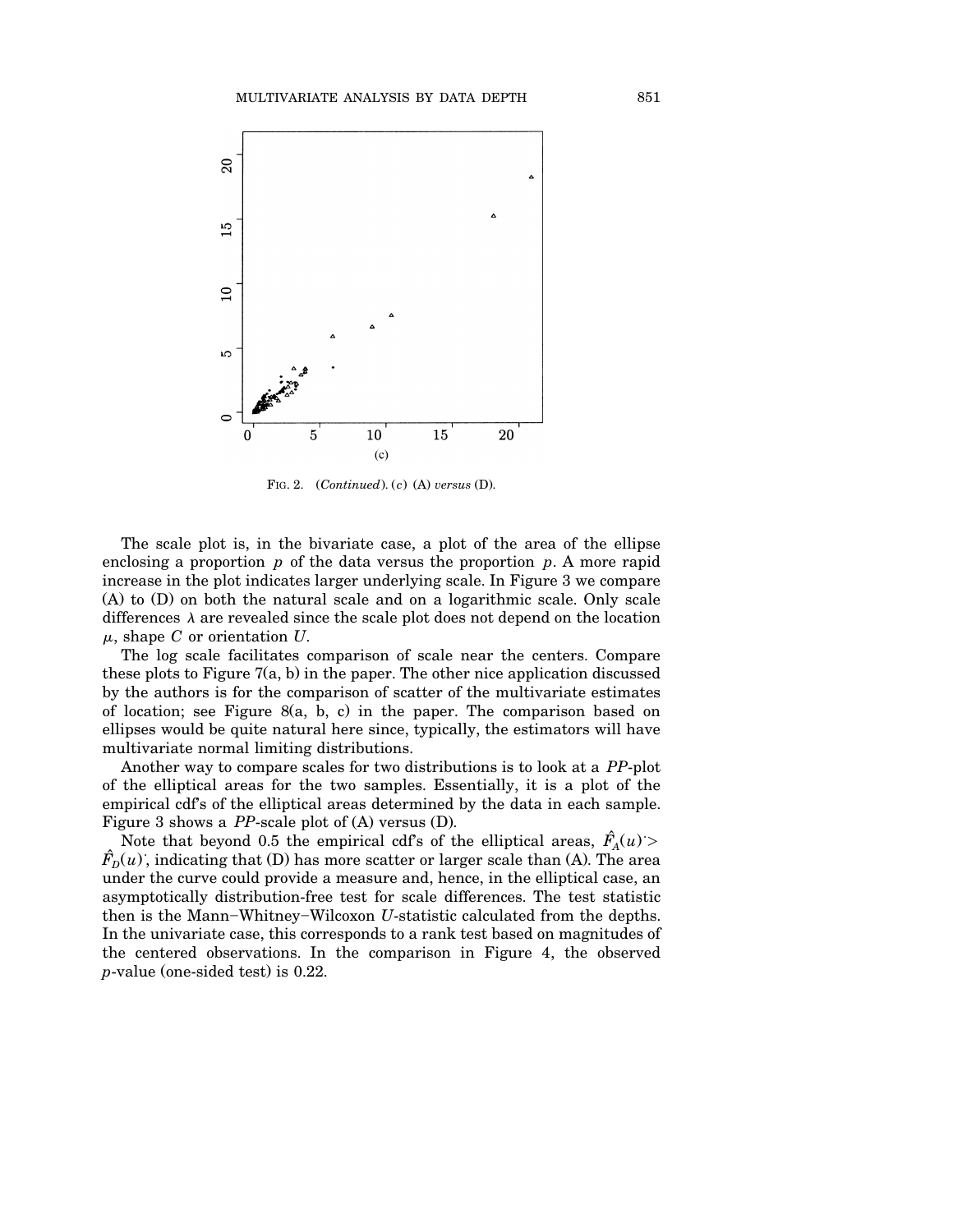

FIG. 3. *Scale plots.* (a) (A) versus (D), (b) (A) versus (D) *(logarithm scale*).

Finally, we consider a simple plot for comparing tailweight or kurtosis across two samples. First we must standardize the scales in some way. We simply standardize the depths by dividing the depths by their respective medians of depths in the two samples. Then both samples have median depth equal to 1. Now an S-shaped curve in the standardized *PP* scale plot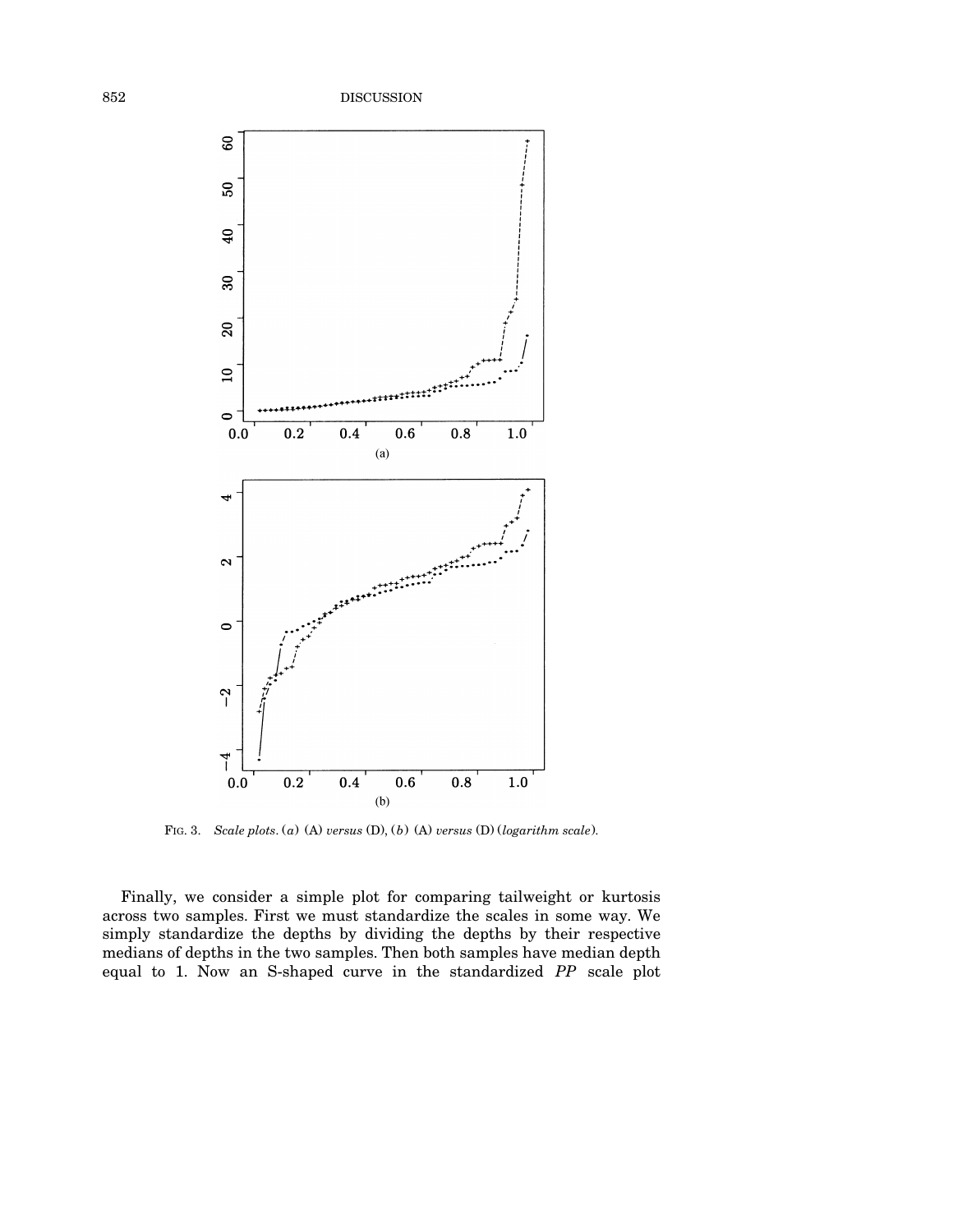

FIG. 4. *PP-scale plot* (A) *versus* (D).



FIG. 5. *PP kurtosis plot* (A) versus (D).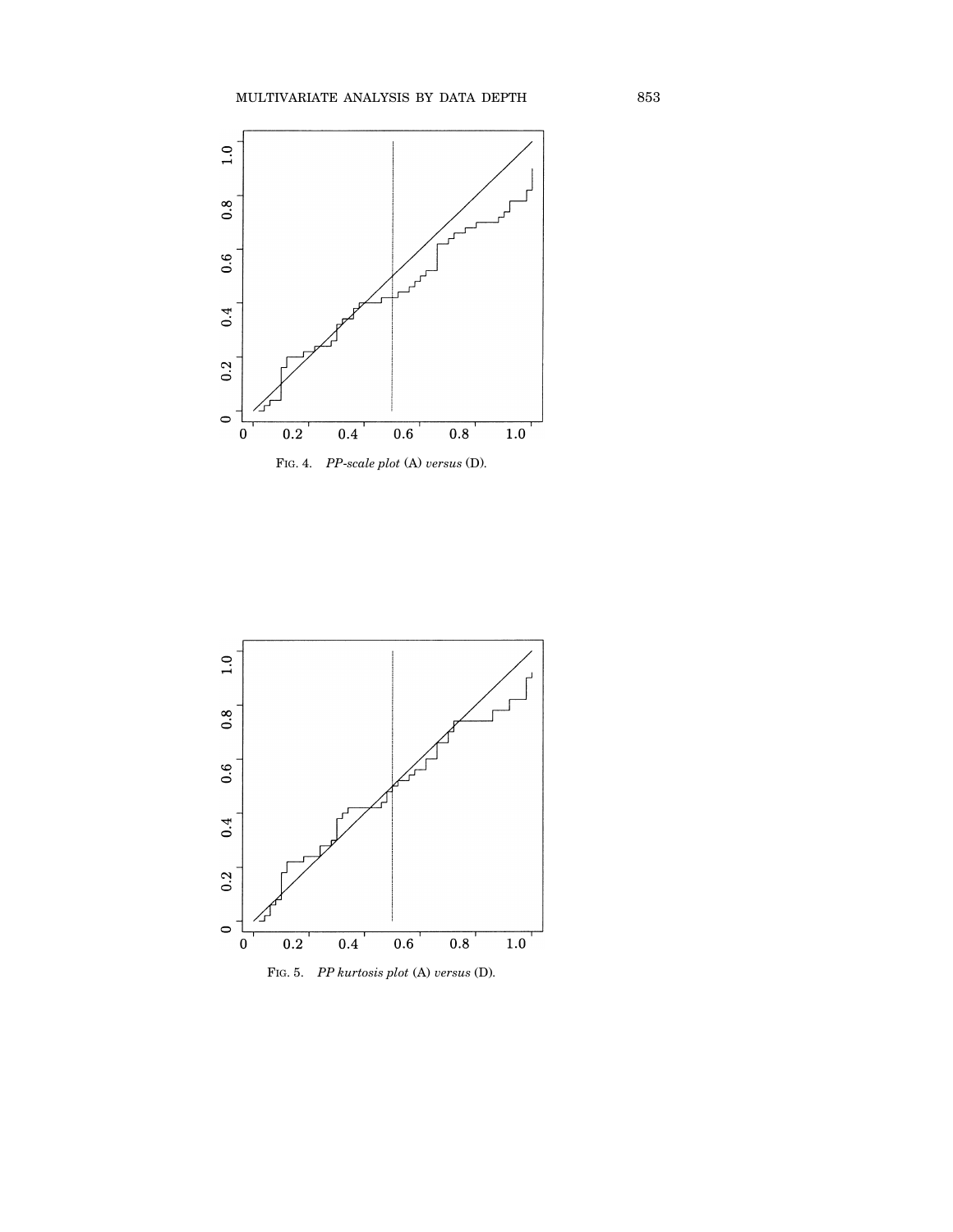#### 854 REJOINDER

indicates difference in kurtosis; see Figure  $5$  which compares  $(A)$  to  $(D)$ . The increased kurtosis due to contamination can now be seen. An asymptotically distribution-free test for comparing the kurtosis in elliptic cases could be constructed using the difference between the areas under the curve for lower values  $(0 < p < 0.5)$  and above the curve for upper values  $(0.5 < p < 1)$ . The observed *p*-value (one-sided test) for this comparison is now 0.07.

The paper contains many more interesting plots for other features such as skewness. We look forward to the development of associated inferences.

#### REFERENCES

BENSMAIL, H. and CELEUX, G. (1996). Regularized Gaussian discriminant analysis through eigenvalue decomposition. *J. Amer. Statist. Assoc.* **91** 1743-1749.

HETTMANSPERGER, T. P., MÖTTÖNEN, J. and OJA, H. (1998). Affine invariant multivariate rank tests for several samples. *Statist*. *Sinica* 8 785-800.

OJA, H. (1999). Affine invariant multivariate sign and rank tests and corresponding estimates: a review. *Scand. J. Statist.* (invited paper).

VISURI, S., KOIVUNEN, V. and OJA, H. (1999). Sign and rank covariance matrices. Conditionally accepted to the *J*. *Statist*. *Plann*. *Inference*.

T. P. HETTMANSPERGER H. OJA DEPARTMENT OF STATISTICS UNIVERSITY OF JYVASKYLA ¨ ¨ PENN STATE UNIVERSITY 317 CLASSROOM BLDG. UNIVERSITY PARK, PENNSYLVANIA 16802-2111 E-MAIL: tph@stat.psu.edu

S. VISURI TAMPERE UNIVERSITY OF TECHNOLOGY

# **REJOINDER**

# REGINA Y. LIU AND KESAR SINGH

*Rutgers University*

We thank all discussants for their interesting and encouraging comments. Since the three discussions focus on largely different aspects of our paper, we shall respond to each of them separately.

**Discussion by W. F. Eddy.** The Schervish paper (1987) recommended by Eddy is indeed a useful reference. It provides a good survey of developments in multivariate analysis from the 1960s to the 1980s, concentrating mostly however on normal distributions. As for Eddy's other comments:

*Exploratory data analysis*. We agree that our work has a strong exploratory data analysis flavor, although we certainly think that it has a solid theoretical foundation and belongs definitely to ''standard'' nonparametric statistics! In fact, by selecting a suitable notion of depth, we also recover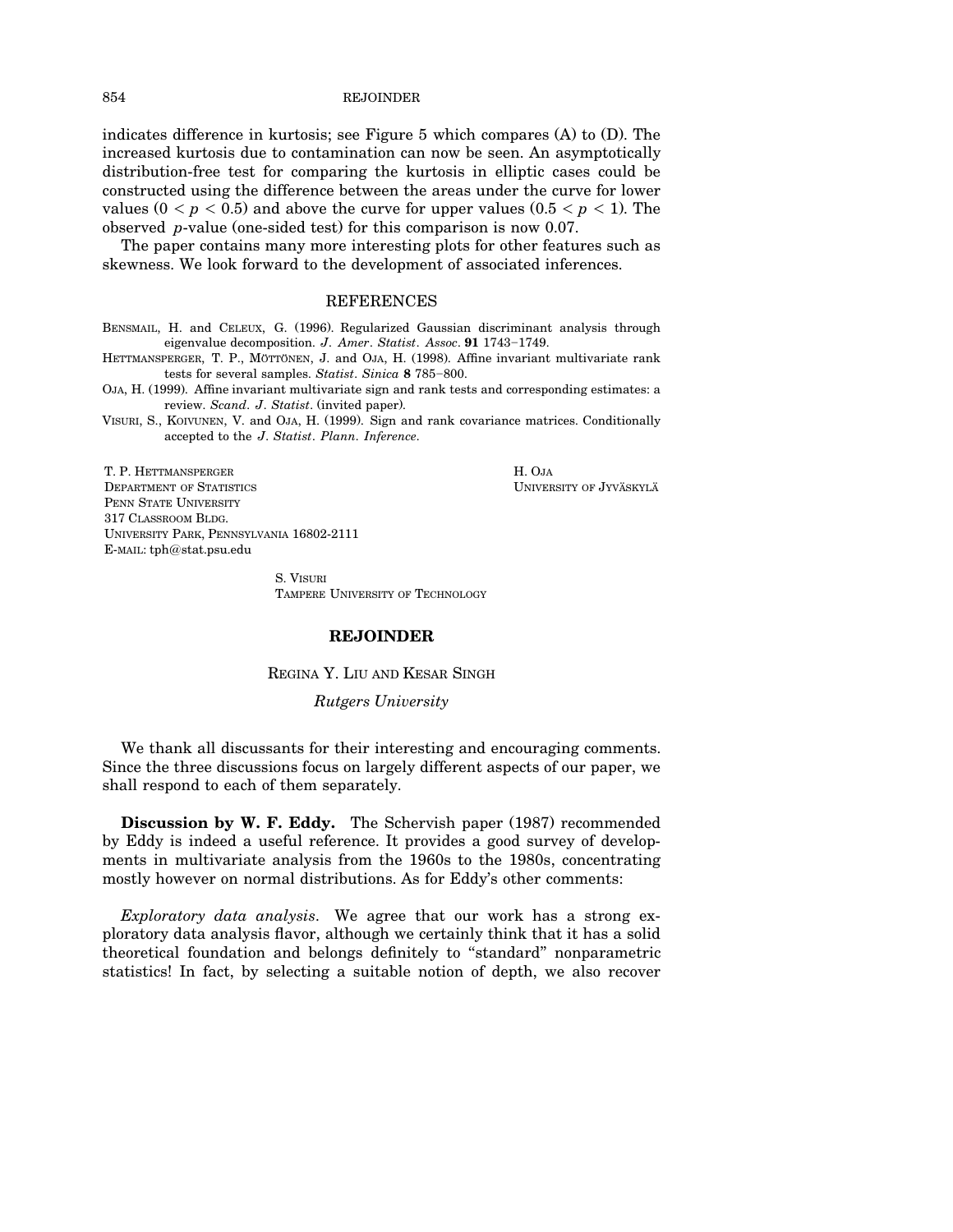many traditional approaches. Thus classical multivariate analysis corresponds to the notion of Mahalanobis depth and the general density estimation approach to the likelihood depth.

We are gratified that Eddy views the sunburst plot as a nice and ''in the right spirit'' generalization of the boxplot. We note only that:

- 1. The *many whiskers* (*rays*) may seem redundant, but their concentration reflects the directions of probability mass concentration. This can be useful in characterizing the underlying multivariate distribution and may be viewed as an advantage of the sunburst plot over the univariate boxplot.
- 2. More contours would admittedly provide more information about the distribution, but may obscure the simplicity of the idea of the boxplot.
- 3. As already indicated in our paper, the bagplot in Rousseeuw and Ruts  $(1997)$  is the same as our sunburst plot with an additional "fence" built in to detect outliers. This fence is a generalization of the fence in the univariate boxplot.

*Computing and graphics*. We share with Eddy his enthusiasm for computer graphics and believe that dynamic graphics will be a powerful aid to multivariate analysis. Although dynamic graphics have not been treated as yet in the present paper, it may be worth pointing out that our plots made full use of state-of-the-art algorithms for computing data depths and could hardly be done "by hand." In fact, the best algorithms so far for the computation of the two- or three-dimensional half-space or simplicial depths still require the order of computations  $O(n^{d-1} \log n)$  [Rousseeuw and Ruts (1996) and Rousseeuw and Struyf (1997)]. In plotting scale curves, the computation of the area or volume of the sample *p*th central region (which is the convex hull of the  $100 p\%$  deepest points) adds another layer of complexity. Some problems, such as large data sets of the size of 120 billion, may be more an issue of computational power or of applying a suitable data reduction method to make the data set more manageable. But others, such as designing better algorithms, may lead to new and interesting questions of both a theoretical and practical nature. We view the improvement of computational feasibility as one of the most important research directions in the next stage of the development of the theory, one which will hopefully attract the attention of statisticians and computer scientists alike. In this context, we note that the computational aspects of various geometric notions of data depth, particularly the simplicial and half-space depths, have and continue to generate much interest in computer science. See, for example, Gil, Steiger and Wigderson  $(1992)$ , Cheng and Ouyan  $(1998)$  and Johnson, Kwok and Ng  $(1998)$ .

We believe that one of the main achievements of our paper is actually to have provided a way of visualizing multivariate distributional characteristics by *one*-*dimensional* curves. It is the very simplicity of such objects which makes them powerful as a general tool for the practicing statistician. For example, the scale curves described in Section 4.2 have been applied with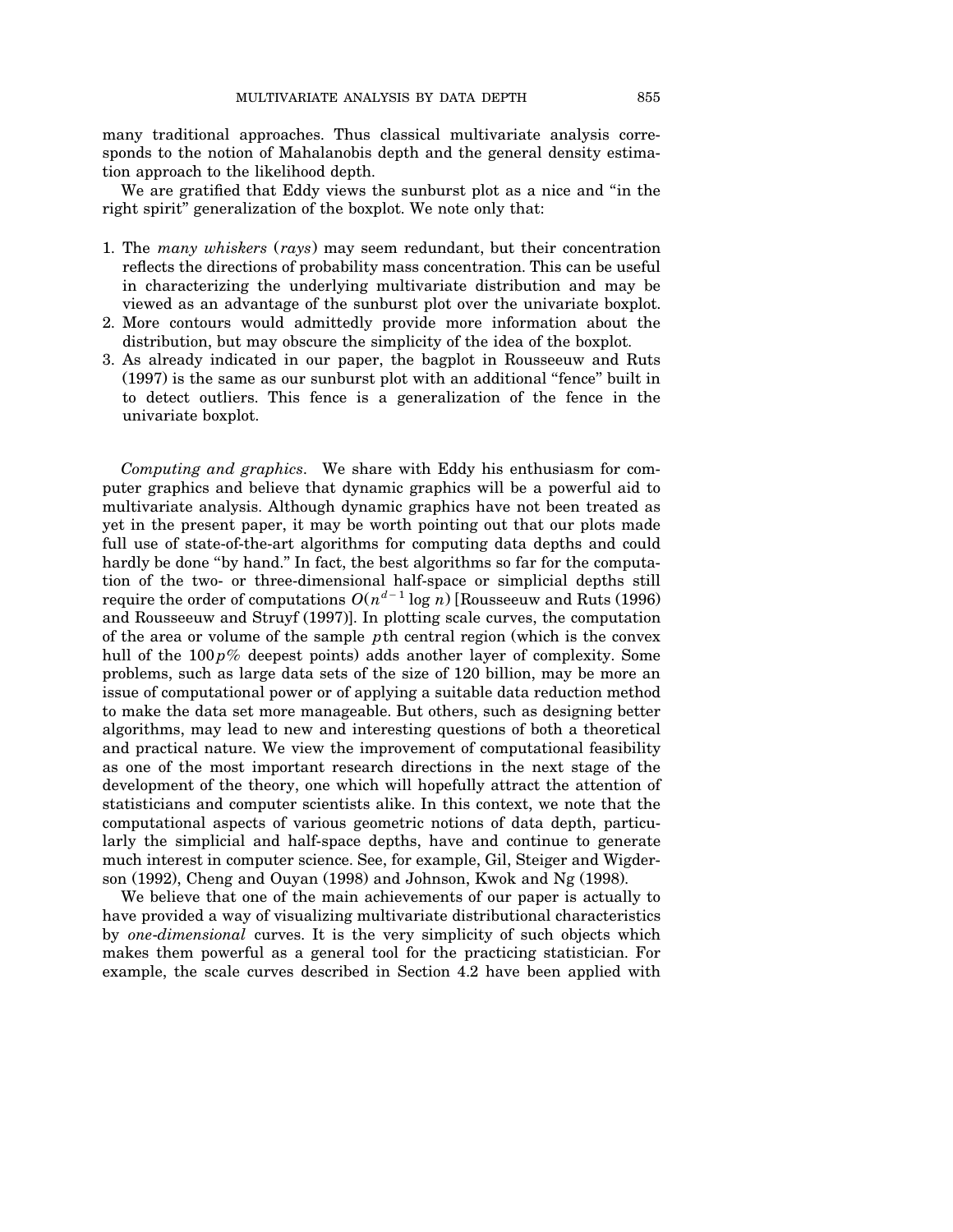## 856 REJOINDER

much success in Cheng, Liu and Luxhoj (1999) to provide a clear ranking of ten air carriers in terms of the degree of consistency of their multiple performance measures collected by the Federal Aviation Administration. For some special purposes, it may be really necessary to visualize the data depth or sunburst plot of a ten-dimensional distribution or to layer our fan plots for the purpose of comparing several multidimensional distributions. Computer graphical tools such as the *pan and zoom*, *rotation* and other methods discussed in the article Becker, Cleveland and Wilks (1987) may then come in handy.

*Dependence*. In this paper, we have introduced basic descriptive statistics based on data depth. Our approach is both exploratory (geometric) and probabilistic, but it is only the first step in developing a broader and more flexible alternative to classical, normal-based multivariate analysis. Clearly, dependence is one of the most important steps further down the road. Others include general inference methods and regression methods. It should be mentioned that Rousseeuw and Hubert (1999) and Teng (1999) have recently introduced very promising regression methods based on depth, so that the prospects for rapid progress are quite real.

**Discussion by K. A. Baggerly and D. W. Scott.** As Baggerly and Scott noted and as is also apparent from our response to Eddy, our approach requires at this moment considerable computational power. This difficulty should lessen over time with the advent of ever better computers and softwares. More important, we share with Baggerly and Scott the opinion that the computational aspects of the data depth approach should be viewed as a research opportunity, in statistics as well as in related fields such as computer science and combinatorics. On the other hand, we would like to stress that the approach is not limited to two or three dimensions or to just unimodal data, as may be inferred from Baggerly and Scott's last paragraph. From a conceptual viewpoint, the computation of, say, simplicial depth in any dimension is actually easy, since it requires only the solution of a system of linear equations.

Baggerly and Scott also observe that there is no unique way of extending ordering to the multivariate setting, and we readily agree. This is why we felt it was important for our data depth approach to be applicable to as many notions of depth as possible. For a specific purpose of a given statistical analysis, a certain notion of depth may be more suitable than others. For example, the Mahalanobis depth captures well the mean of an elliptical distribution, the simplicial and half-space depths are more adept at identifying a central (or median) point of a general distribution, while the likelihood depth (i.e., density estimation) is more desirable for identifying the modes. If a ''center'' for a distribution is required, as in statistical process control, then either the simplicial or the half-space depth would be more appropriate than density estimates. This is supported by the nearly convex contour plot in (a) of Figure 1. Note that the notion of a center is very different from the notion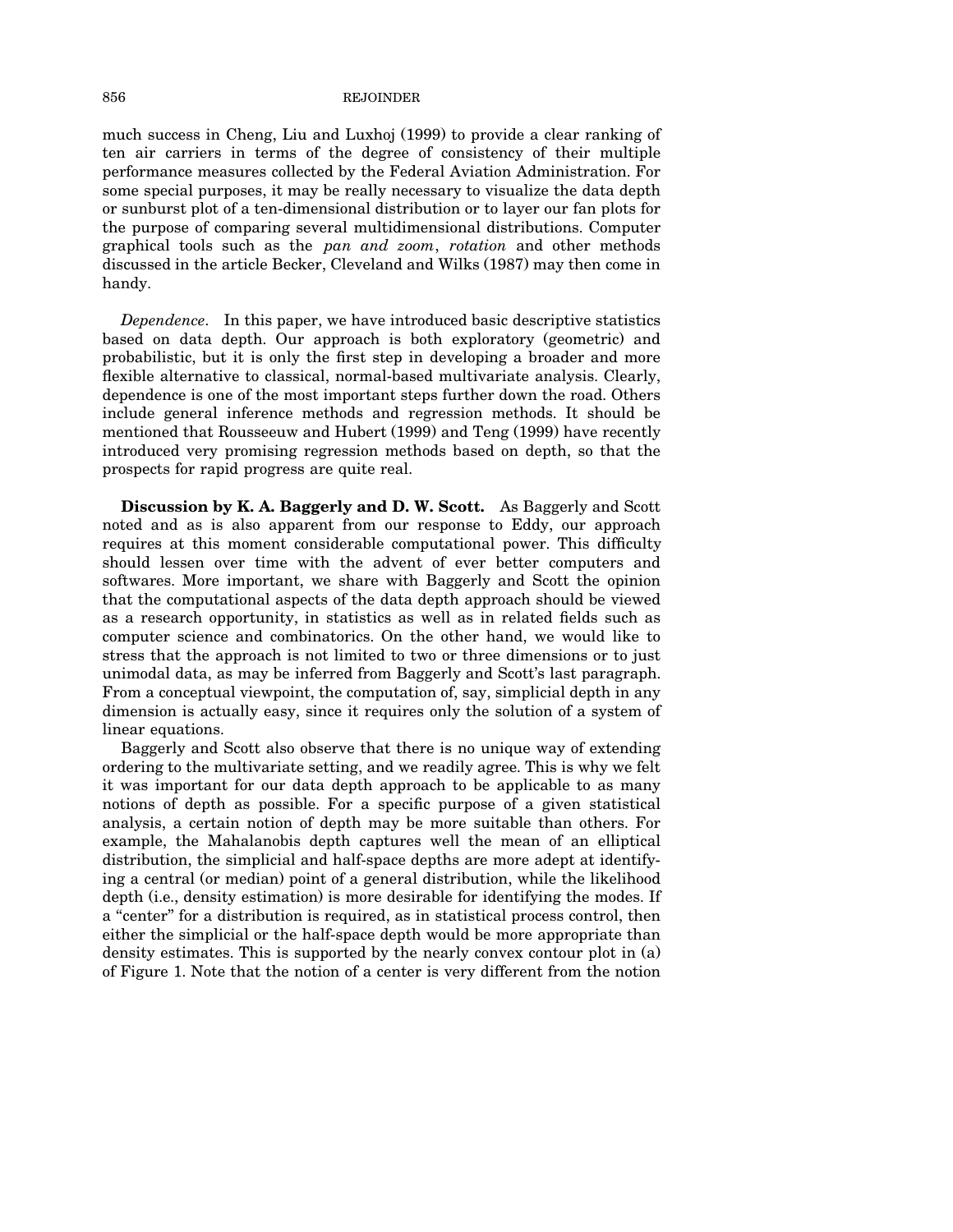of a mode. The center of a distribution is well understood conceptually even when the distribution has multiple modes. Of course, the method of density estimation is particularly well suited to detecting modes or separating mixtures, as amply shown in the book of Scott (1992). In this novel field of computer-aided statistical analysis, this may be yet another argument for exploring simultaneously as many approaches as possible. In the context of Bayesian analysis, we believe that the likelihood depth can be particularly useful for defining *P*-values in testing hypotheses using a posterior distribution, and we plan to explore this topic further.

**Discussion by T. P. Hettmansperger, H. Oja and S. Visuri.** We appreciate very much the strong endorsement of our approach by Hettmansperger, Oja and Visuri. Indeed, the results of most of our proposals are graphs with easy interpretations. To us, this was in fact the main motivation for this research. The best illustration is perhaps the scale curve. It tells a simple and yet rather complete story of scale in terms of some positive numbers which are just the volumes of the growing central regions. We are very excited to see that Hettmansperger, Oja and Visuri (HOV) have carried our proposals to the next stage of inference. Their illustrations of our various plots in the elliptical setting together with many *P*-values demonstrate well the potential of the data depth approach in multivariate analysis.

Among all notions of depth, the Mahalanobis depth is clearly the most suitable for the analysis of elliptical models. HOV have replaced the center and the dispersion matrix in the Mahalanobis depth with their robust estimators and produced more robust outcomes. This provides a robust alternative to the standard analysis of elliptical models. A minor clarification here: the expression  $d(\mathbf{x})$  in HOV is the distance of **x** to the center and, in our framework, a smaller  $d(\mathbf{x})$  value is actually associated with a deeper point. In order to be consistent with our notion that a higher depth value indicates a deeper position with respect to the underlying distribution, we chose in our paper to define depth by  $(1 + d(\mathbf{x}))^{-1}$  instead of  $d(\mathbf{x})$ . Obviously, the results of the analysis will be the same with either choice.

One of our current projects is to develop formal inference based on our proposals. We are naturally very encouraged by the successes shown in the P-values obtained by HOV. We also hope to add some asymptotics and bootstrap-related developments to provide a fuller range of depth-based inference. The idea of *pp*-plots for scale and kurtosis comparisons introduced in HOV is very nice indeed! It seems to us, however, that the orientations (as well as the locations) of the distributions may need to be aligned before plotting the *pp*-plot; consider two populations which are elliptical and quite elongated, and assume that they are orthogonal in terms of orientation but otherwise identical. It appears then that the *pp*-plot may not provide an accurate picture of the scale comparison, since it will imply that one distribution has a higher scale than the other. This concern should be easily taken care of, and we expect this type of plot to become soon a standard tool in multivariate data analysis.